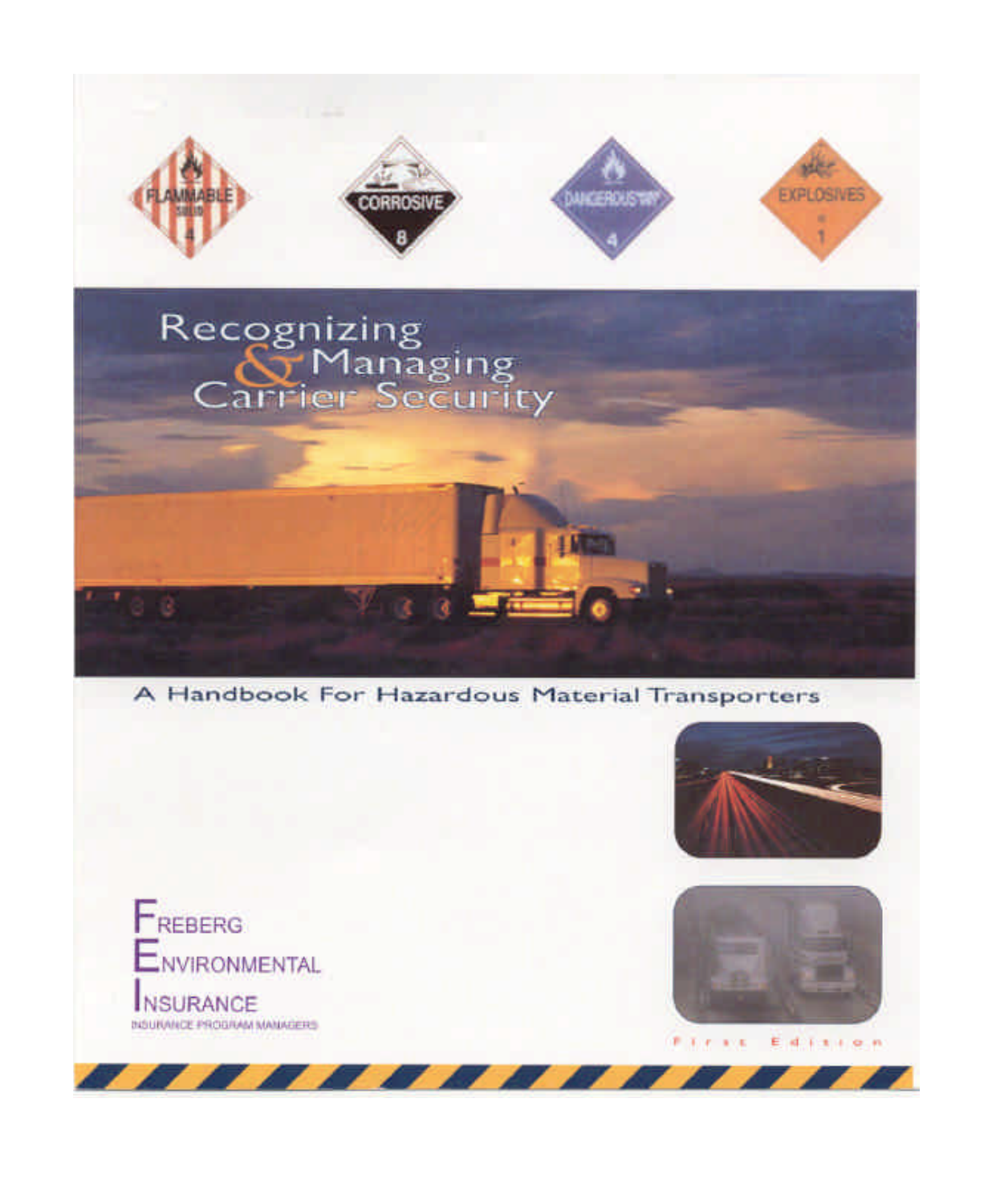# **F**REBERG **ENVIRONMENTAL** INSURANCE

**Insurance Program Managers**

## *Recognizing & Managing Carrier Security: A Handbook for Hazardous Material Transporters*

December 2001

Copyright © 2001 by Freberg Environmental, Inc.<br>All rights reserved. The exercise example of the Recognizing & Managing Carrier Security: Recognizing & Managing Carrier Security: *A Handbook for Hazardous Material Transporters*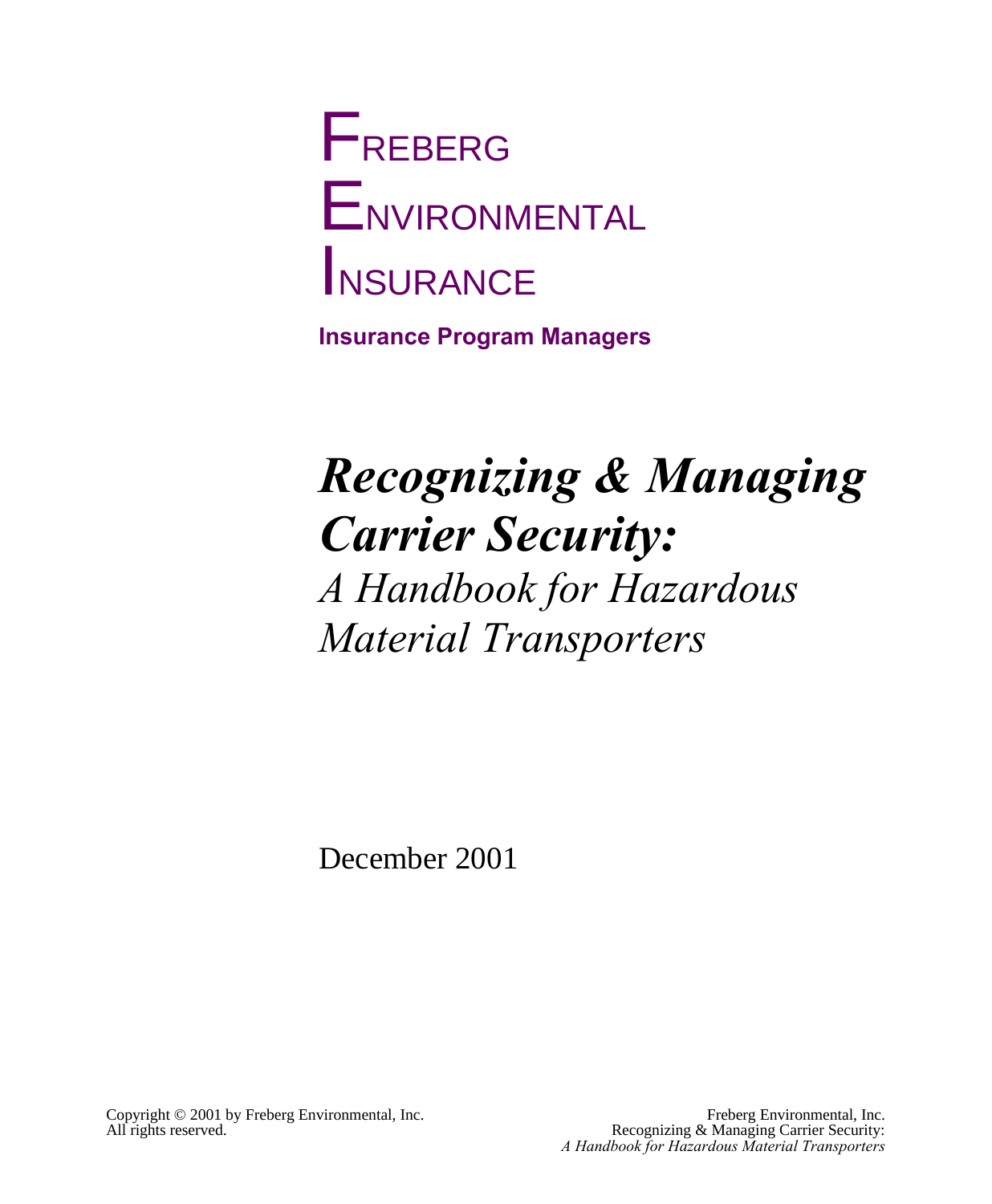

*The material in this publication is provided for information purposes only and is not intended to be representative of coverage that may exist in any particular situation under your insurance policy. Please read your insurance policy carefully. All conditions of coverage, terms and limitations are defined and provided for in your insurance policy. All terms may vary by state or by insured.*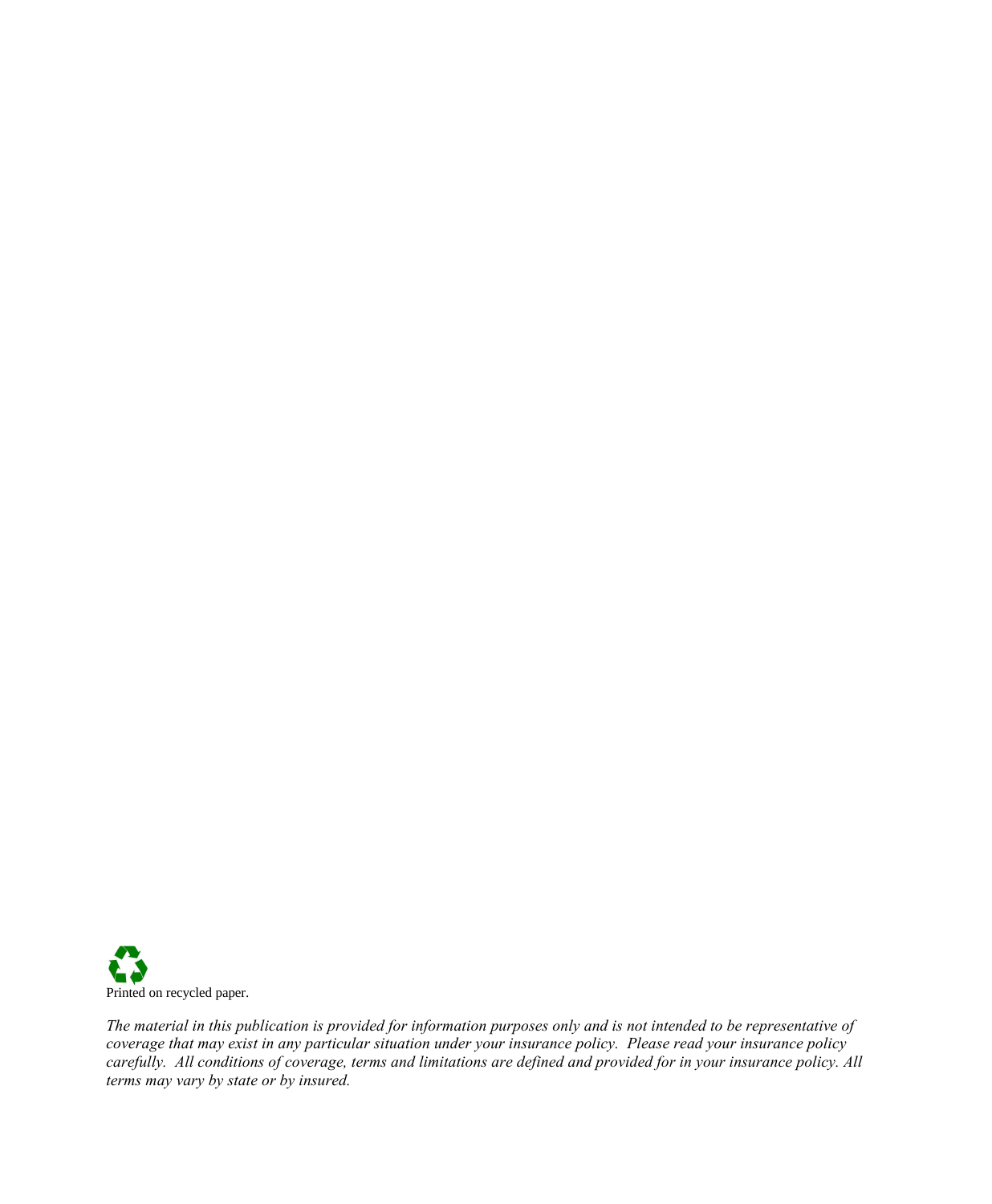#### **TABLE OF CONTENTS**

| Understanding Driver's License Requirements for Transportation of Hazardous |  |
|-----------------------------------------------------------------------------|--|
|                                                                             |  |
|                                                                             |  |
| CHAPTER 3. ASSURING SITE AND PACKAGE SECURITY3-1                            |  |
|                                                                             |  |
|                                                                             |  |
|                                                                             |  |
| <b>CHAPTER 5. ESTABLISHING A CARRIER SECURITY PROGRAM 5-1</b>               |  |
|                                                                             |  |
|                                                                             |  |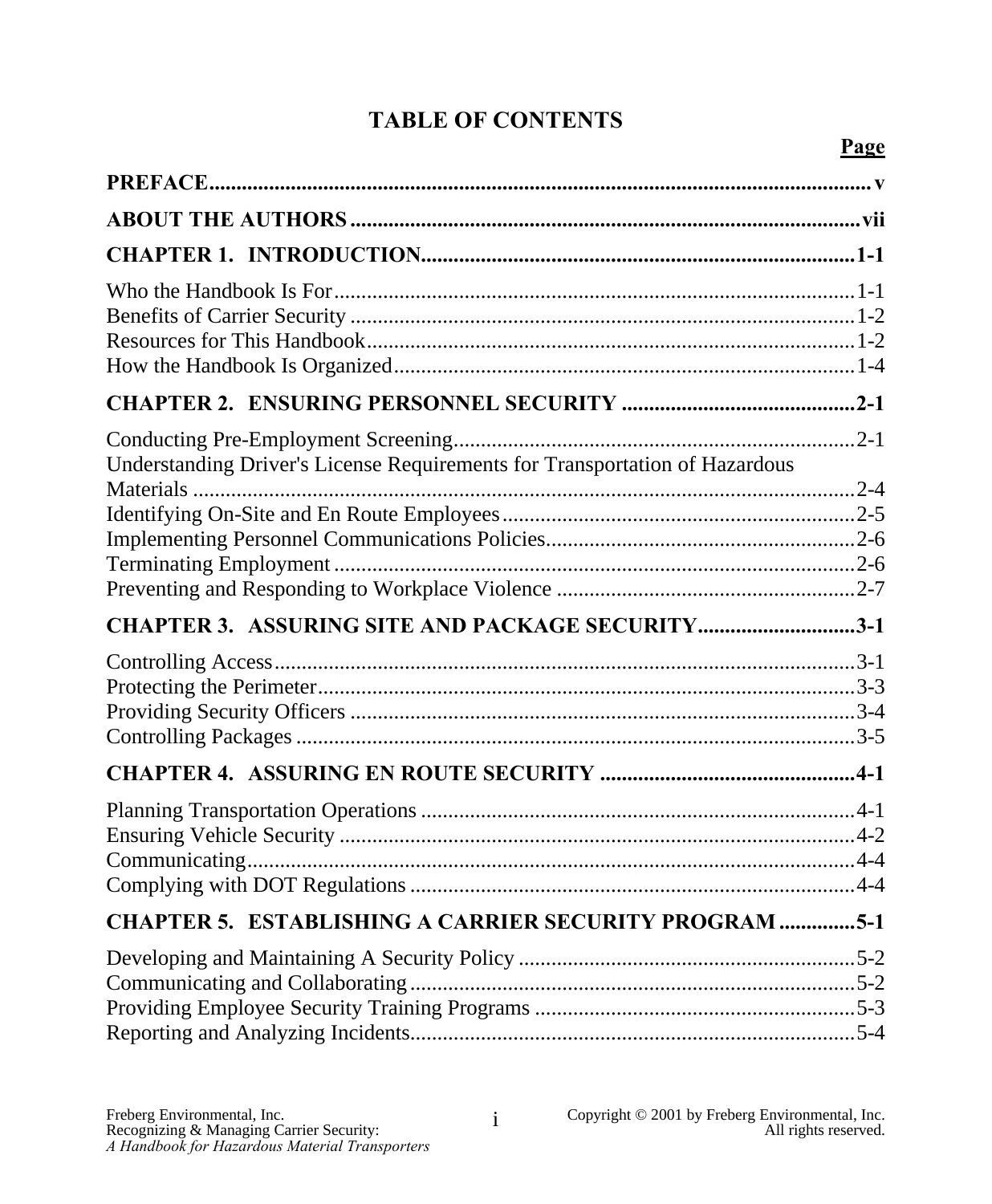#### **TABLE OF CONTENTS (Continued)**

#### **Page**

| <b>CHAPTER 6. ASSESSING SECURITY RISK FOR COMMODITIES 6-1</b> |  |
|---------------------------------------------------------------|--|
|                                                               |  |
|                                                               |  |
|                                                               |  |
|                                                               |  |
|                                                               |  |
|                                                               |  |

#### **APPENDIX A PERSONNEL SECURITY SAMPLE DOCUMENTS**

| SAMPLE REQUEST FOR INFORMATION FROM PREVIOUS EMPLOYER A-8 |  |
|-----------------------------------------------------------|--|
|                                                           |  |
| SUMMARY OF YOUR RIGHTS UNDER THE FAIR CREDIT              |  |
|                                                           |  |
|                                                           |  |
|                                                           |  |
|                                                           |  |

#### **APPENDIX B CARRIER SECURITY PROGRAM DOCUMENTS**

| SAMPLE GUIDANCE ON SUSPICIOUS LETTERS AND PACKAGES B-2         |  |
|----------------------------------------------------------------|--|
|                                                                |  |
|                                                                |  |
| COMPACT, UNIFIED SECURITY POLICY AND PROCEDURES: SAMPLE 1 B-8  |  |
| COMPACT, UNIFIED SECURITY POLICY AND PROCEDURES: SAMPLE 2 B-10 |  |

#### **APPENDIX C DEPARTMENT OF TRANSPORTATION HAZARD CLASSIFICATIONS**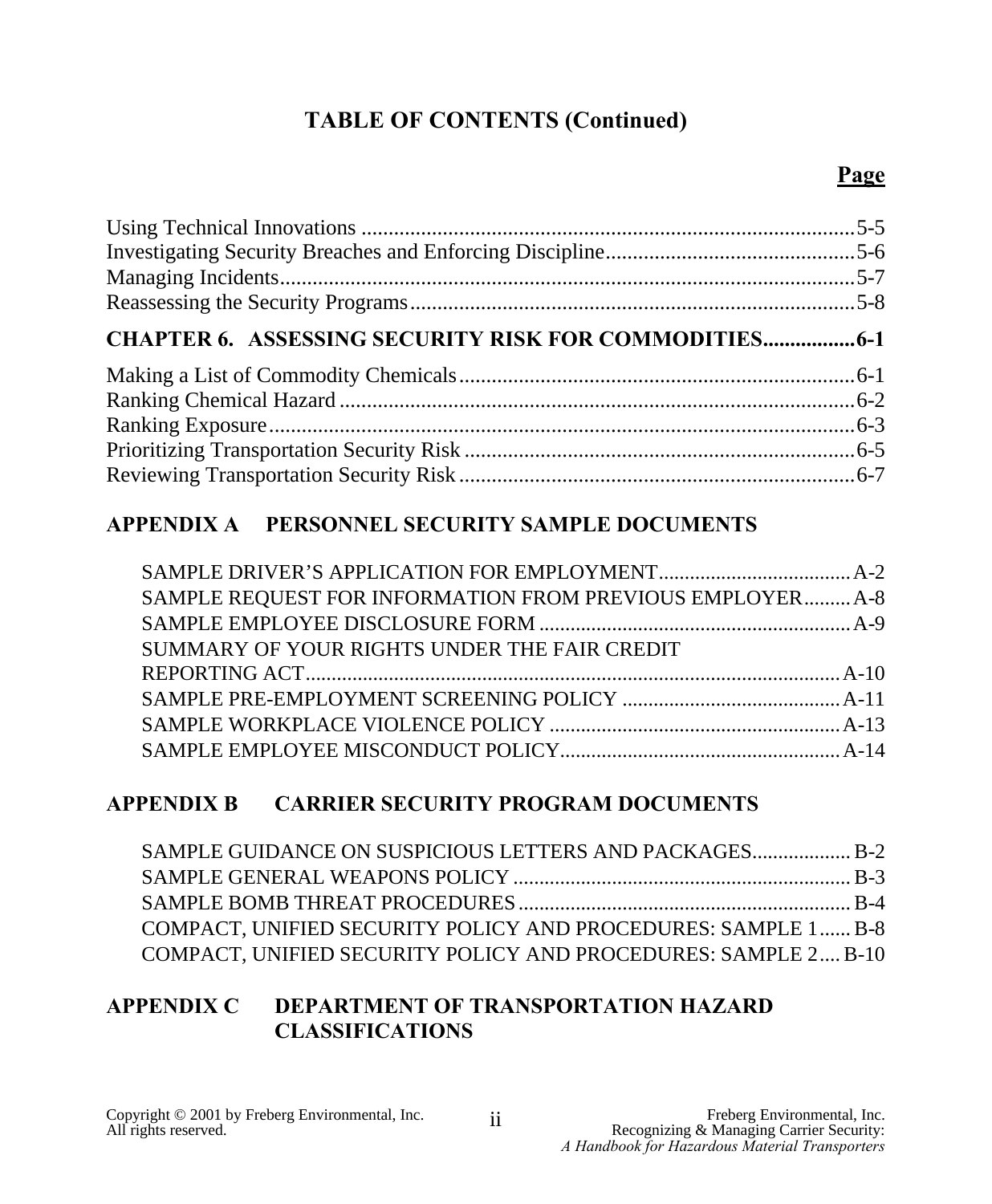#### **LIST OF TABLES**

| Table No. | Page |
|-----------|------|
|           |      |
|           |      |
|           |      |
|           |      |

#### **LIST OF FIGURES Figure No. Page**

| 1-1 CARRIER SECURITY MANAGEMENT PROGRAM: ASSURANCE MEASURES |  |
|-------------------------------------------------------------|--|
|                                                             |  |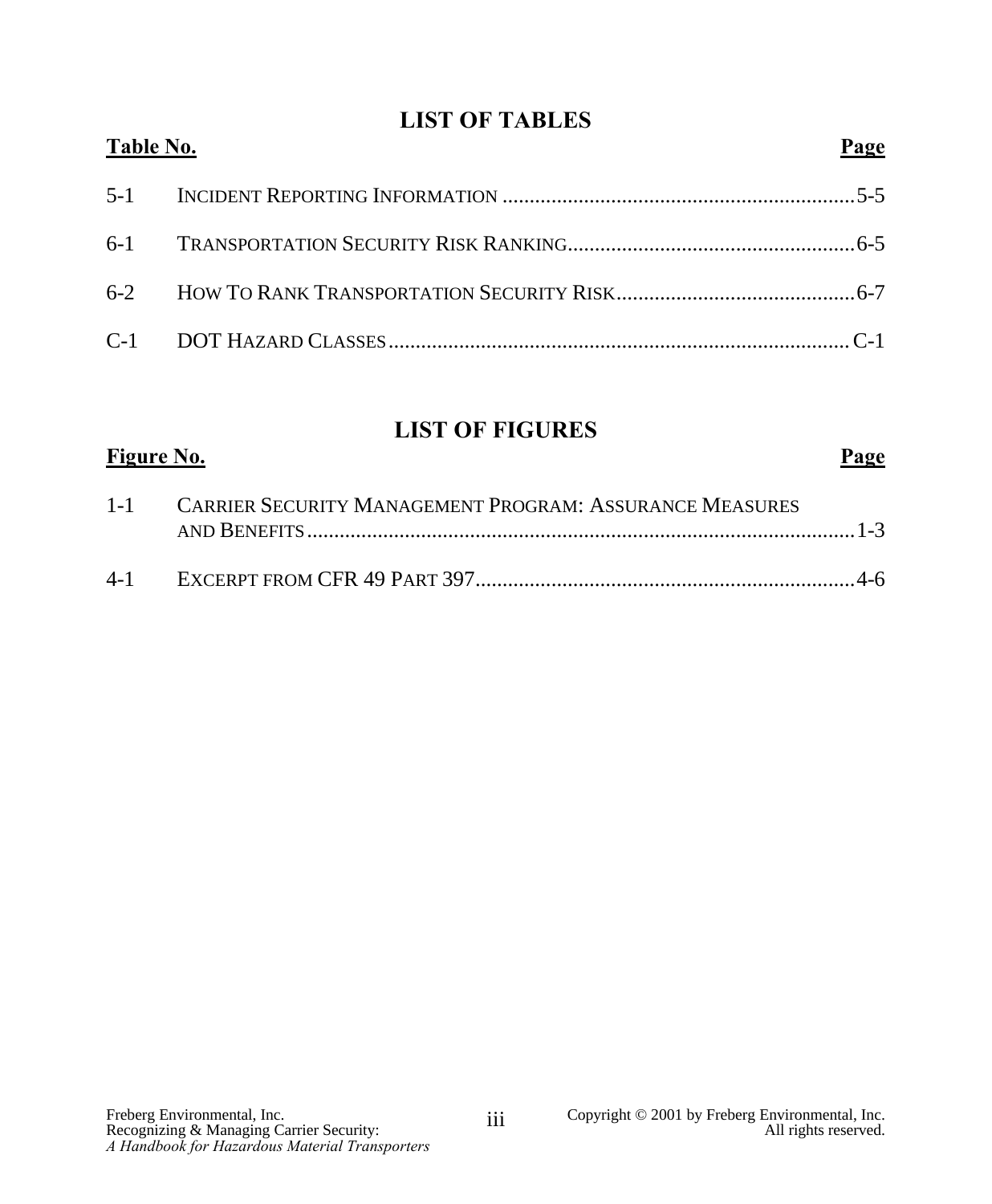#### **ABBREVIATION/ACRONYM LIST**

- CFR Code of Federal Regulations
- CRA consumer reporting act
- DOJ Department of Justice<br>DOT Department of Transpo
- Department of Transportation
- FCRA Fair Credit Reporting Agency
- FEI Freberg Environmental, Inc.
- INS Immigration and Naturalization Service
- LPG liquid petroleum gas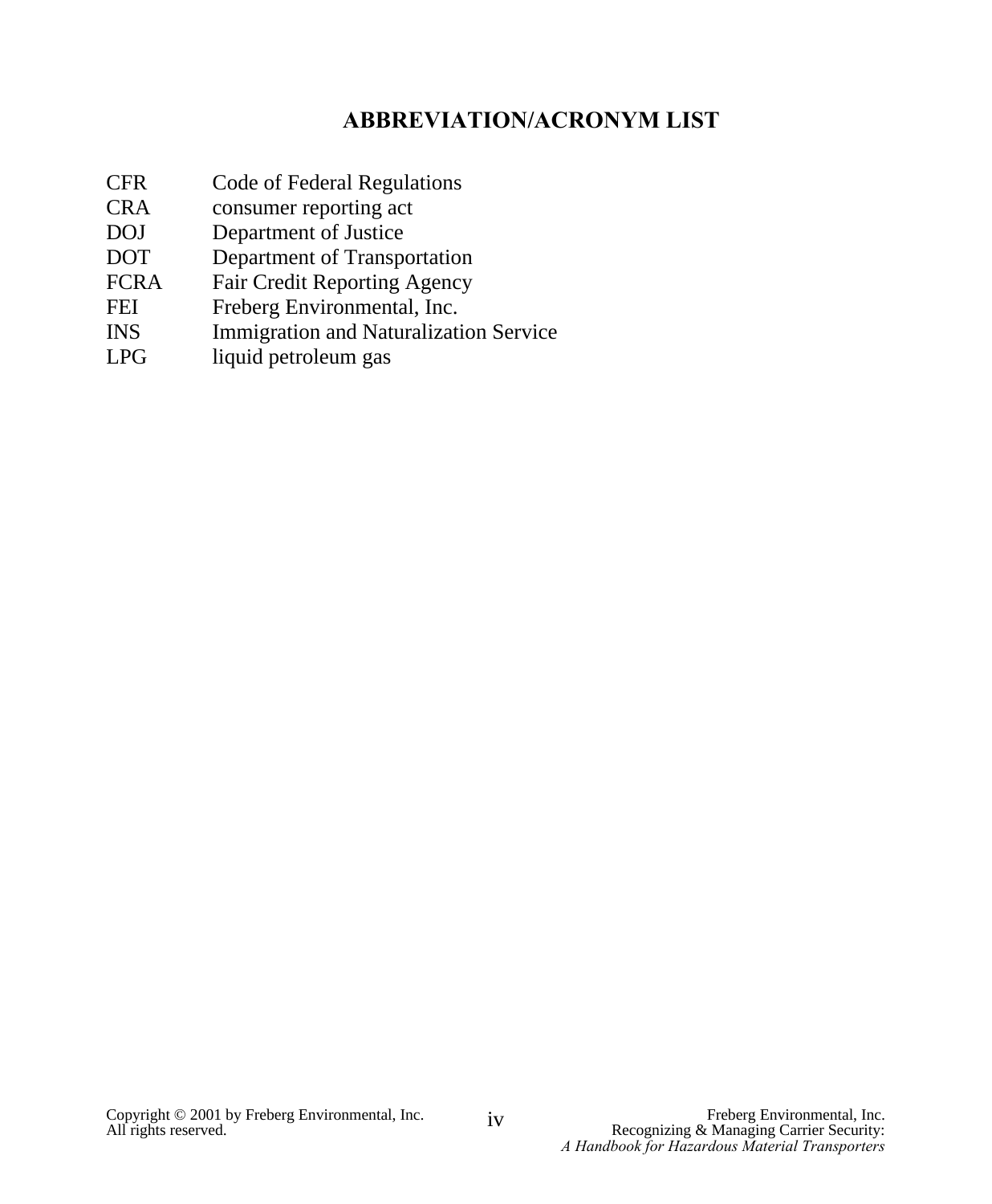#### **Preface**

Years ago, carrier security was a phrase that most trucking firms did not use or they defined it in different ways. Large carriers formerly addressed security in terms of preventing theft to high value cargo or protecting deliveries in high crime areas. But the definition of security has taken on a new meaning. Large and small carriers now need to recognize existing exposures from a new perspective, and decide on steps to minimize these exposures. Owners and employees are becoming more alert to their surroundings using this new awareness. The threat of harm to a carrier, its cargo, and employees is more prevalent than ever in the hazardous carrier industry. This handbook offers common sense information to hazardous materials carriers. It compliments your experience in hazardous hauling and highlights small changes to every day operations. Carrier success is related to the recognition, understanding, and managing all aspects of security in the workplace.

While insurance companies are pioneering this new aspect of carrier operations, Freberg Environmental, Inc. has compiled examples from experts in the field and government entities that deal with carrier trucking risks. This handbook has been written to help you operate in a more secure environment.

Freberg Environmental, Inc.<br>
Recognizing & Managing Carrier Security: V<br>
Copyright © 2001 by Freberg Environmental, Inc.<br>
All rights reserved.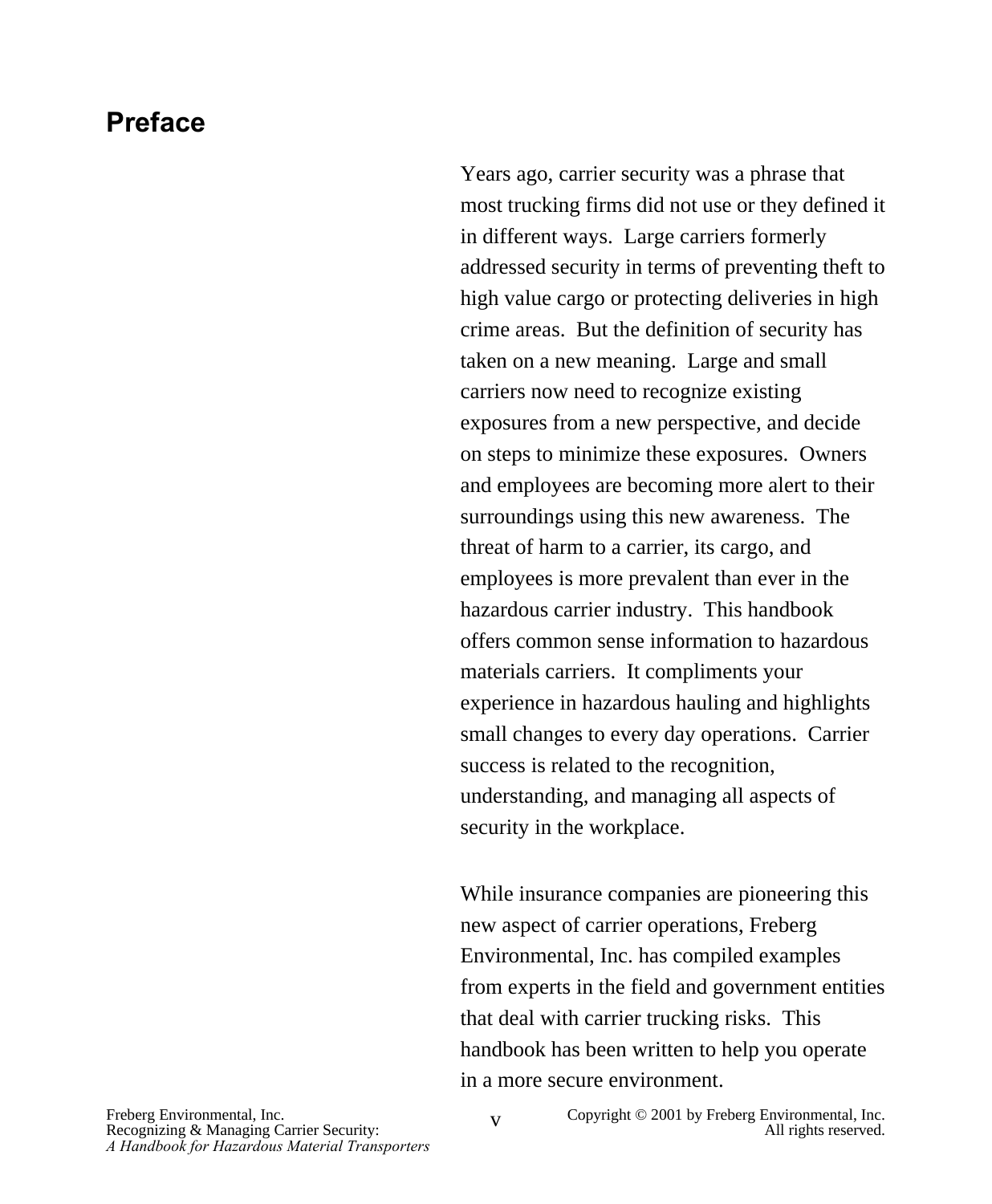We encourage you to read this handbook, and to think about exposures or situations that may be specific to your operation. Our intent is to provide a good basis for recognizing and managing security measures for hazardous materials and waste carriers. As this topic develops, carriers will be more prepared, more educated, and more likely to avoid costly claims or situations.

Eagle Intation

Gayle Watson Senior Trucking Underwriter Freberg Environmental, Inc.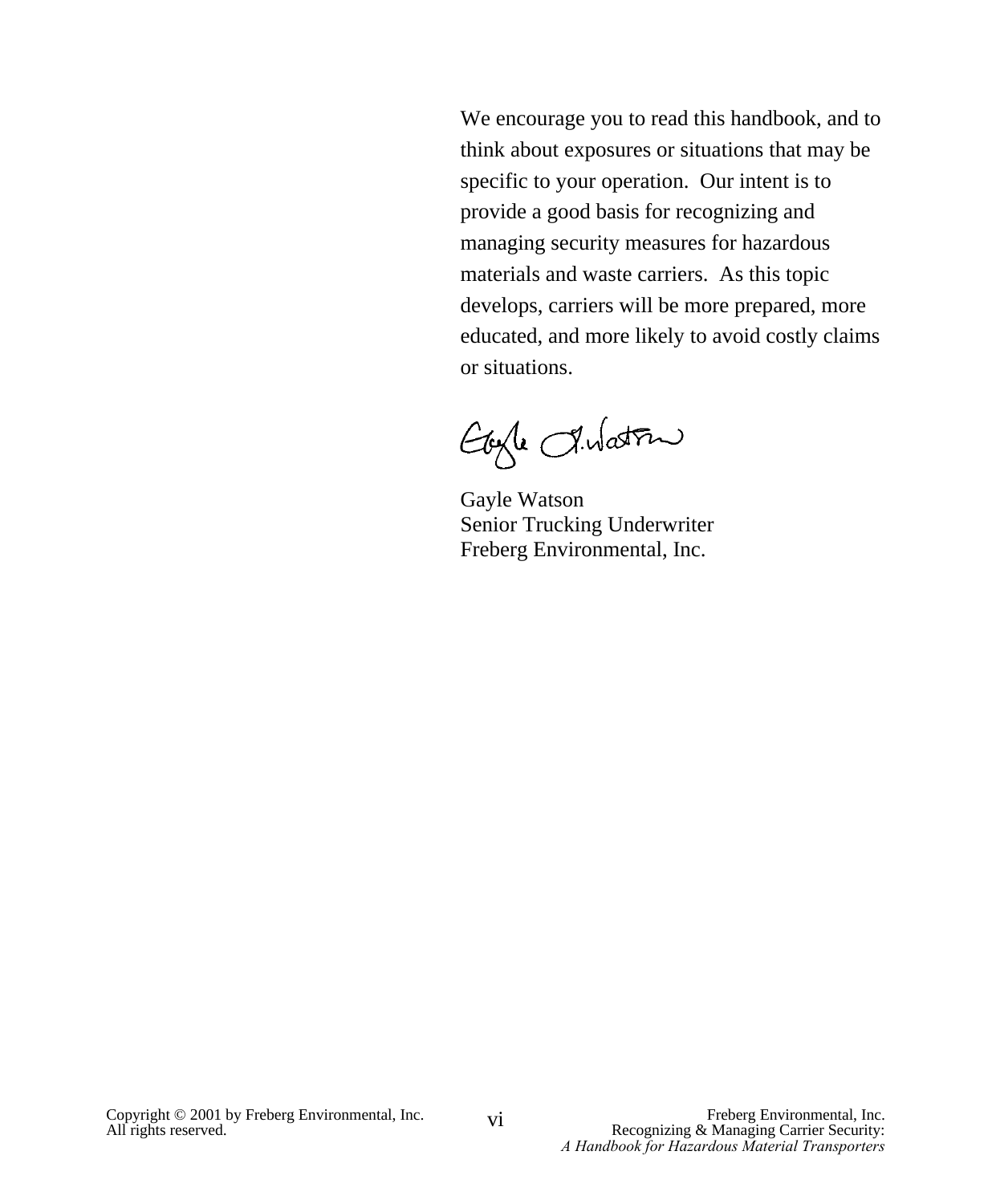#### **About the Authors**

Gayle Watson is a Senior Trucking Underwriter at Freberg Environmental, Inc., an environmental insurance underwriting agency based in Denver. She has over 18 years of insurance industry experience. Her work has included administration and underwriting. Ms. Watson began her career with TIG Insurance Company and has worked for USF&G and The St. Paul Companies. She has worked on standard commodity trucking programs and is responsible for underwriting hazardous materials trucking accounts. Ms. Watson completed the Insurance Institute of America Program in General Insurance and the Associate in Underwriting (AU) designation. She holds a Bachelor of Arts degree in English from the Metropolitan State College of Denver.

Avery Grimes has over 28 years of experience in the transportation industry including engineering, finance, operations, and environmental and emergency management. Mr. Grimes has served in senior management positions in the transportation industry and provides consulting services to a variety of United States and international transportation clients. His expertise includes emergency response planning and management, transportation risk assessment, transportation operations management, security risk

Freberg Environmental, Inc.<br>
Recognizing & Managing Carrier Security: Vii Copyright © 2001 by Freberg Environmental, Inc.<br>
All rights reserved.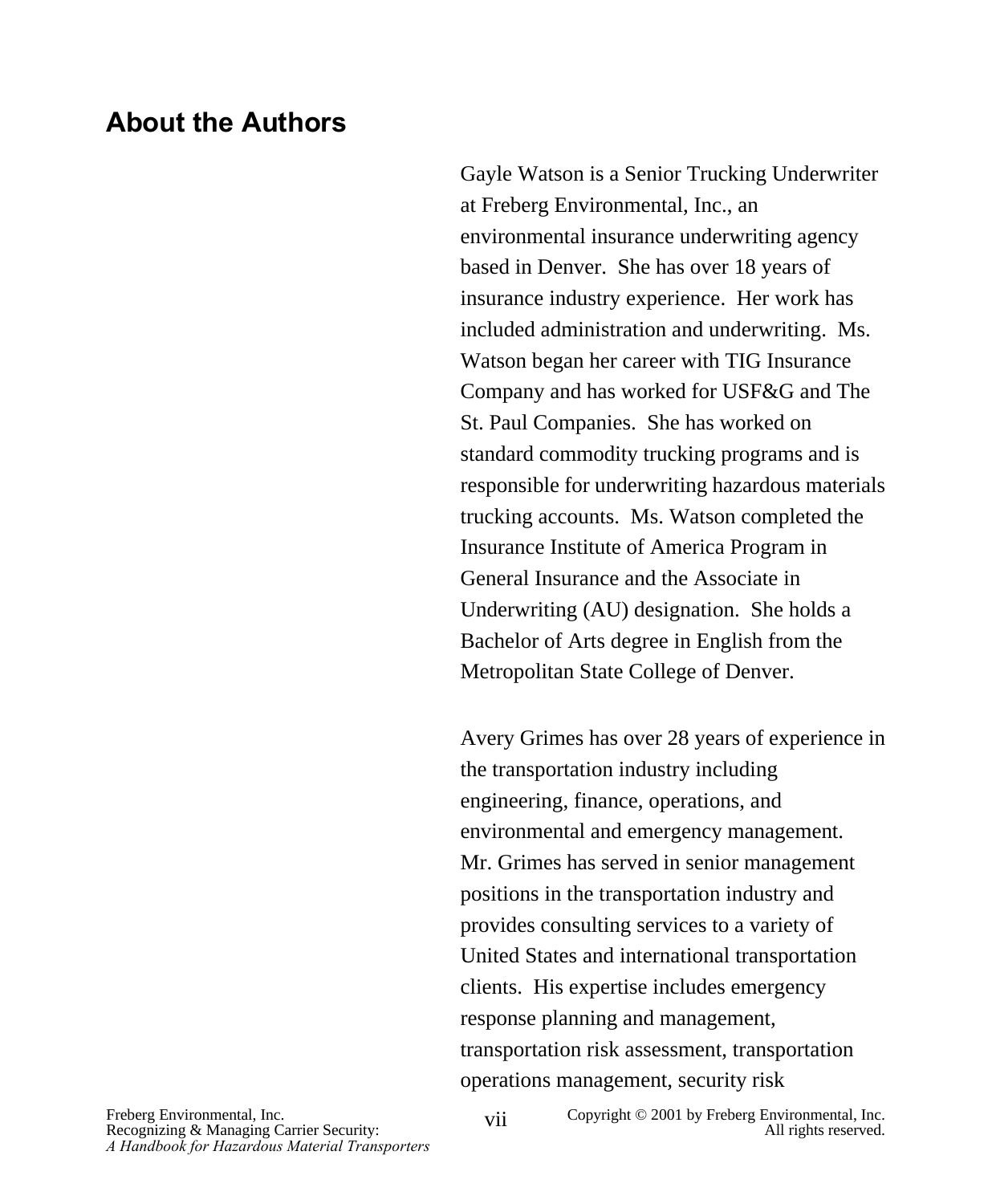management, environmental engineering, and transportation economics. Mr. Grimes is published in the proceedings of the Bureau of Explosives, the Transportation Research Forum, and Contaminated Soils Conference Journal.

Mr. Grimes holds a Bachelor of Science degree in transportation and civil engineering from the University of Illinois and a Masters of Science in civil engineering from the University of Nebraska. He is a regular presenter at forums on emergency management and is a visiting lecturer at the University of Illinois. Mr. Grimes is a registered professional engineer and is on the faculty of University of Denver's Intermodal Transportation Institute where he lectures on a variety of transportation issues.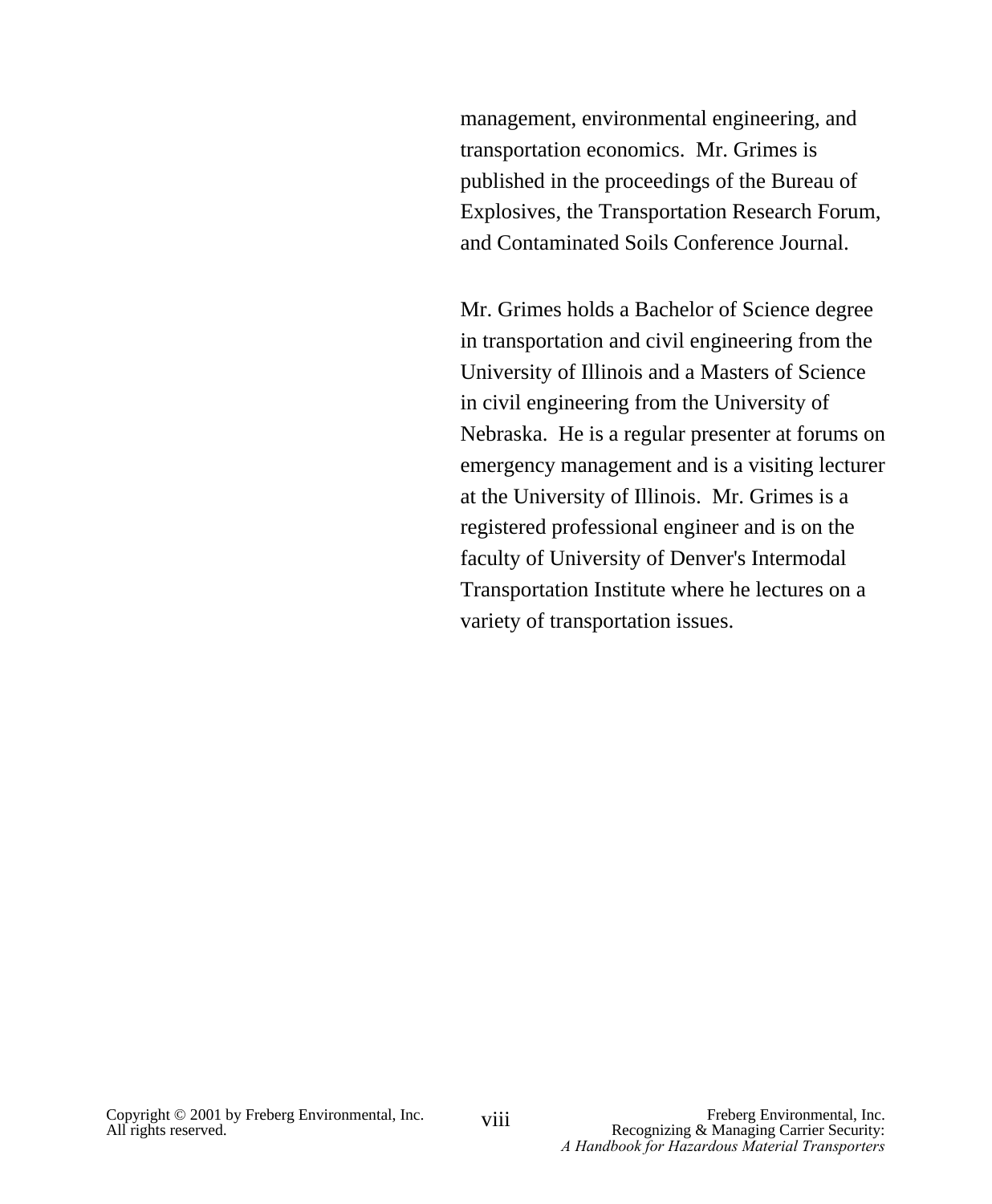### **CHAPTER 1. INTRODUCTION**

In this handbook, Freberg Environmental, Inc. (FEI) provides guidelines for security issues related to truckers that transport hazardous materials. These guidelines reduce the risk of harm posed by distribution of hazardous materials to the general public, carriers, distributors, employees, and the environment. This handbook incorporates guidelines established by the Federal Motor Carrier Safety Administration.

This chapter provides information about Recognizing and Managing Carrier Security: A Handbook for Hazardous Material Transporters in the following sections:

- ♦ Who the Handbook Is For
- ♦ Benefits Of Carrier Security
- ◆ Resources for This Handbook
- ♦ How The Handbook Is Organized

#### **Who the Handbook Is For**

This handbook is written for carrier owners and managers responsible for security at their sites and their transportation operations. The handbook helps carriers better manage their workplace and en route security, and in doing so, protect employees, the public, the environment, and the company. This handbook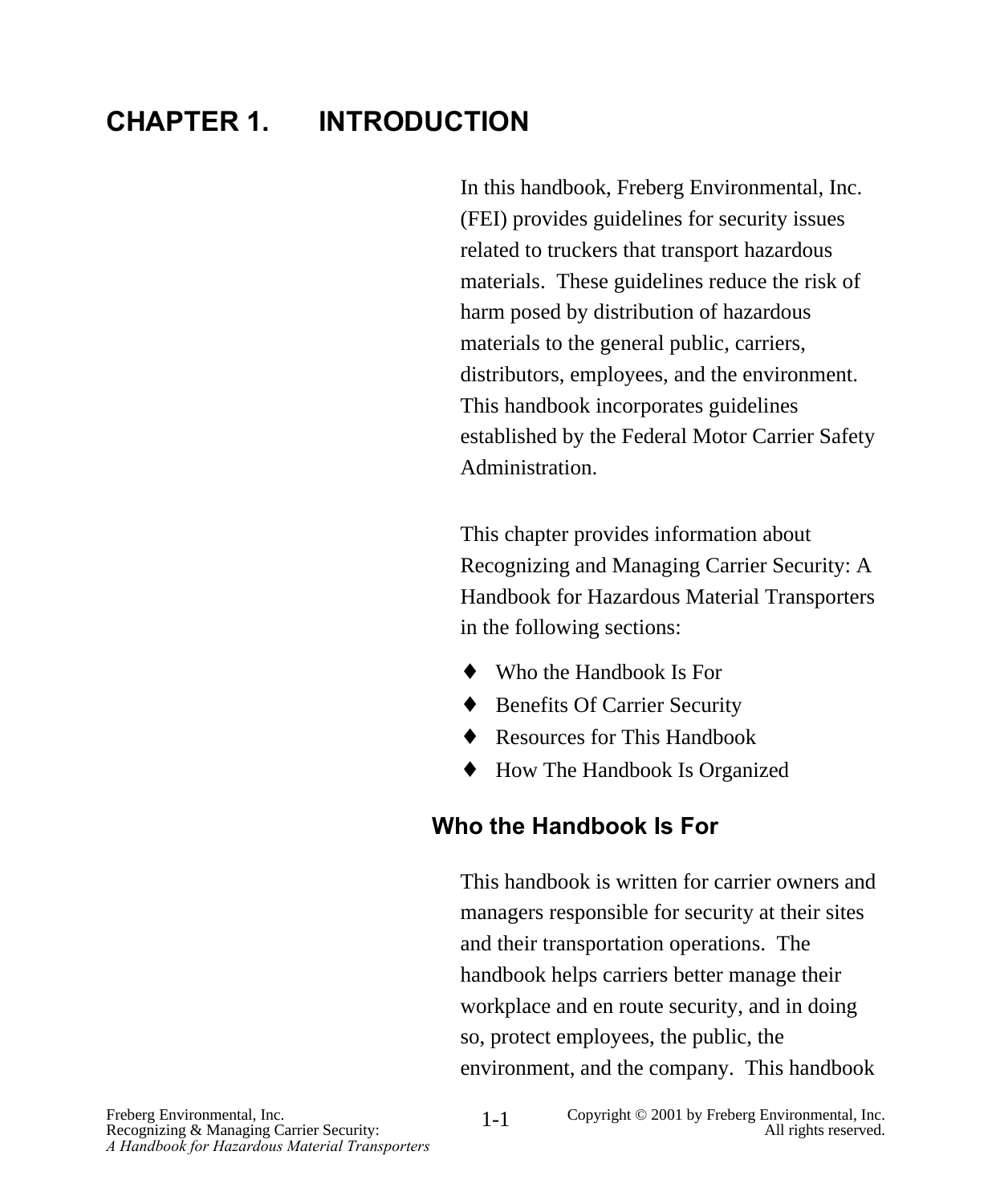addresses security for en route transportation of hazardous material shipments and at fixed facilities. The guidelines in this handbook can be implemented for a carrier security program.

#### **Benefits of Carrier Security**

The benefits of a security program come from a reduced likelihood of large and small incidents. Both types of incidents can result in costly losses to the carrier. The cost of implementing a carrier security program is significantly less than the costs that may follow a major or even minor incident resulting from a security breach.

A carrier security program benefits the public, the environment, the carriers' employees, and the carrier. These benefits are listed in Figure 1-1.

#### **Resources for This Handbook**

Several aspects of this handbook are developed from the following resources:

- ♦ "Security Talking Points," Federal Motor Carrier Safety Administration (2001)
- ♦ "Site Security Guidelines for the U.S. Chemical Industry "by the American Chemistry Council (October 2001)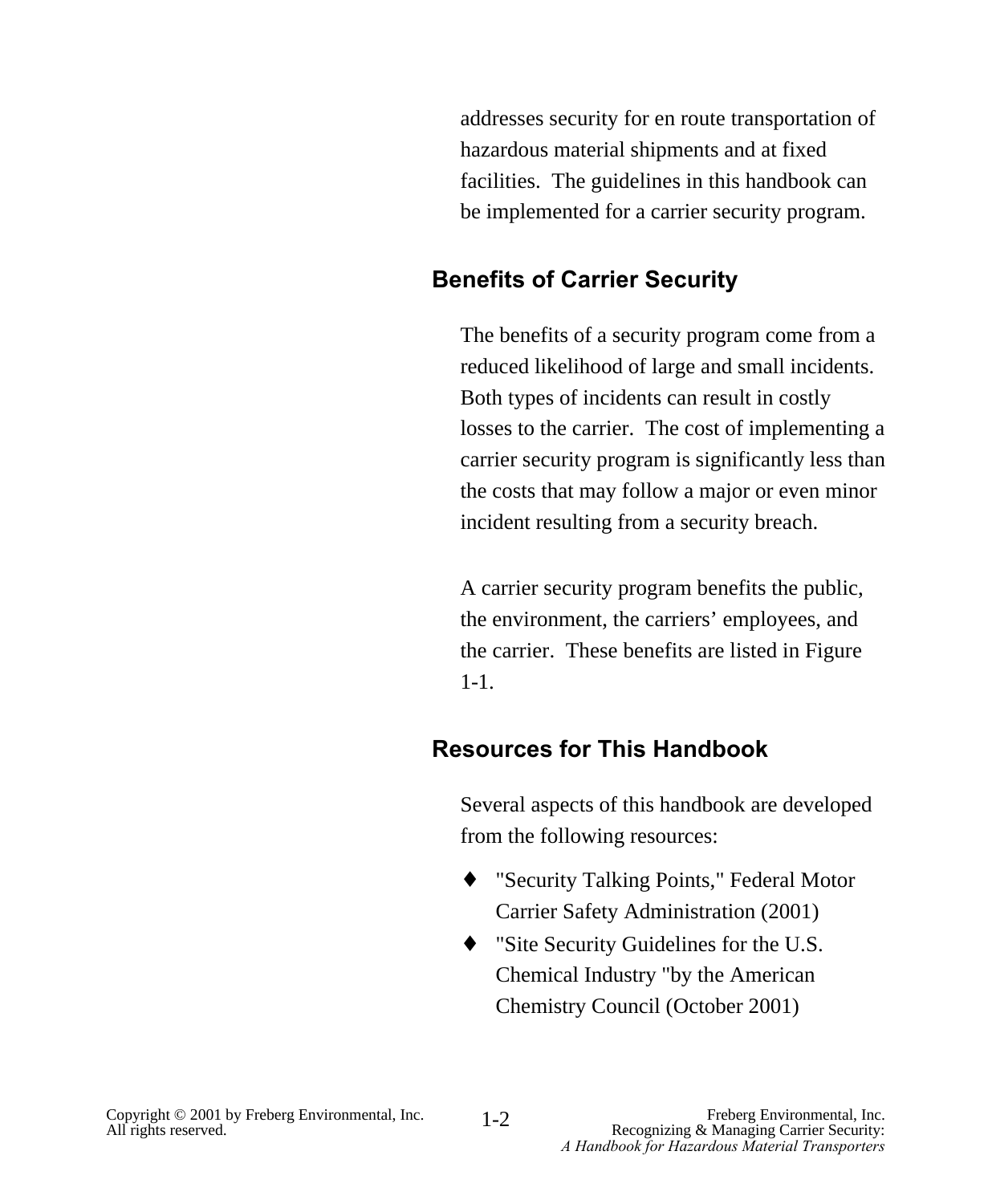- "Transportation Security Guidelines for the U.S. Chemical Industry" by the American Chemistry Council (2001)
- ♦ Interviews with selected hazardous material transportation carriers
- Federal Motor Carrier Safety Administration
- Selected law enforcement officials

#### **Figure 1-1. Carrier Security Management Program: Assurance Measures and Benefits.**



#### **How the Handbook Is Organized**

This handbook includes examples of types of activity carriers should evaluate for their security program, but does not include all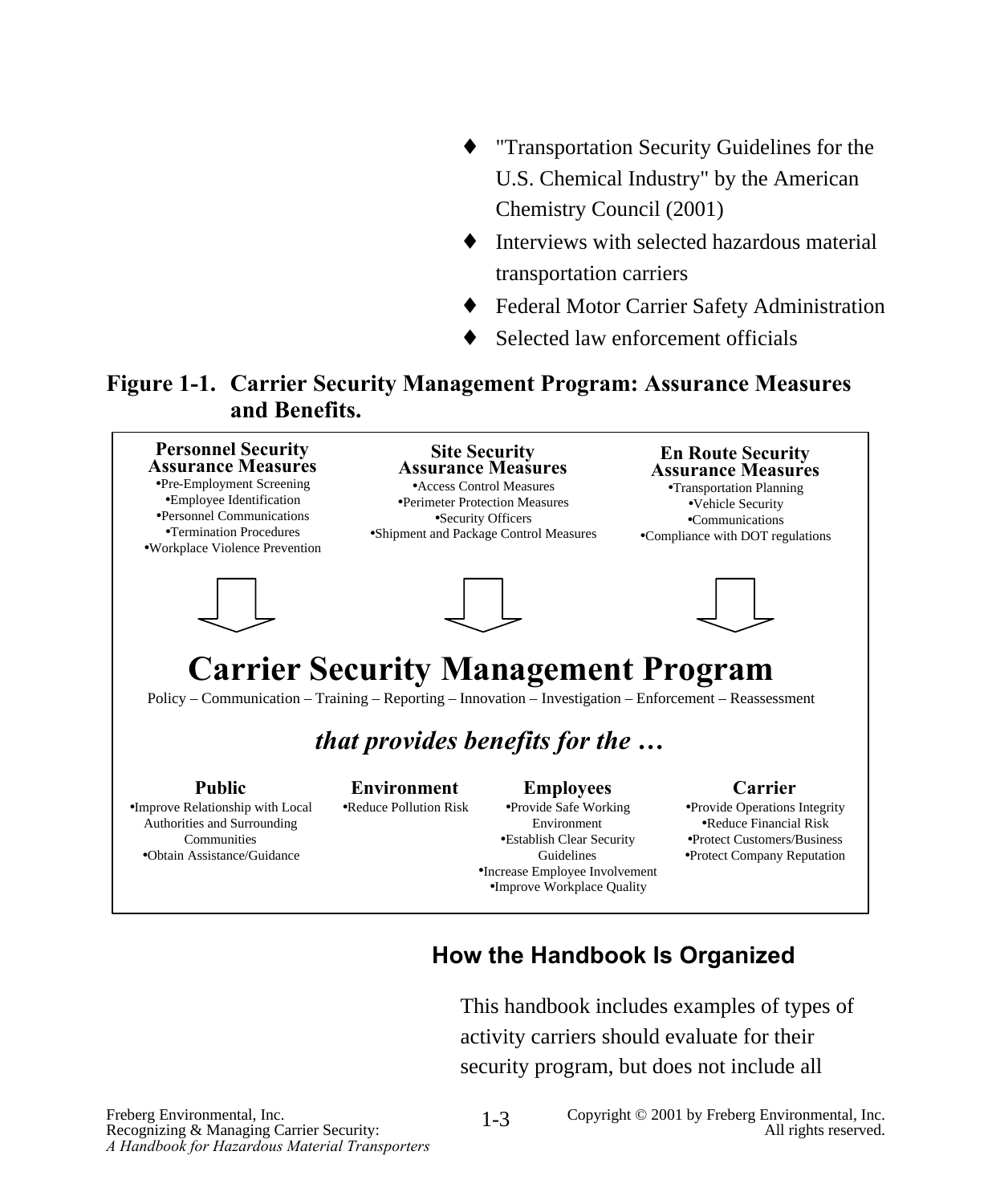transportation security considerations for hazardous material transporters. The implementation of the guidelines vary according to the chemical being distributed, the mode and route of transportation, the activity involved, the type of vehicle, the size of the carrier, and the type of operations of the carrier.

Elements of a carrier security program vary depending on a number of considerations such as size, operational characteristics, and commodity hazards, but includes the following elements presented in this handbook:

- **Ensuring Personnel Security**
- ♦ Assuring Site and Package Security
- ♦ Assuring En Route Security
- ♦ Establishing a Carrier Security Program
- ♦ Assessing Security Risk for Commodities

Each of these elements are presented in the following chapters. Sample documents and reference information referenced in these chapters are provided in the following appendices:

- A. Personnel Security Sample Documents
- B. Carrier Security Program Documents
- C. Department of Transportation Hazard Classifications

Tables and figures referenced in the handbook appear as close as possible to where they are first referenced.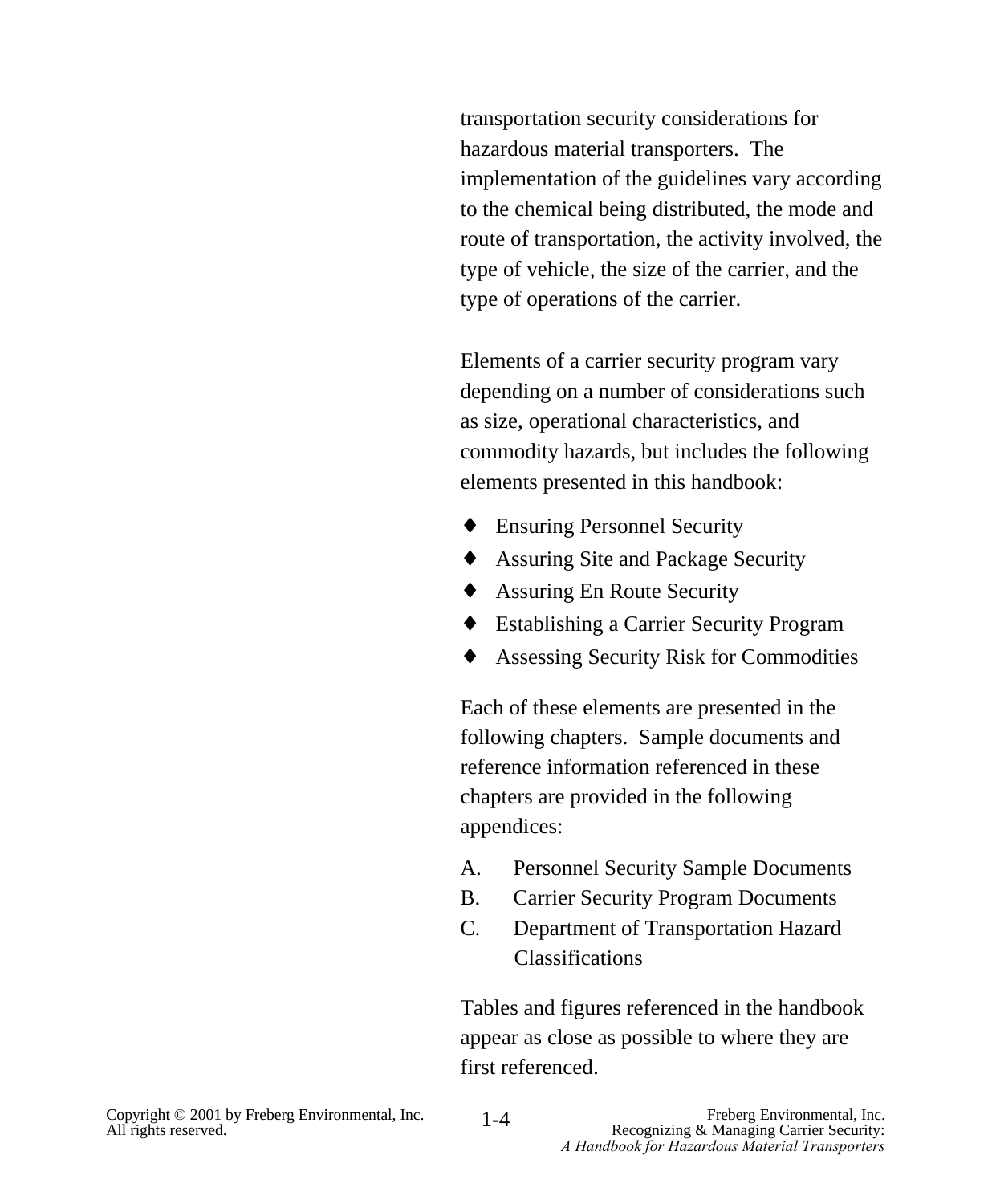## **CHAPTER 2. ENSURING PERSONNEL SECURITY**

Personnel security management is a fundamental element of a company security program. Contractors including owner-operators used by the carrier should be required to screen their employees before they can access the carrier's facilities. Guidelines for personnel security are provided in the following subsections:

- ♦ Conducting Pre-employment Screening
- ♦ Understanding Driver's License Requirements for Transportation of Hazardous Materials
- ♦ Identifying On-Site and En Route Employees
- ♦ Implementing Personnel Communications Policies
- ♦ Terminating Employment
- ♦ Preventing and Responding to Workplace Violence

#### **Conducting Pre-Employment Screening**

Stringent pre-employment screening is the most critical element of an effective carrier security program. To ensure that applicants do not pose a security risk, conduct thorough background record checks and in-depth face-to-face interviews of applicants for employment. Provide the following documents to the applicant to read and complete: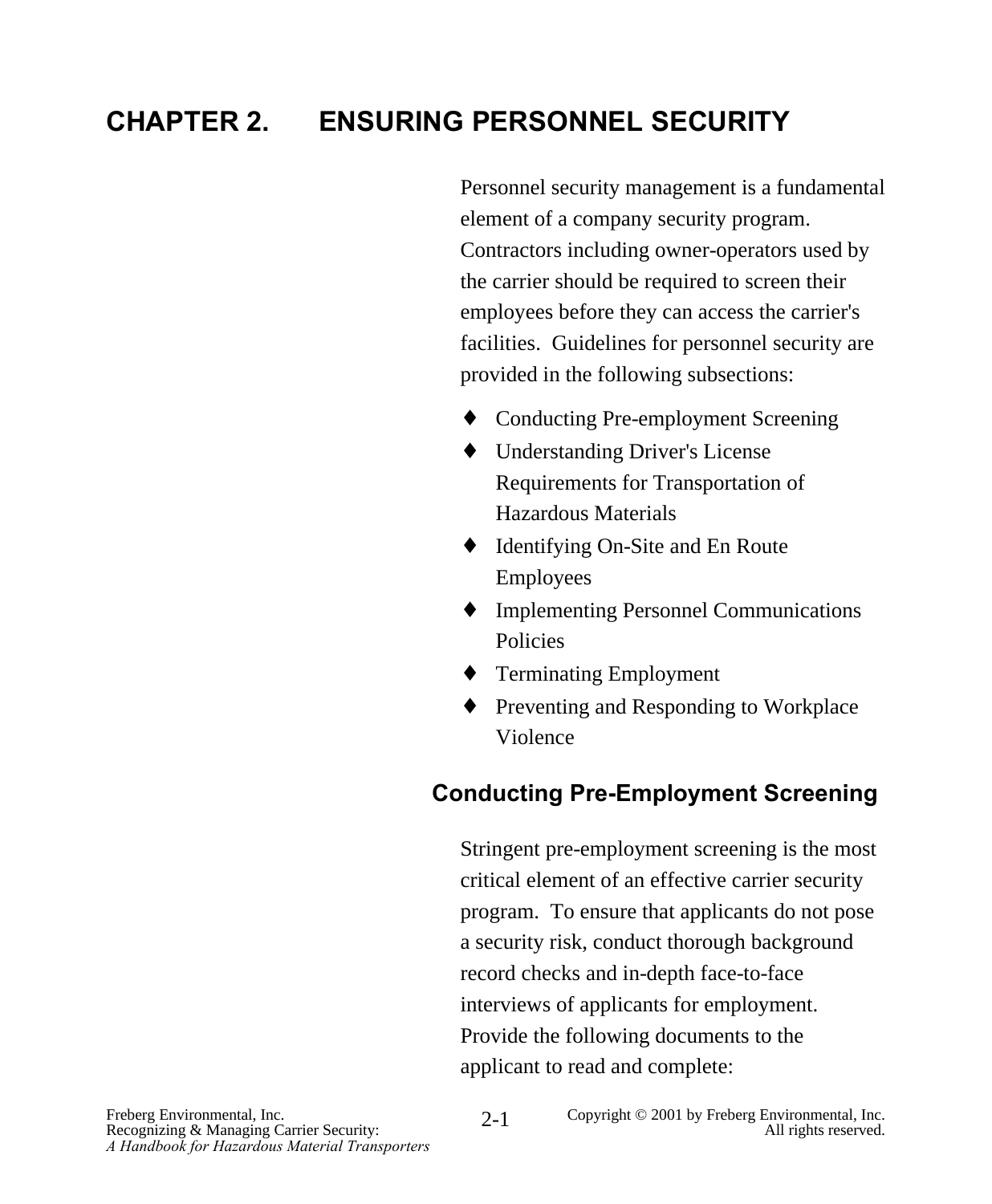- ♦ Driver's License Application for Employment
- ♦ Request for Information from Previous Employer
- ♦ Employee Disclosure Form
- ♦ Summary of Your Rights Under the Fair Credit Reporting Act

Samples of these documents are provided in Appendix A along with a Sample Pre-Employment Screening Policy.

Conduct more detailed background record checks for applicants if any of the following suspicious indicators are found.

- ♦ Gaps in employment. Federal requirements require a 3-year employment review. FEI recommends that carriers conduct a 10-year employment review that includes direct communication with previous employers.
- $\triangle$  Frequent job shifts. Frequent job shifts may indicate applicants with a potential for unstable behavior.
- ♦ Different names used by applicant. Carefully screen applicants who use different names or aliases. Include all aliases when conducting criminal background checks.
- ♦ Unsatisfactory military discharge.
- ♦ Non-United States (U.S.) citizenship. Consider lack of U.S. citizenship as a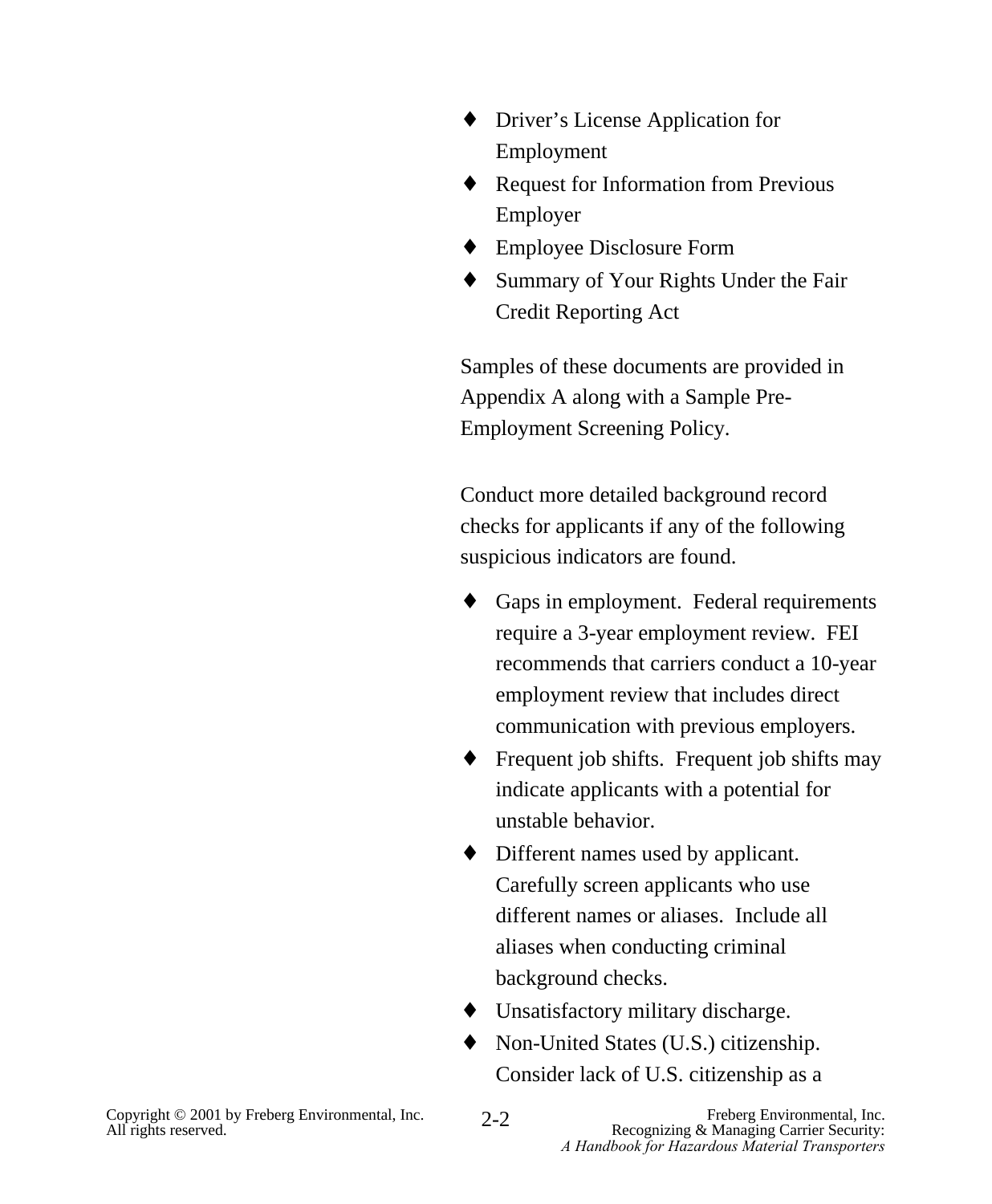

*Conduct face-to-face interviews with all applicants.*

significant indicator because of the difficulty in verifying non-U.S. employment history. Verify citizenship for all applicants and current employees. For noncitizens, verify that all immigration papers are on file at the Immigration and Naturalization Service (INS) office and properly documented.

- ♦ Frequent changes in residence. Moves from state to state could indicate a legal or driving history problem.
- ♦ Lack of or insufficient personal references. Review and contact personal references to verify accuracy of the references and evaluate applicant characteristics.
- ♦ Criminal history. Conduct a criminal background check for all applicants and all current employees. Consider significant and/or frequent infractions as a significant indicator for security concern. Criminal background checks vary in cost. Include all of the applicant's aliases in the request for a criminal background check.
- History of driver logbook violations. Evaluate all driver logbook violations. Disqualify any driver with a history of falsifying driver's logbook.

Require the applicant to inform the carrier of any of these suspicious indicators. Confirm the correctness of his/her information so that the carrier can subsequently disqualify the applicant if a discrepancy is found.

Recognizing & Managing Carrier Security: All rights reserved.<br>A Handbook for Hazardous Material Transporters

Freberg Environmental, Inc. Copyright © 2001 by Freberg Environmental, Inc. Copyright © 2001 by Freberg Environmental, Inc. Pecognizing & Managing Carrier Security: 2-3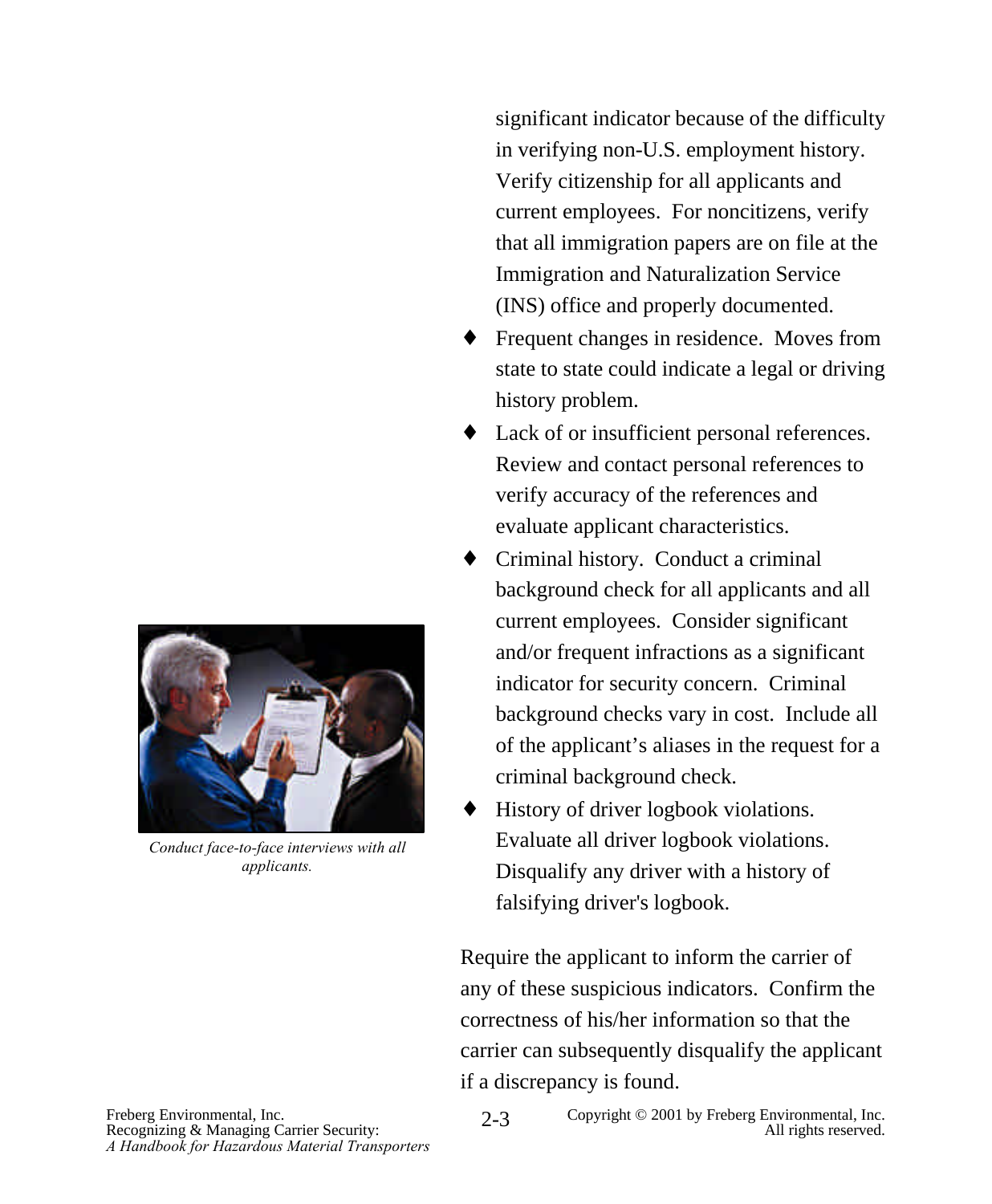Conduct face-to-face interviews to appraise the applicant's personality, character, motivation, honesty, integrity, and reliability. Psychological tests may be conducted by the carrier or thirdparty contractors.

Report any significant suspicious findings immediately to the local police, Department of Justice (DOJ), or Federal Bureau of Investigation office. Management may want to fingerprint and photograph all applicants to firmly establish a traceable identity record.

#### **Understanding Driver's License Requirements for Transportation of Hazardous Materials**

Section 1012 of the "Uniting and Strengthening America by Providing Appropriate Tools Required to Intercept and Obstruct Terrorism (USAPATRIOT) Act of 2001" [Public Law 107- 56, October 26, 2001] amends the Hazardous Materials Transportation Act. The amendment prohibits states from issuing or renewing a license to operate a motor vehicle transporting a hazardous material in commerce unless the Department of Transportation (DOT) has first determined that the applicant does not pose a security risk warranting denial of a license. It also requires the DOJ to perform a background records check on anyone requesting a license or renewal to transport hazardous materials. DOT



*the USAPATRIOT Act of 2001.*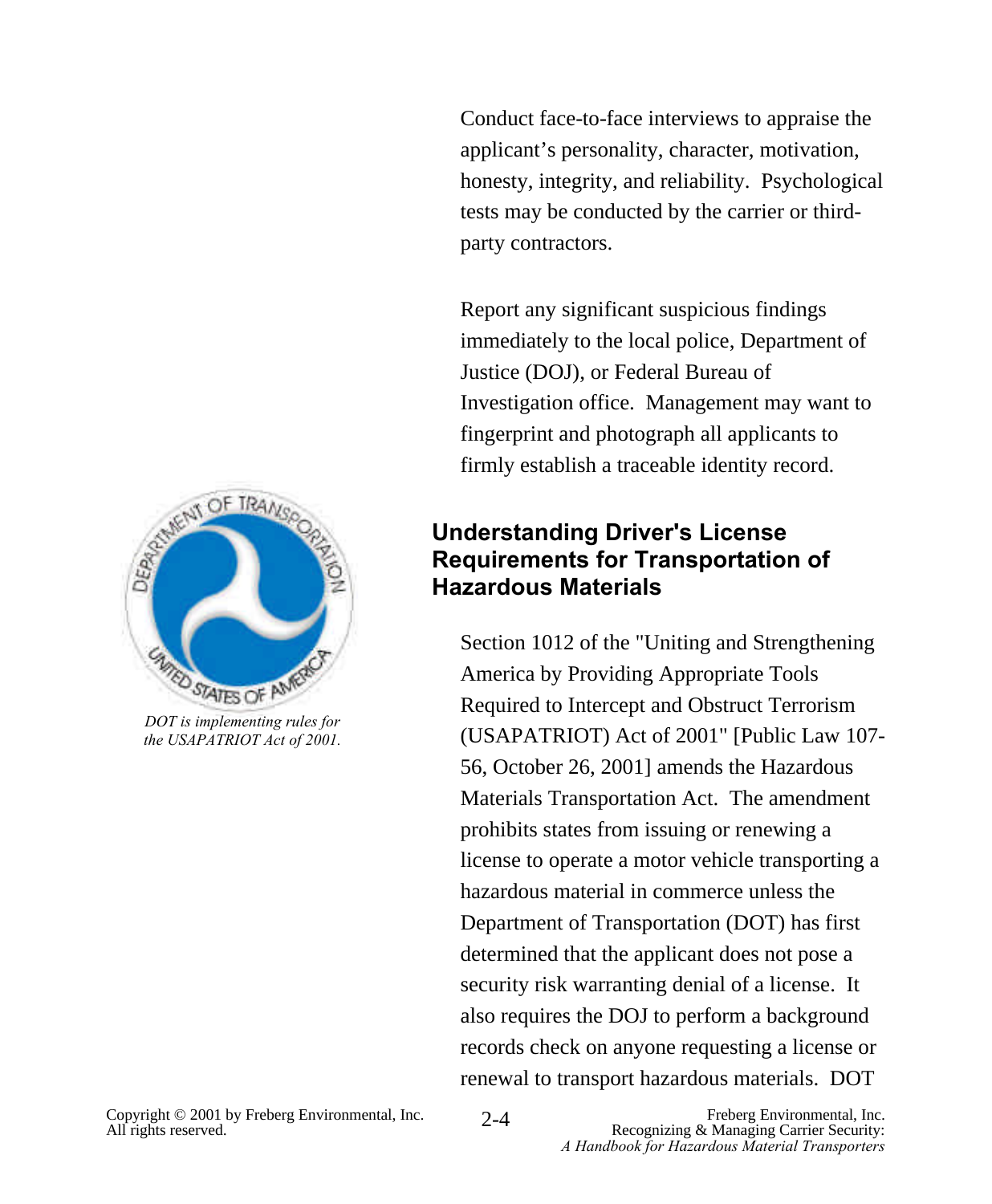has not implemented full rulemaking for Section 1012.

#### **Identifying On-Site and En Route Employees**

FEI recommends requiring photo identification badges for all employees, including drivers, handlers, supervisors, and management. Photo identification badges may also be considered for nonemployees who regularly use the carrier's facilities including maintenance contractors, interline carriers, shipper, or consignee personnel.

#### **Implementing Personnel Communications Policies**

Include security topics in all safety meetings with employees and managers. Clearly post security-related policies in prominent locations at terminals and driver locker rooms. Obtain employee's signatures to acknowledge that they have read policies regarding carrier security. Record attendance meetings where important security topics are discussed. Placed signed copies in drivers' personnel files.

#### **Terminating Employment**

When terminating employees, observe the following guidelines.

Recognizing & Managing Carrier Security: *A Handbook for Hazardous Material Transporters*

Freberg Environmental, Inc. Copyright © 2001 by Freberg Environmental, Inc. Recognizing & Managing Carrier Security: All rights reserved. 2-5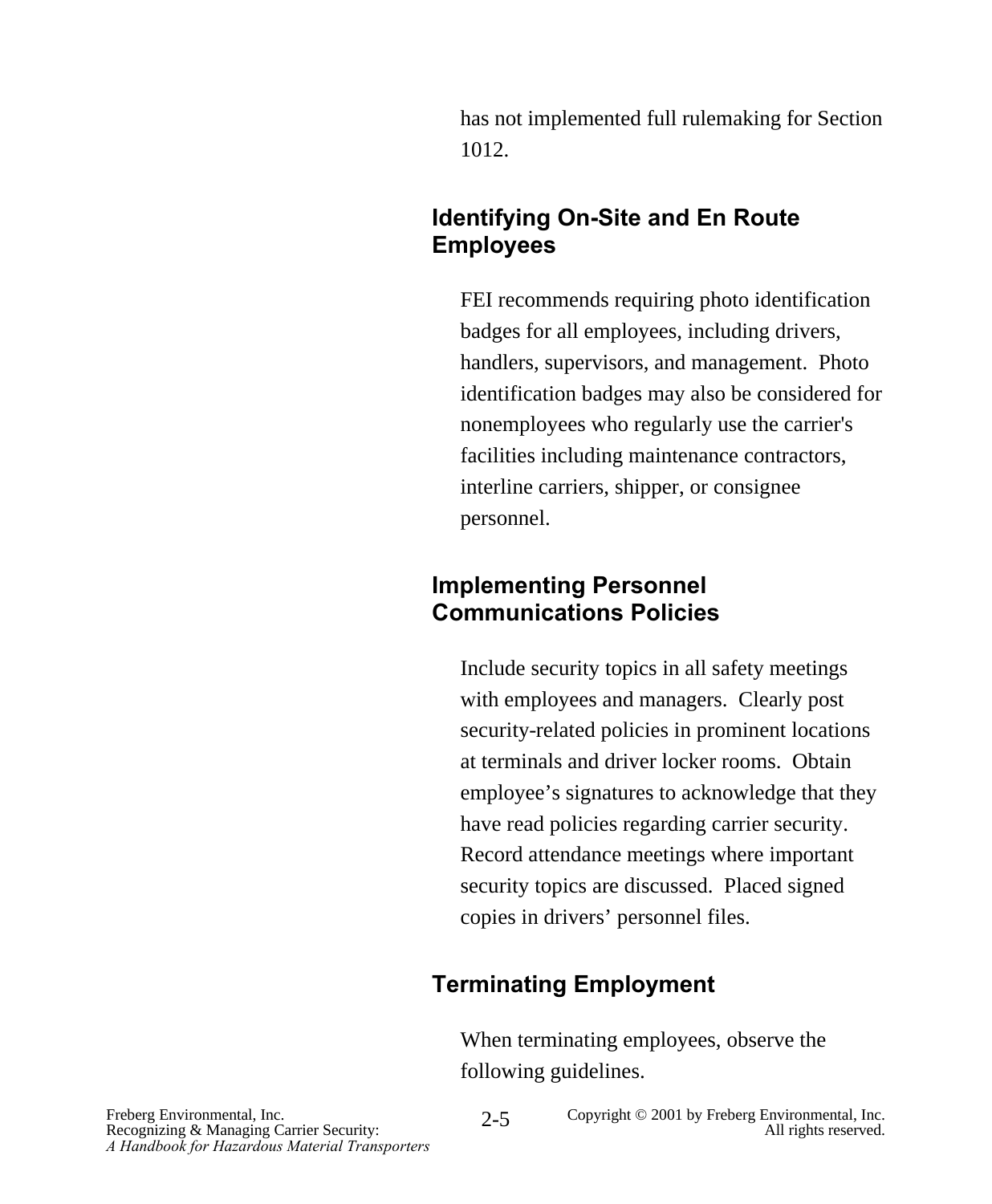- ♦ Treat the person with respect.
- Collect the employee's keys to the facility and vehicles and photo identification.
- ♦ Change locks that the employee may have had access to.
- ♦ Change computer passwords if appropriate.

For involuntary terminations, perform the following additional tasks.

- ♦ Assess the employee's violence potential before termination and, if appropriate, take additional security precautions.
- ♦ Escort the departing employee out of the facility.

#### **Preventing and Responding to Workplace Violence**

Attempt to stop workplace violence before any employee is harmed or a threat develops to the company and/or the public. Take actions against threats and intimidation as well as actual violence.

Consider the following measures to prevent and respond to workplace violence.

♦ Adopt a policy of prohibiting (and responding to all reports of) physical violence, verbal abuse, willful destruction of company property, and intimidation. Consider suspending suspects from work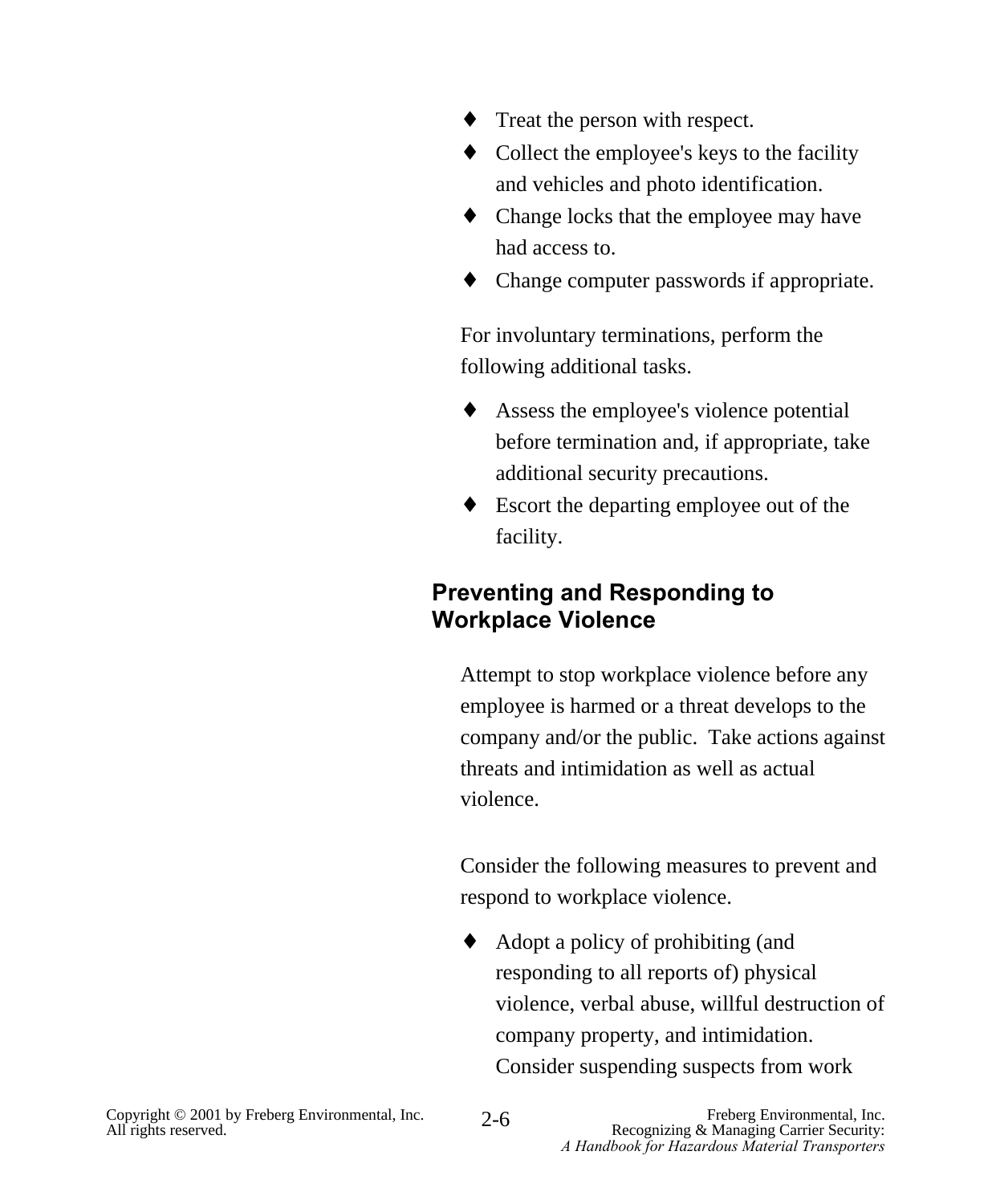while the reports are investigated. Respond to confirmed reports with counseling, reprimands, or termination of employment.

- ♦ Teach employees how to recognize the early warning signs of a troubled or potentially violent person and how to respond.
- ♦ Require employees who have obtained court-issued restraining orders to notify management immediately. Managers can then take steps to protect all employees and can notify law enforcement of any violations.
- ♦ Limit former employees' access to the workplace as appropriate.
- ♦ Strictly enforce policies forbidding the use and possession of drugs at any time and the possession of alcohol and weapons at work.
- ♦ Train managers on appropriate ways to handle difficult employee terminations, layoffs, and discipline.
- ♦ After a violent incident, evaluate the potential for further violence at the facility.
- Help employees with the psychological consequences of workplace violence. Doing so not only is humane, but also helps reduce losses caused by absence, loss of productivity, and workers' compensation claims.
- Support prosecution of offenders by accommodating employees who are needed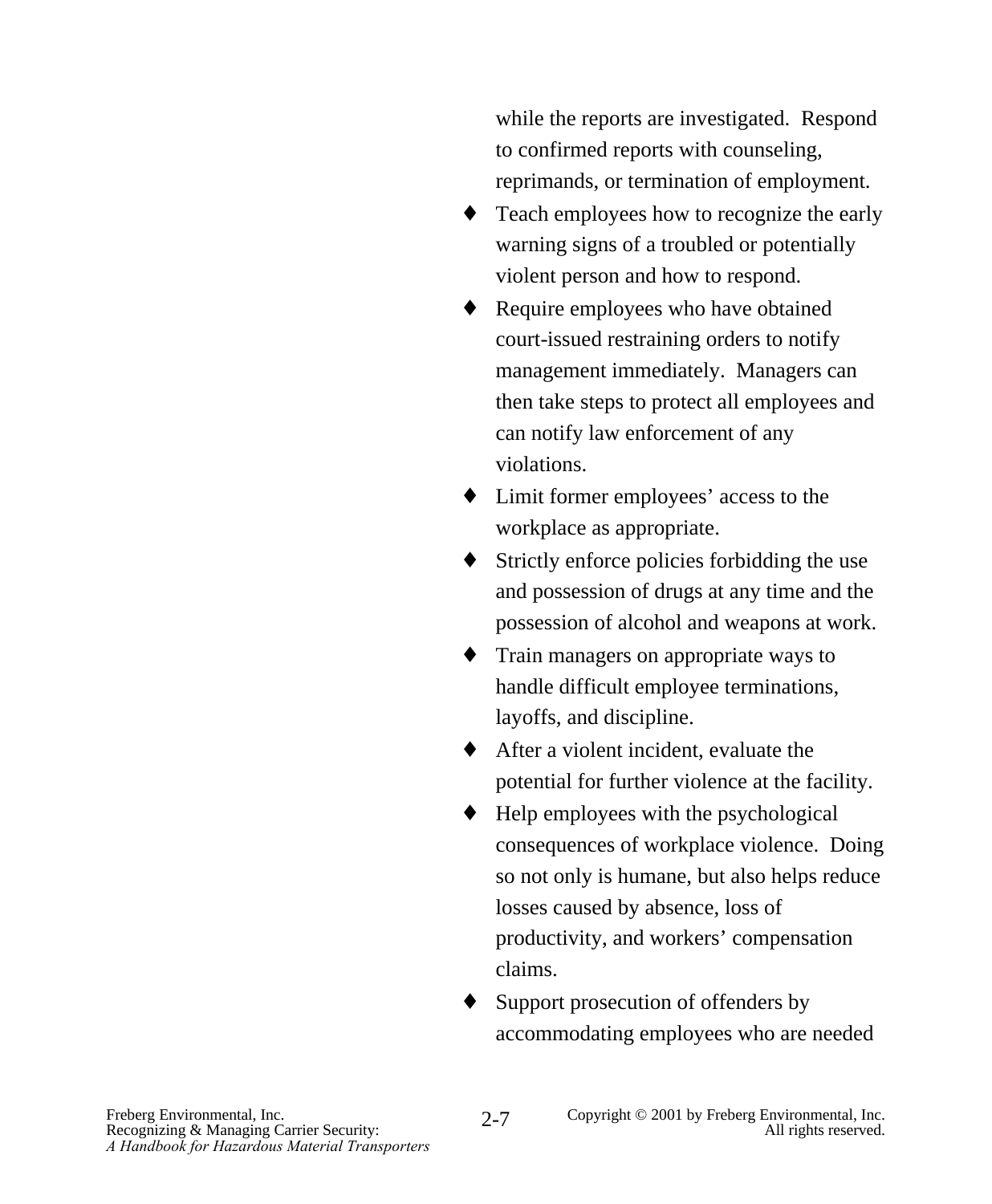for court appearances and cooperation with the prosecution.

♦ To avoid a defamation suit by accused employees who are acquitted, managers investigate allegations quickly and quietly.

Appendix A provides a sample policy on employee misconduct and workplace violence.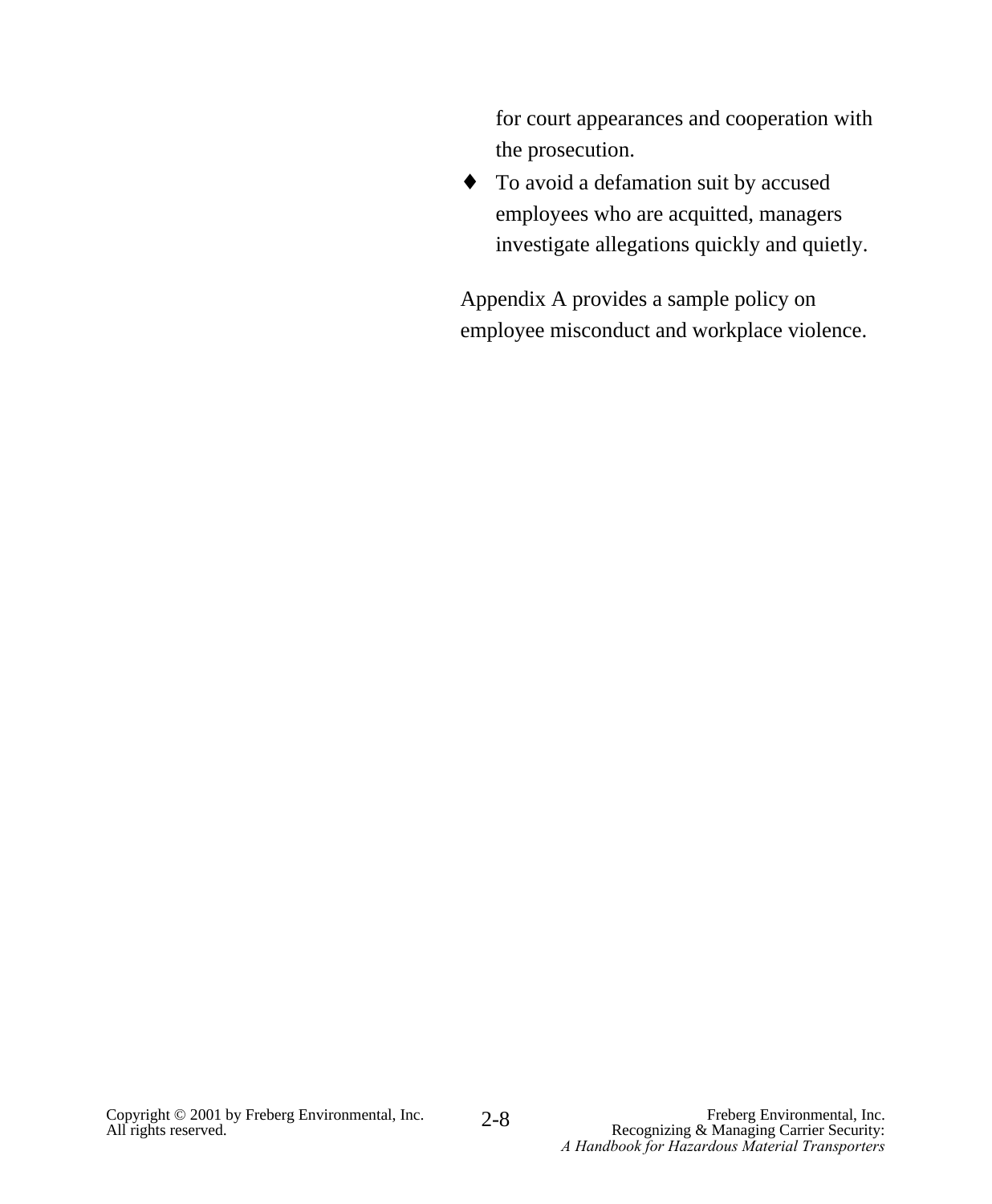## **CHAPTER 3. ASSURING SITE AND PACKAGE SECURITY**

Site and package security is an important consideration wherever hazardous materials are stored, trans-loaded, accumulated, transferred, or otherwise in the transportation process. This chapter provides guidelines for the following site and shipping security assurance elements in the following sections:

- ♦ Controlling Access
- ◆ Protecting the Perimeter
- ♦ Providing Security Officers
- ♦ Controlling Packages

#### **Controlling Access**

Access controls are physical measures for managing the passage of personnel and vehicles into, out of, and within a facility. The level of access control varies from facility to facility. Control measures depend on the following variables:

- ♦ Number of employees
- ♦ Hazards of materials present
- ♦ Level of pedestrian and vehicular traffic into and out of the facility
- ♦ Degree to which facility operations are controversial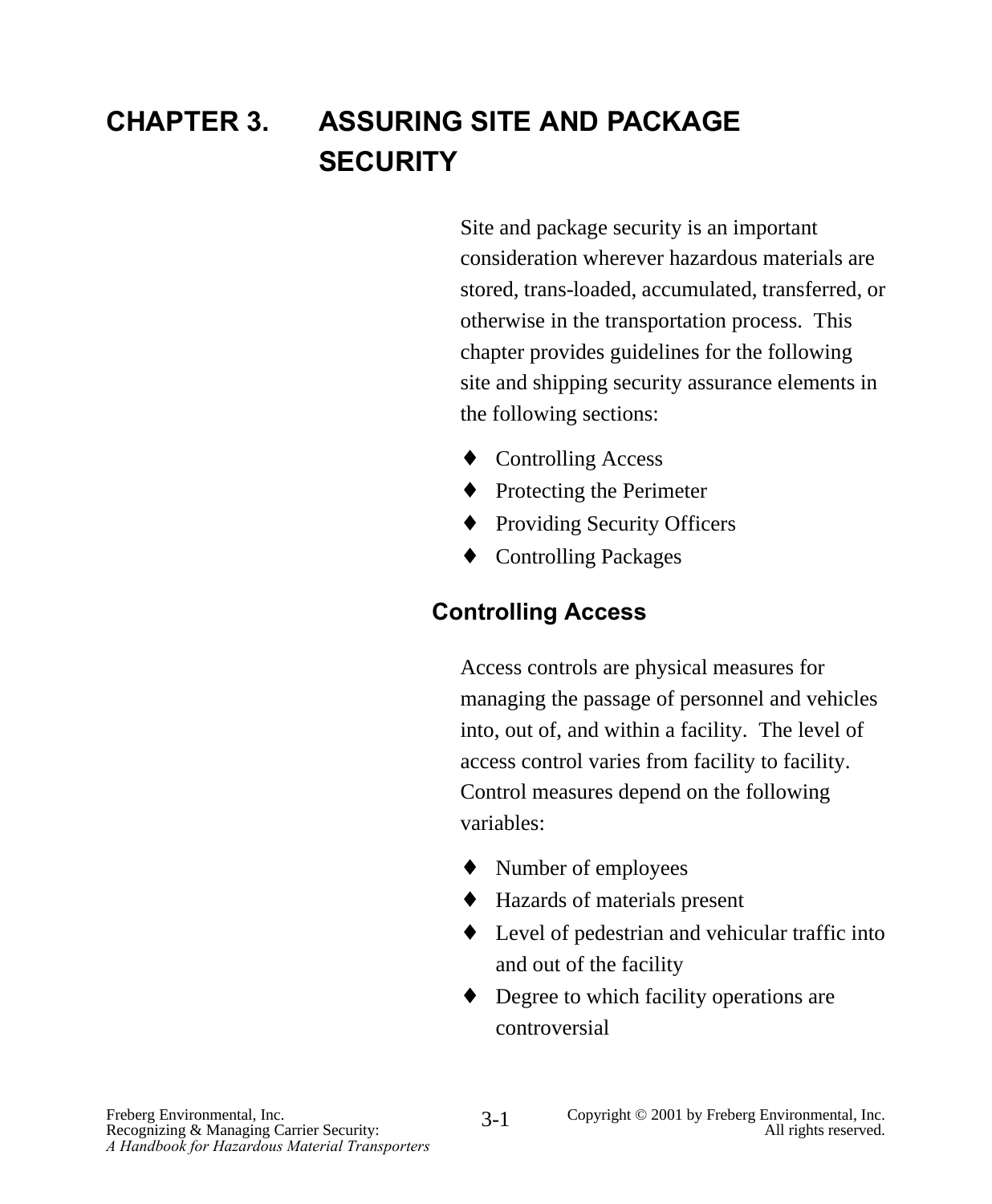- ♦ Attractiveness of the facility as a target of various threats
- Proximity to populated areas
- ♦ Facility security history
- ♦ Law enforcement concerns

Although many access controls require employee involvement, managers should not inform employees of all of the security measures it uses. Some employees require a greater knowledge of security measures than other employees do. Include the following access controls in a carrier security program.

- ♦ Appropriate locks on interior and exterior doors, fences, and other passageways.
- ♦ Adequately lighted facility areas. Arrange access points, office areas, and storage areas so that unescorted visitors can be easily identified. Keep closets locked. Equip windows with appropriate locks and window bars.
- Require employees, contractors including owner-operators, and vendors to carry photo identification badges. If identification badges are not provided, treat these personnel as visitors who are required to check-in, show identification, carry visitor badges, and use an on-site escort. Obtain a list from contractors and vendors of approved personnel who are authorized to service the facility.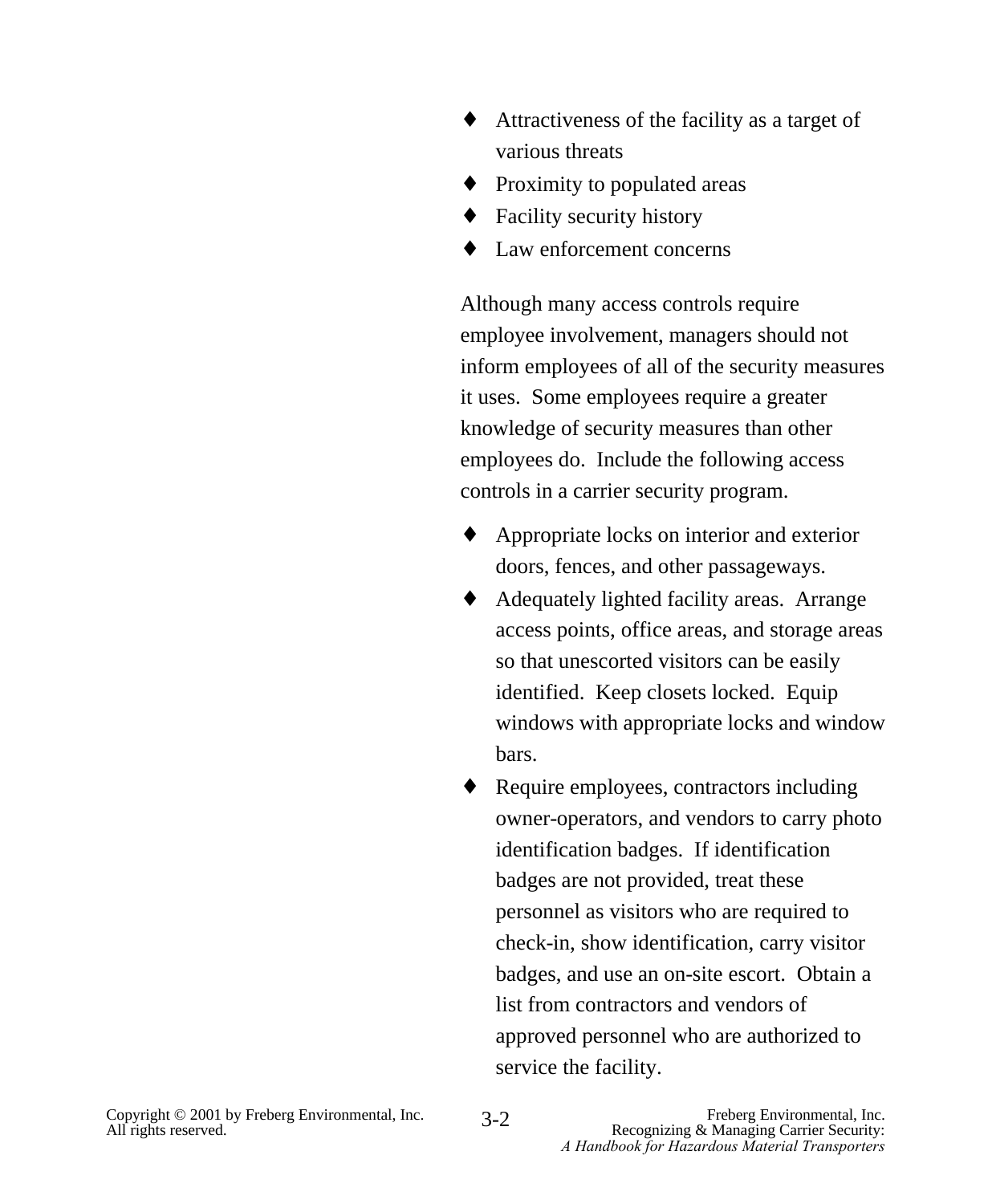- ♦ Require all visitors to show identification, sign log-in sheets, carry visitor badges, and be escorted while within the facility.
- ♦ Install electronic access control systems that require the use of key cards at main entrances and on other appropriate doors that provides an audit trail of entrance and exit to various areas.
- ♦ Provide surveillance for loading and unloading areas for additional access controls. Install closed circuit television to monitor key areas of the facility. Use motion sensors to trigger video recording and alert security staff when someone enters a restricted area.
- ♦ Establish standard procedures to determine which cars, trucks, or other vehicles may enter the site, through which gates, docks or other entrances and for what purpose.

#### **Protecting the Perimeter**

*Perimeter protection includes secure fences and gates.*

Perimeter protection measures include:

- ♦ Fences or buildings to secure hazardous materials storage areas.
- ♦ Bollards, trenches and "K-Rail" to prevent vehicles from driving into the facility at points others than official entrances.
- Vehicle gates equipped with retractable barriers.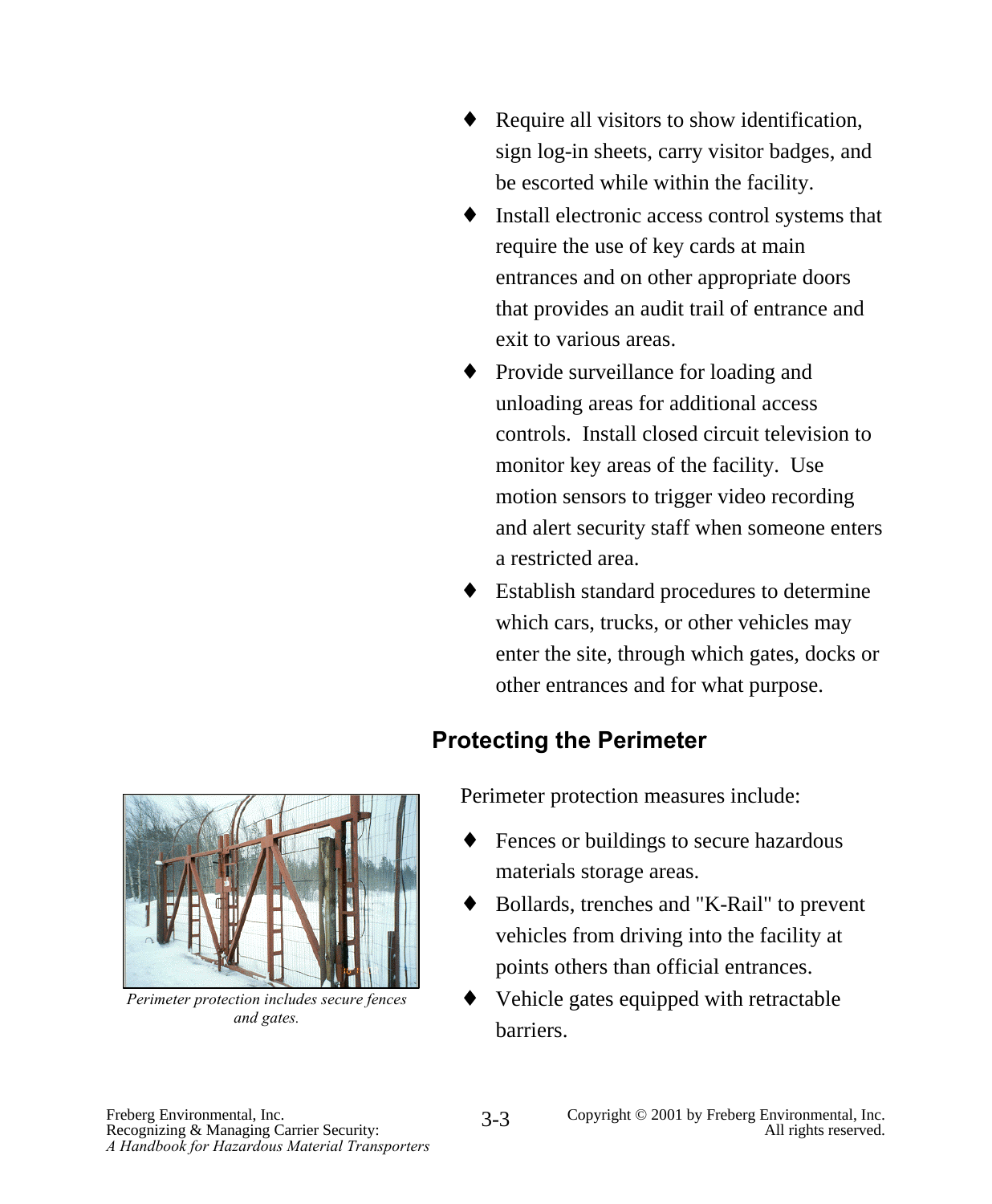- ♦ Setbacks from fence lines and clear zones established to eliminate hiding places near the site perimeter. Clear away bushes and weeds from both the inside and outside of the fence line to give a clear line of sight.
- ♦ Perimeter lighting so that employees and passersby can observe potential intruders.

#### **Providing Security Officers**

Security officers provide a range of useful security services, such as touring a site to look for intruders or irregularities, staffing site entrances to check identification, maintain entry and exit logs, training employees and contractors on security policies, and assisting with emergencies. If security officers are deemed appropriate, consider the following questions to establish their responsibilities.

- ♦ Should the security staff tour the facility or remain at fixed posts, or both?
- ♦ Should the security staff be contract or inhouse personnel?
- $\blacklozenge$  What level of training should the security officer be required to attain (i.e. first aid, cardio pulmonary resuscitation, emergency response, etc.)?
- ♦ What level of pro-active interaction should the security officer have with local police and fire departments?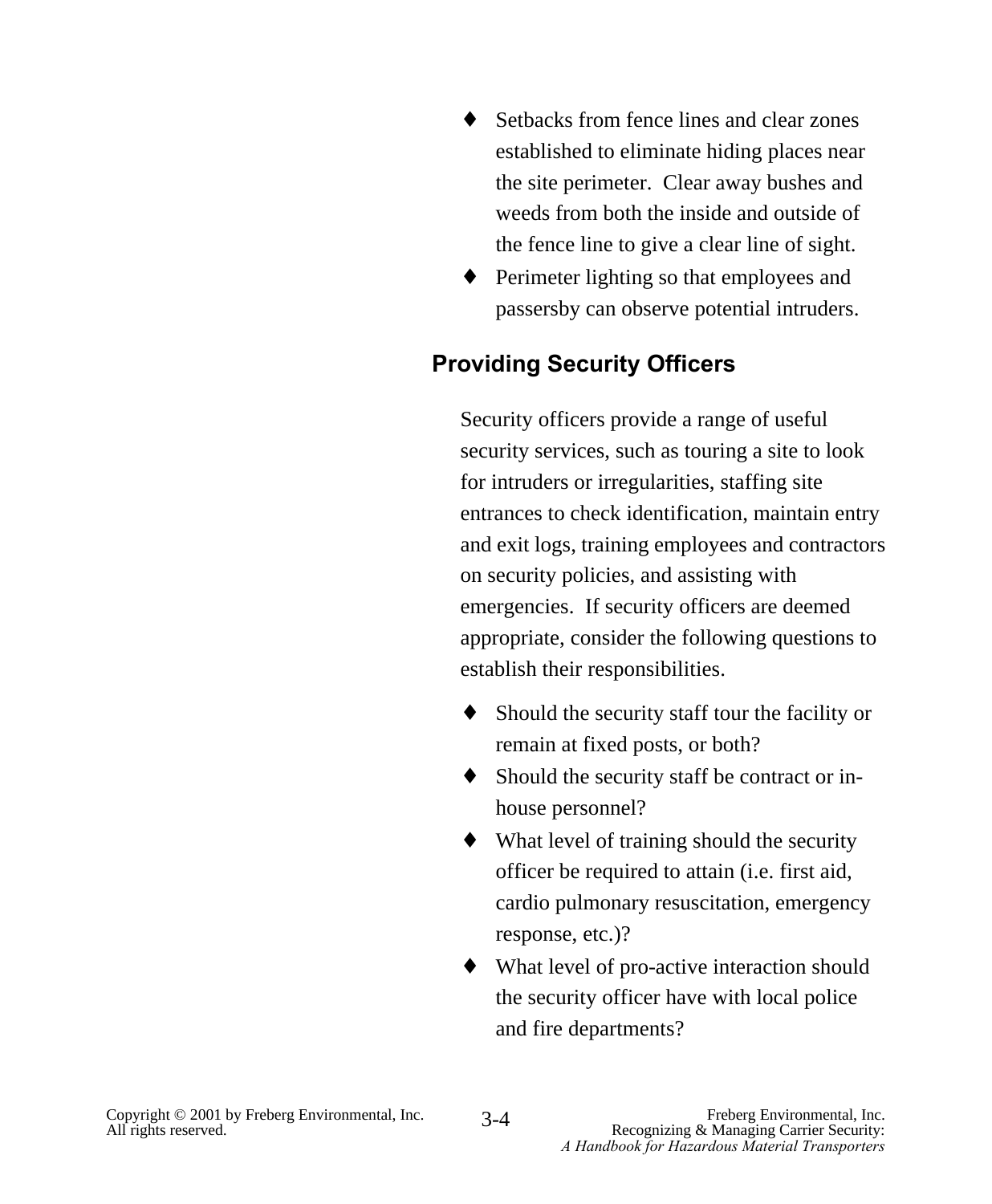#### **How A Site Review Improved Access Control and Perimeter Protection**

XYZ Trucking, a hazardous materials trucking company, reviewed its facilities for security improvements following an alert issued by DOT and found the following deficiencies.

- The entrance gates to the material storage and truck parking areas were left open and unguarded during business hours,
- Weeds had grown up along the fence line
- The fence line had several openings where damage to fence and soil erosion occurred.
- Unidentified personnel were found in material storage areas filling vending machines

As a result of the review, the carrier made the following improvements.

- Gates were locked and a vehicle check-in system was instituted.
- The fence was repaired and weeds were pulled to provide a clear view of the site perimeter.
- Employees were provided identification cards to be worn at all times when on-duty and/or on the facility grounds. All visitors were required to sign-in, show identification, and restricted to noncritical areas. The vending machines were moved to the sign-in area that was visible to office personnel.

#### **Controlling Packages**

Package control guidelines include the following.

Implement standard procedures for control of packages and/or shipments. Educate all employees on package control procedures. Post package control procedures in prominent locations. Maintain records for the acceptance and removal of all hazardous materials to or from the facility.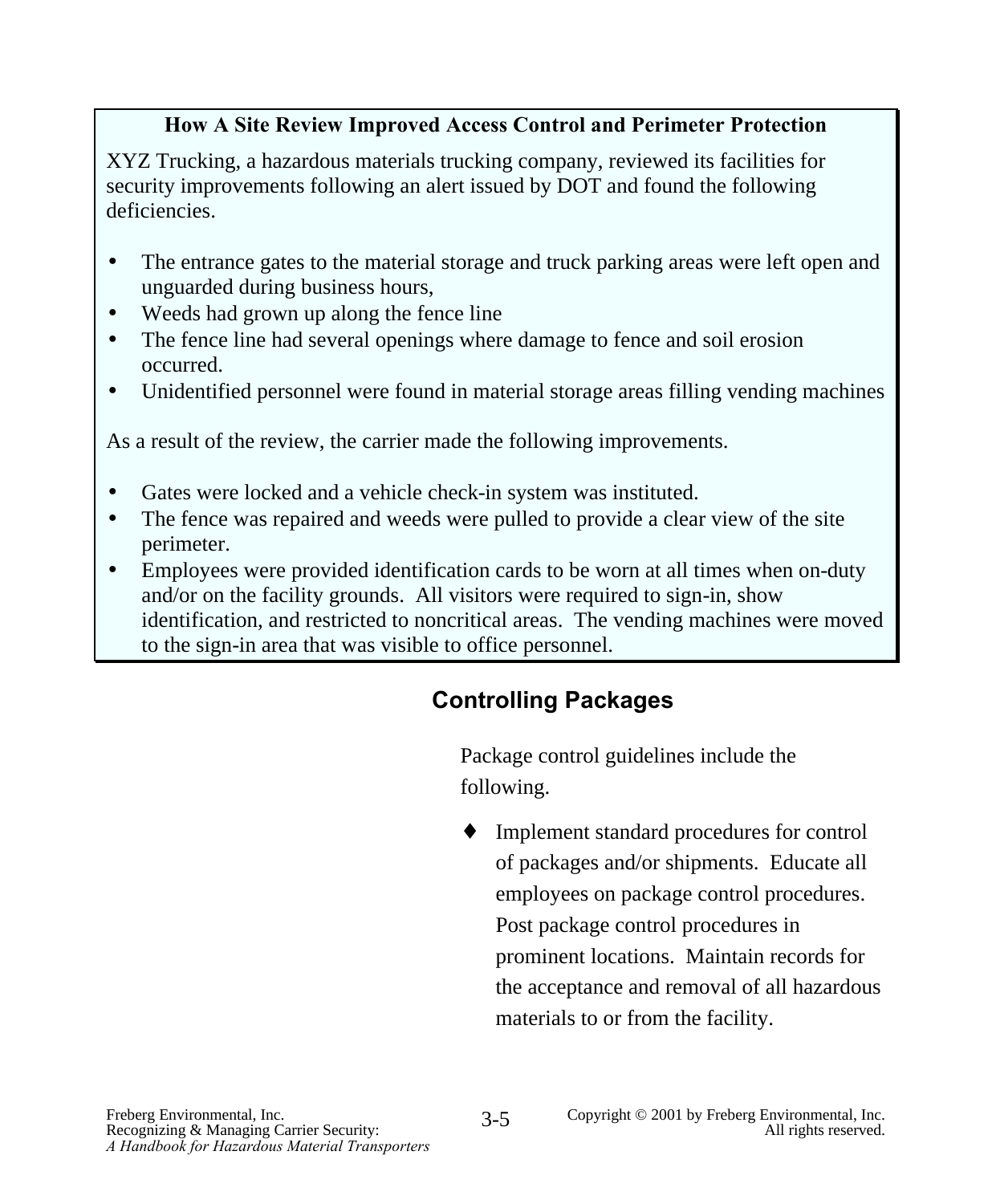

*Drivers must attend loading and unloading.*

- Compare all shipping papers to the actual shipment being hauled by the carrier to ensure they match.
- Determine the authenticity of shippers by performing credit checks.
- ♦ Do not accept any hazardous material shipments from unfamiliar shippers.
- $\triangleleft$  Conduct parcel inspections using magnetometers, X-ray screening, or explosives detectors where appropriate.
- Do not leave vehicles unattended during loading or unloading. Require drivers to verify observing the loading and unloading process and verify that the shipment matches the shipping papers or manifest.
- Equip containers with tamper-proof seals that are numbered. Compare seal numbers against documentation provided by the shipper. Immediately report any seals that have been removed or tampered with and inspect the shipment.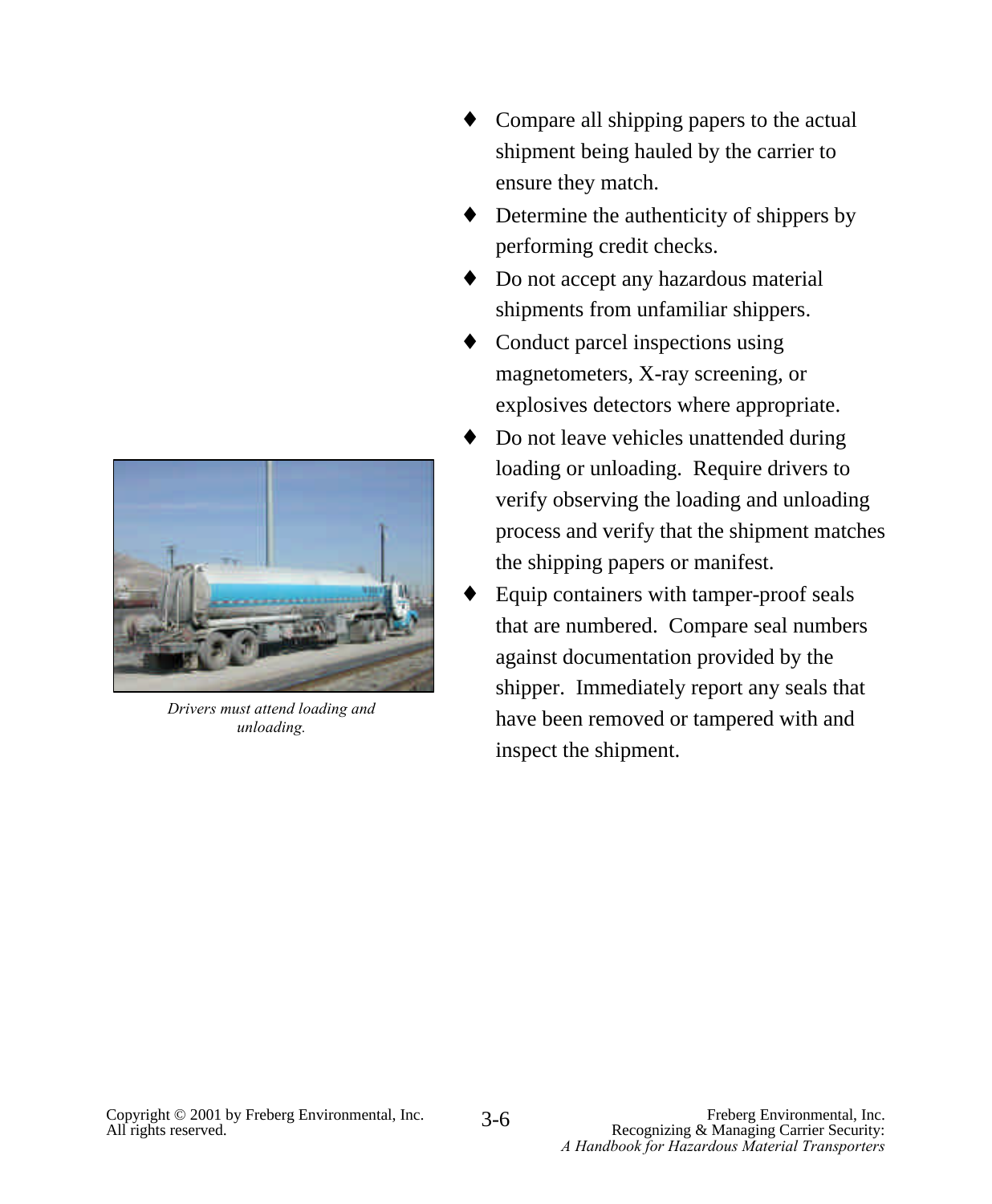## **CHAPTER 4. ASSURING EN ROUTE SECURITY**

En route security assurance for all shipments, includes the following elements described in this chapter:

- ♦ Planning Transportation Operations
- ♦ Ensuring Vehicle Security
- ♦ Communicating
- ♦ Complying with DOT Regulations

#### **Planning Transportation Operations**

When planning transportation operations, consider the following guidelines.

- ♦ Instruct drivers to use interstate highways and by-passes whenever feasible. Avoid travel in tunnels and on bridges. Regular shipments should have designated routes that avoid population centers where possible.
- ♦ Transport the shipment only in the trailer (or container) scheduled for the shipment. The manager in charge of the shipment must approve any changes in the vehicle to be used.
- ♦ Prohibit drivers from making unscheduled trips or performing any work not authorized by proper documentation such as a work order.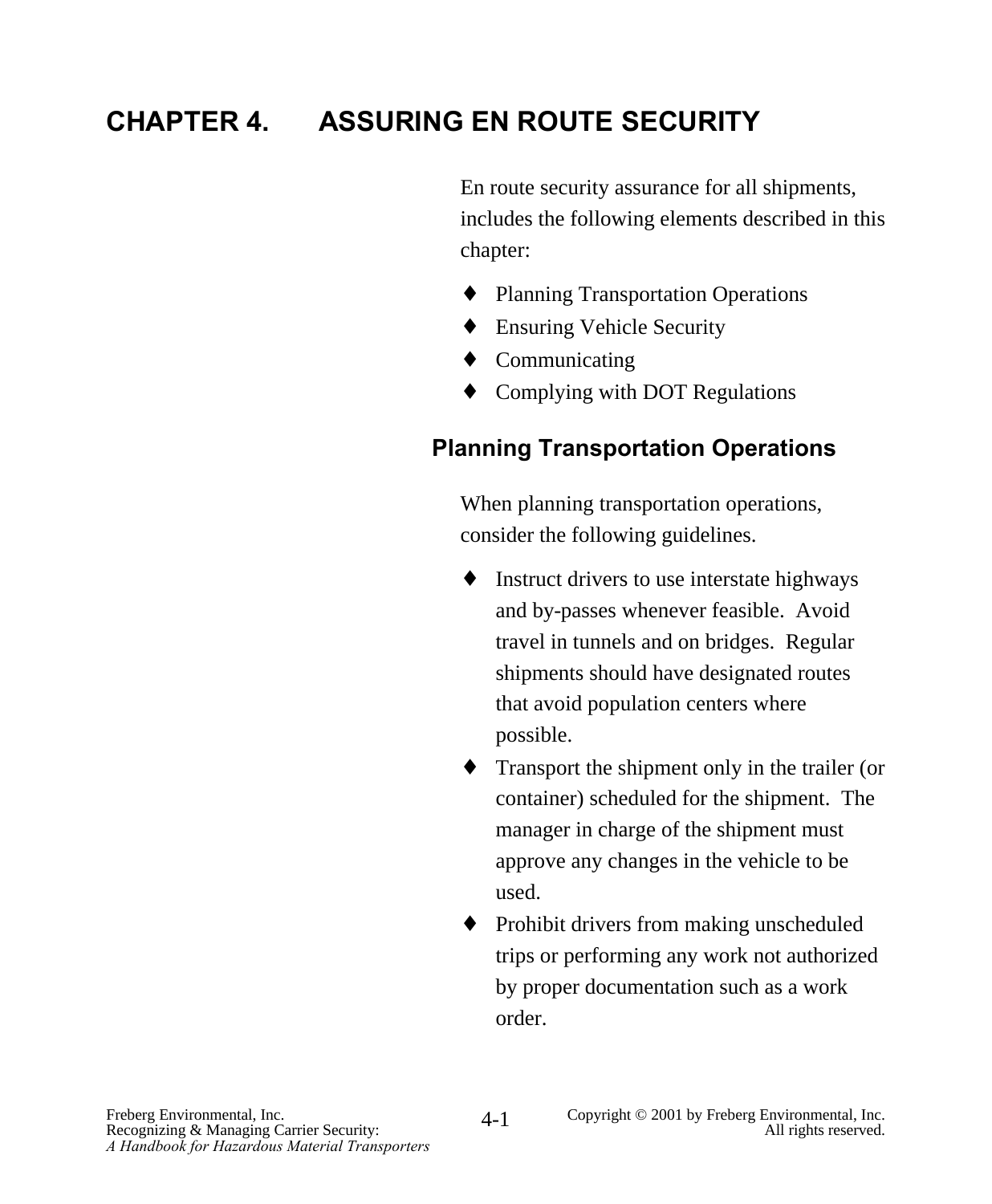- ♦ Occasionally switch drivers on routes where practicable to reduce the potential for collusion with would-be hijackers.
- ♦ Require drivers to supply a deadhead ticket. Do not permit a "last load ticket" when a trucker deadheads back to the terminal.

#### **Ensuring Vehicle Security**

To ensure vehicle security, consider the following guidelines.

- ♦ Consider guards for very high hazard shipments such as Department of Defense or radioactive shipments.
- ♦ Permit driver layovers only in well lit truck stops and require drivers to remain with units and have meals in open truck stops where they can observe the vehicle. Lock windows and doors whenever the vehicle is parked or when operating in potentially unsafe areas. Prohibit unauthorized personnel access to the vehicle. Inspect vehicles after each stop to ensure good mechanical condition and to identify suspicious objects that may have been attached to the vehicle.
- ♦ Enforce parking and attendance rules in the Federal Regulations 49 Code of Federal Regulations (CFR) Part 397.5.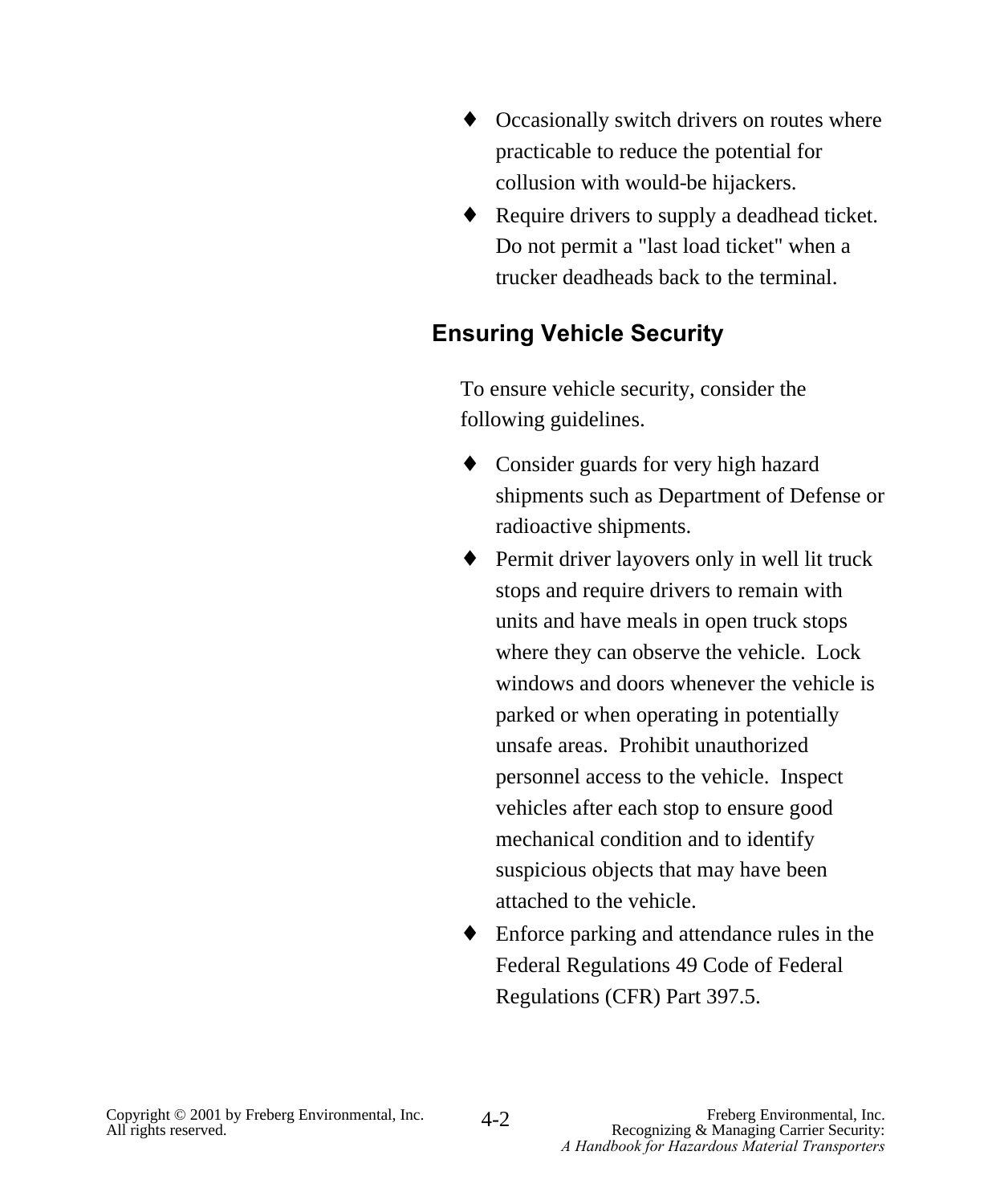#### **How A Security Review Improved En Route Security**

XYZ Trucking reviewed their en-route security procedures following a DOT security alert and found the following deficiencies.

- On long-haul shipments, drivers were using interstate highway routes through several downtown areas because the highway connections were more direct and the mileage was shorter.
- Drivers contacted the dispatcher only after the shipment had been delivered.
- Drivers used public phones to contact the dispatcher.
- Drivers picked up extra shipments from customers without advance paperwork and notified the dispatcher after the pick-up

As a result of the review, this carrier made the following improvements:

- Long-haul shipments were routed around urban areas on belt highways. The carrier found that these alternative routes were faster than downtown route.
- Drivers were equipped with cell phones and were required to report to the dispatcher after every pick-up and delivery. The drivers could call customers before arrival and reduce the time needed to receive the shipment and prepare receiving papers.
- Drivers were required to call in to the dispatcher to obtain approval for handling extra shipments.
- Using the cell phones reduced delays in obtaining approvals. Obtaining this information in advance virtually eliminated errors in processing the carrier's shipment paperwork.
	- ♦ Do not drop or interchange shipments except at terminals and/or other approved shipper/consignee sites.
	- $\triangleleft$  Require seals and/or locks on all valves and/or containers whenever the vehicle is involved in overnight transportation, or when the shipment is interchanged between carriers.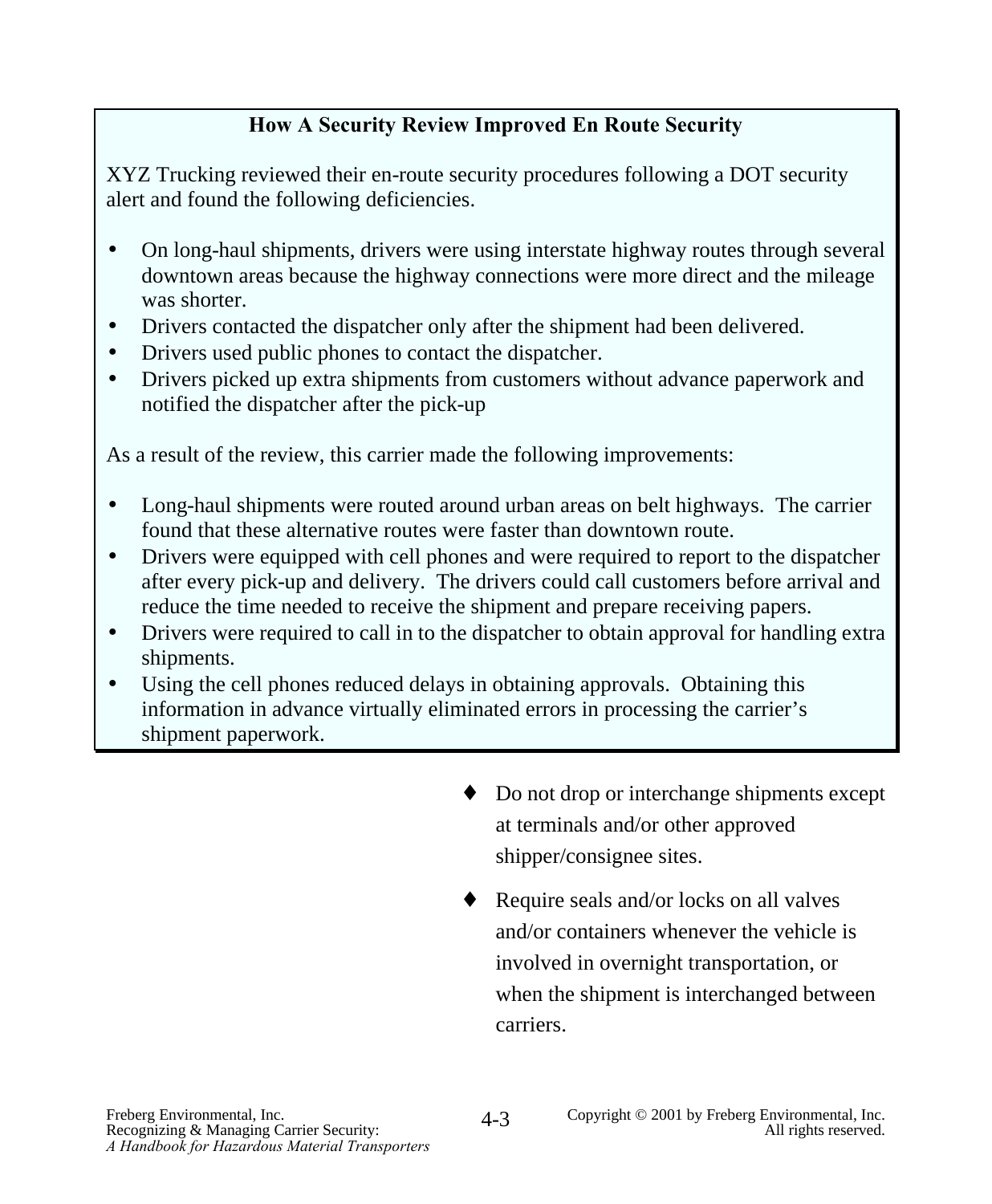#### **Communicating**

This section provides guidelines for communications for en route operations.

- ♦ Protect shipment information systems against access by unauthorized individuals.
- $\triangle$  Equip drivers with cell phones or require them to check-in with dispatchers at prespecified intervals.
- ♦ Notify shippers and consignees of when shipments are expected. If a shipment does not arrive within a timely fashion, the consignee or interchange carrier should immediately notify the delivering carrier.
- ♦ Prohibit drivers from discussing the nature of their shipment, the route or timing of transportation, or other aspects of the shipment with strangers or over the CB or other radio.

#### **Complying with DOT Regulations**

Federal Requirements Pertaining to Attendance, Surveillance, Parking, and Fueling of Motor Vehicles involved in the Transportation of Hazardous Materials (CFR 49 Part 397) are significant to carrier security. An excerpt from CFR 49 Part 397 is provided in Figure 4-1.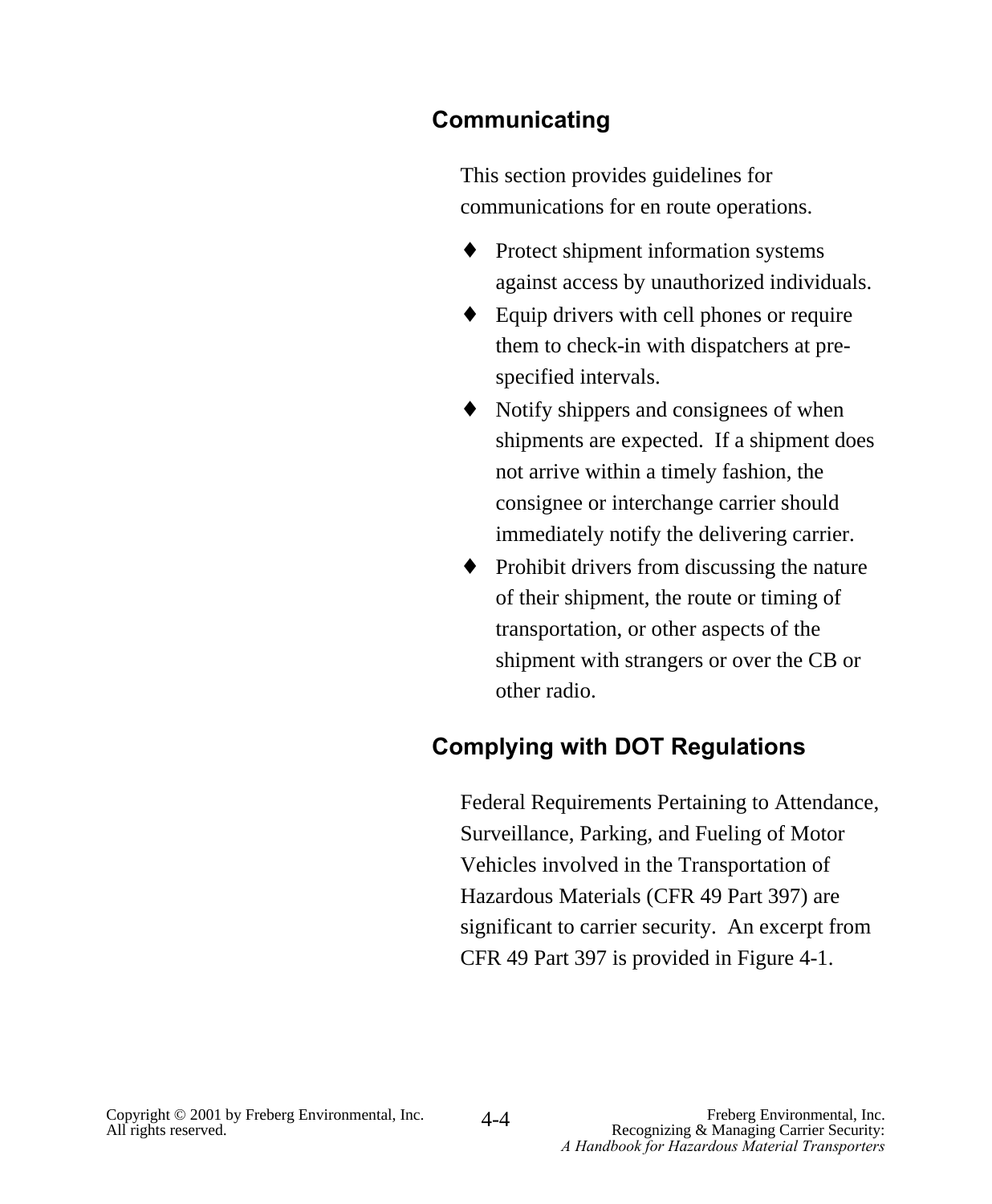#### **Figure 4-1. Excerpt from CFR 49 Part 397.**

#### **§397.5 Attendance and surveillance of motor vehicles. §397.5 Attendance and surveillance of motor vehicles.**

 $(a)$  Except as provided in paragraph (b) or this section, a motor vehicle which contains a Division 1.1, 1.2, or 1.3 (explosive) material must be attended at all times by its driver or a qualified representative of the motor carrier that operates it. operates it. (a) Except as provided in paragraph (b) of this section, a motor vehicle which contains a Division 1.1, 1.2, or 1.3

(b) The rules in paragraph (a) of this section do not apply to a motor vehicle which contains Division 1.1, 1.2, or 1.3 material if all the following conditions exist -- material if all the following conditions exist --

(b)(1) The vehicle is located on the property of a fluori carrier, on the property of a simpler of consiglice of the<br>explosives, in a safe haven, or, in the case of a vehicle containing 50 pounds or less of a Division 1.1 material, on a construction or survey site; and material, on a construction or survey site; and (b)(1) The vehicle is located on the property of a motor carrier, on the property of a shipper or consignee of the

 $(0)(2)$  The fawful bance of the explosives is aware of the hattie of the explosives the vehicle contains and has been<br>instructed in the procedures which must be followed in emergencies; and (b)(2) The lawful bailee of the explosives is aware of the nature of the explosives the vehicle contains and has been

(b)(3) The vehicle is within the bailee's unobstructed field of view or is located in a safe haven. (b)(3) The vehicle is within the bailee's unobstructed field of view or is located in a safe haven.

located on a public street or highway, or the shoulder of a public highway, must be attended by its driver. However, ocalculo in a public street of inguiway, or the shoulder of a public highway, hust be attended by its direct. However,<br>the vehicle need not be attended while its driver is performing duties which are incident and necessary duties as the operator of the vehicle. duties as the operator of the vehicle. (c) A motor vehicle which contains hazardous materials other than Division 1.1, 1.2, or 1.3, materials, and which is

 $(1)$  For purposes of this section  $-$ (d) For purposes of this section --

 $(d)(1)$  A motor vehicle is attended when the person in charge of the vehicle is on the vehicle, awake, and not in a sleeper berth, or is within 100 feet of the vehicle and has it within his/her unobstructed field of view.

 $(d)(2)$  A qualified representative of a motor carrier is a person who  $-$ 

 $(d)(2)$  A qualified representative of a motor carrier is a person who --<br>(d)(2)(i) Has been designated by the carrier to attend the vehicle;

(d)(2)(ii) Has been designated by the carrier to attend the vehicle;<br>(d)(2)(ii) Is aware of the nature of the hazardous materials contained in the vehicle he/she attends;

 $(d)(2)(ii)$  is aware of the nature of the nazardous materials contained in the vehicle he/she attends;  $(d)(2)(iii)$  Has been instructed in the procedures he/she must follow in emergencies; and

 $(d)(2)(m)$  Has been instructed in the procedures he/she must follow in emergencies, and  $(d)(2)(iv)$  Is authorized to move the vehicle and has the means and ability to do so.

 $d(x)$ (iv) is authorized to move the vehicle and has the means and ability to do so.  $(d)(3)$  A safe haven in an area specifically approved in writing by local, State, or Federal governmental authorities for the parking of unattended vehicles containing Division 1.1, 1.2, or 1.3 materials. for the parking of unattended vehicles containing Division 1.1, 1.2, or 1.3 materials.

warning devices when a motor vehicle is stopped on a public street or highway. [59 FR 63925, Dec. 12, 1994]. (e) The rules in this section do not relieve the driver from any obligation imposed by law relating to the placing of

#### **Sec. 397.7 Parking. Sec. 397.7 Parking.**

(a) A motor vehicle which contains Division 1.1, 1.2, or 1.3 materials must not be parked under any of the (a) A motor vehicle which contains Division 1.1, 1.2, or 1.3 materials must not be parked under any of the following circumstances-- following circumstances--

(1) On or within 5 feet of the traveled portion of a public street or highway;

(1) On or within 5 feet of the traveled portion of a public street or highway; (2) On private property (including premises of fueling or eating facility) without the knowledge and consent of the  $(2)$  On private property (including premises or identity of eating actiny) without the knowledge and consent of the property and who is aware of the nature of the hazardous materials the vehicle and consent or contains; or

contains; or (3) Within 300 feet of a bridge, tunnel, dwelling, or place where people work, congregate, or assemble, except for by while 500 feet of a onege, tanker, aweling, or place where people work, congregate, or assemble, except for<br>brief periods when the necessities of operation require the vehicle to be parked and make it impracticable to vehicle in any other place. vehicle in any other place.

parked on or within five feet of the traveled portion of public street or highway except for brief periods when the parked on or whilm live feet of the traveled pottom or plaone street or ingitiway except for offer periods when the<br>necessities of operation require the vehicle to be parked and make it impracticable to park the vehicle in place. [59 FR 63925, Dec. 12, 1994] place. [59 FR 63925, Dec. 12, 1994] (b) A motor vehicle which contains hazardous materials other than Division 1.1, 1.2, or 1.3 materials must not be

#### **§397.15 Fueling. §397.15 Fueling.**

When a motor vehicle which contains hazardous materials is being fueled –<br>(a) Its engine must not be operating; and (b) A person must be in control of the fueling process at the point where the fuel tank is filled. When a motor vehicle which contains hazardous materials is being fueled –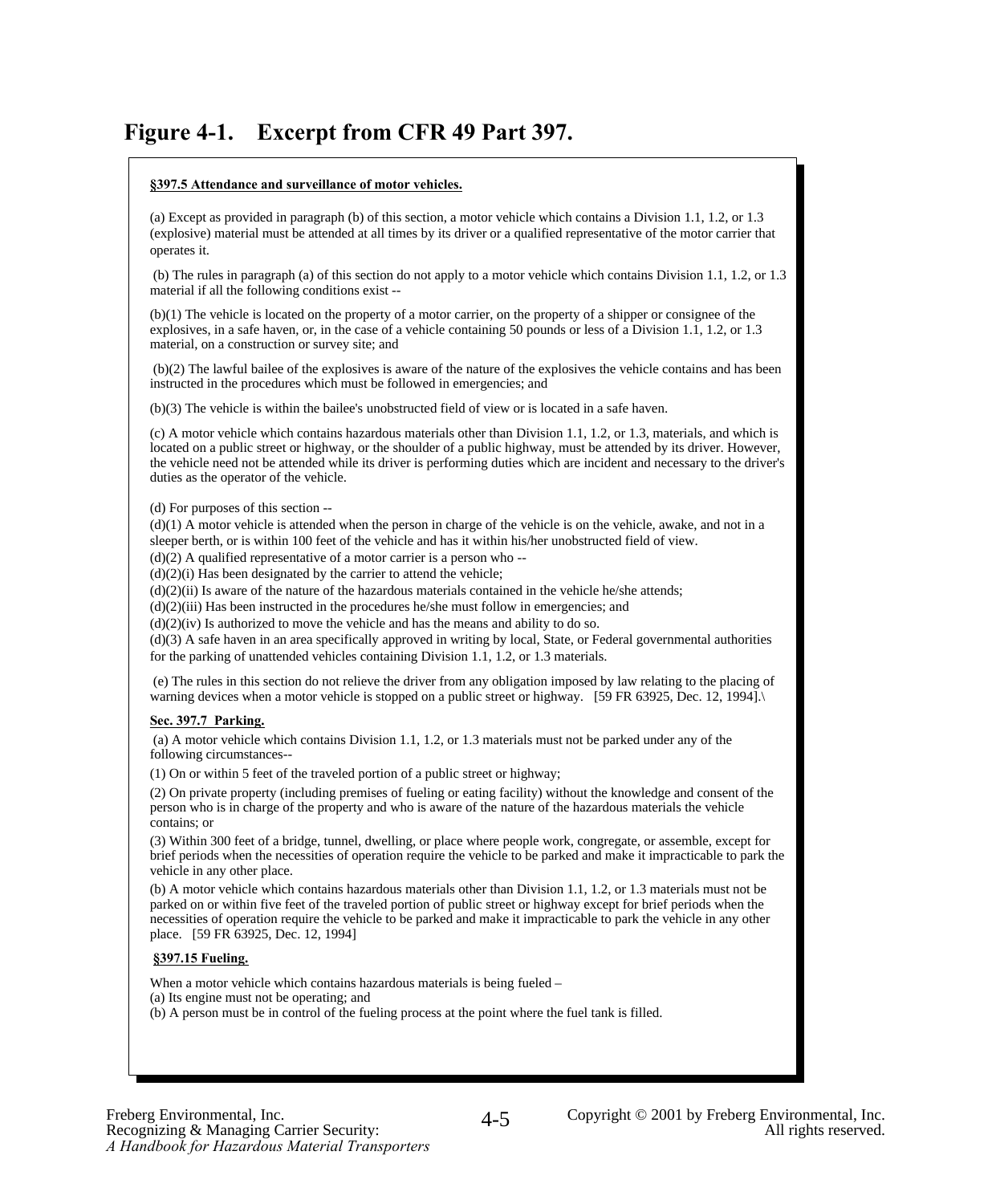## **CHAPTER 5. ESTABLISHING A CARRIER SECURITY PROGRAM**

Assign a primary manager responsible for security management. When a carrier has multiple facilities, designate an employee responsible for security at each facility. Senior management is responsible for security and has the following security-related roles described in this chapter:

- ♦ Developing and maintaining a security policy
- ♦ Communicating and collaborating
- ♦ Providing employee security training programs
- $\triangle$  Reporting and analyzing incidents
- $\triangleleft$  Using technical innovations
- ♦ Investigating security breaches and enforcing policy
- ♦ Managing incidents
- ♦ Reassessing the security program

#### **Developing and Maintaining a Security Policy**

Employees are more likely to understand and support the carrier's security effort if they see it as a carrier priority that is supported by senior management. One of the best ways to communicate the security effort and demonstrate management support is to develop and

Freberg Environmental, Inc.<br>
Recognizing & Managing Carrier Security: **Environmental, Inc.** Copyright © 2001 by Freberg Environmental, Inc.<br>
All rights reserved. 5-1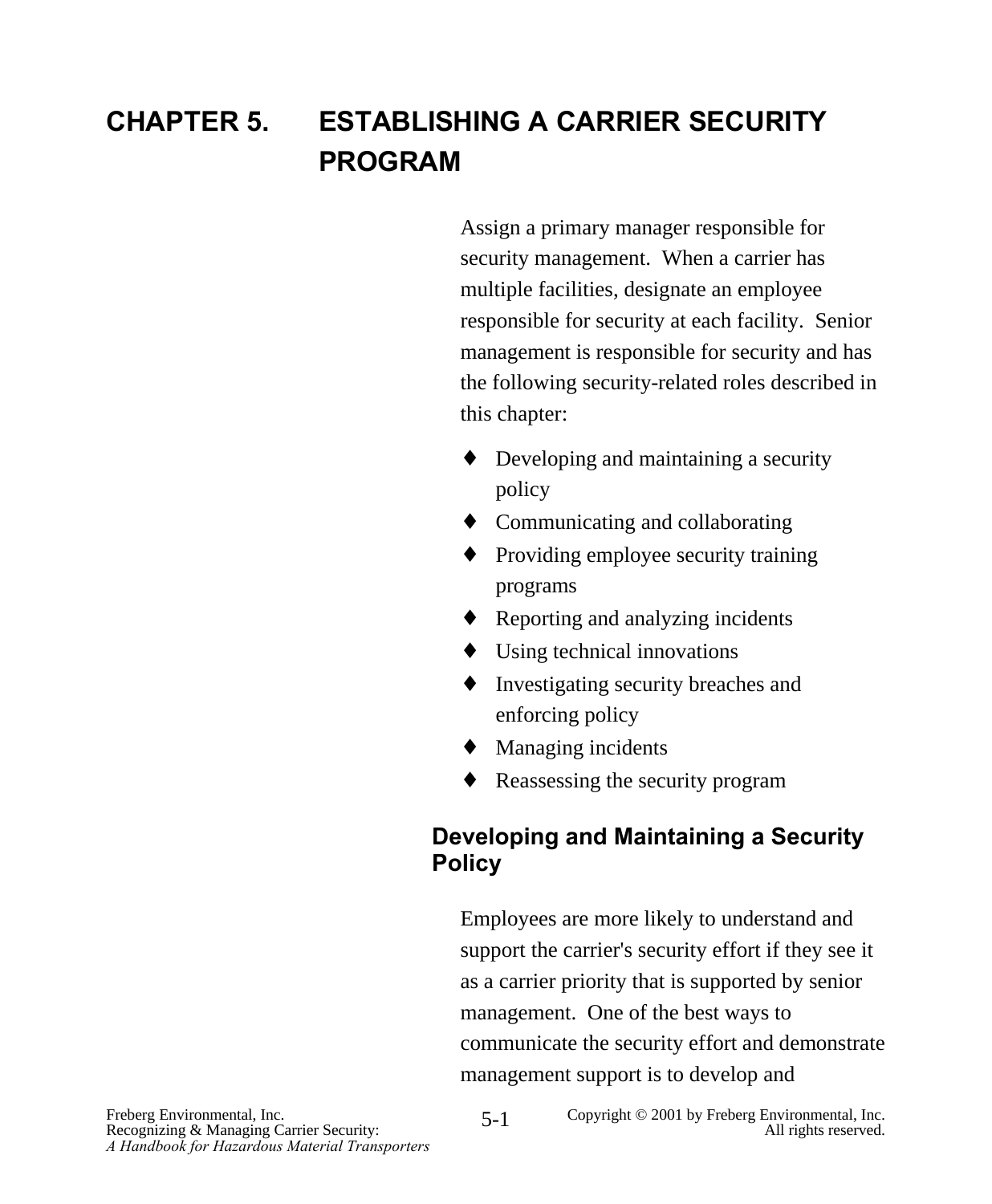communicate official carrier policies regarding security.

Develop security policies on a carrier-wide basis because of the nature of the transportation network. Drivers and shipments may interact with more than one facility and a comprehensive carrier-wide policy reduces potential confusion associated with differing policies at different locations. Security is a often called a function of the weakest link, and a comprehensive security system minimizes the number of "weak links." Appendix B contains sample policies related to a security program.

#### **Communicating and Collaborating**



*Include security issues in every meeting where safety is discussed.* 

Establish relationships with local, state, and federal law enforcement and other public safety agencies such as Local Emergency Planning Committees. Network with other hazardous material carriers to discuss potential security threats and rational methods of response. Become acquainted with the security officer or a manager with similar responsibilities for major shippers and consignees.

Provide shippers and consignees with updated lists of employees authorized to pick-up and deliver hazardous material shipments. Communicate security risks and concerns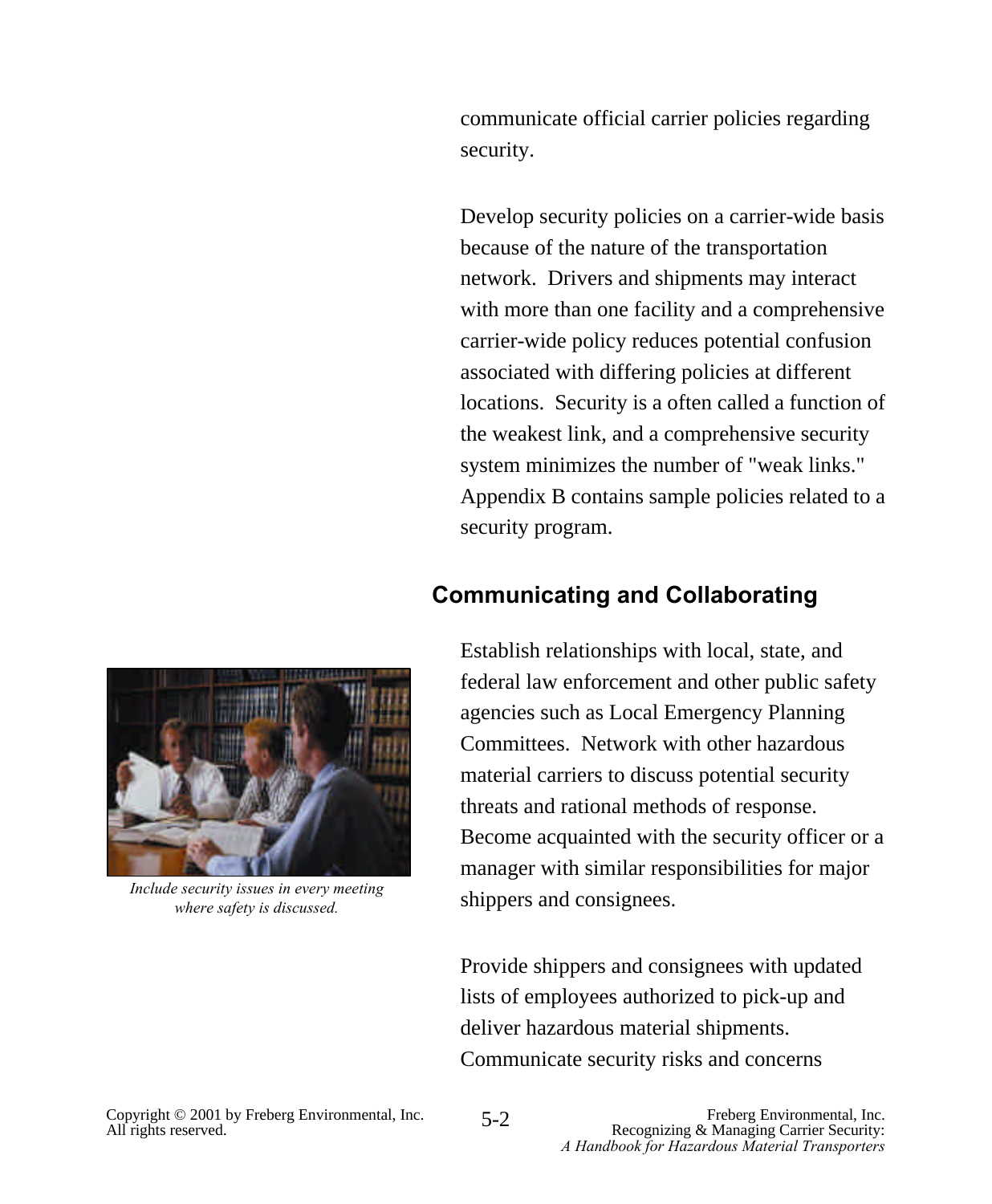identified by employees to management and among employees.

## **Providing Employee Security Training Programs**

Employees serve as the first line of communication and response in a carrier security program. Employees can be trained to provide a natural security surveillance system. Include the following topics in a securitytraining program:

- ♦ A discussion of the types of hazards, exposures, and security risks related to carrier operations
- ♦ Review of security existing policies and those being considered by the carrier
- ♦ Procedures/instructions to identify a potential security threat or incident
- ♦ How to identify a suspicious shipment or package
- ♦ Actions in response to potential and actual security threats:
	- Reporting incidents, incident reporting requirements and contact numbers
	- Procedures to address people not wearing proper identification
	- Alternatives available for drivers operating en route when suspicious activities occur
	- Personal protective measures

5-3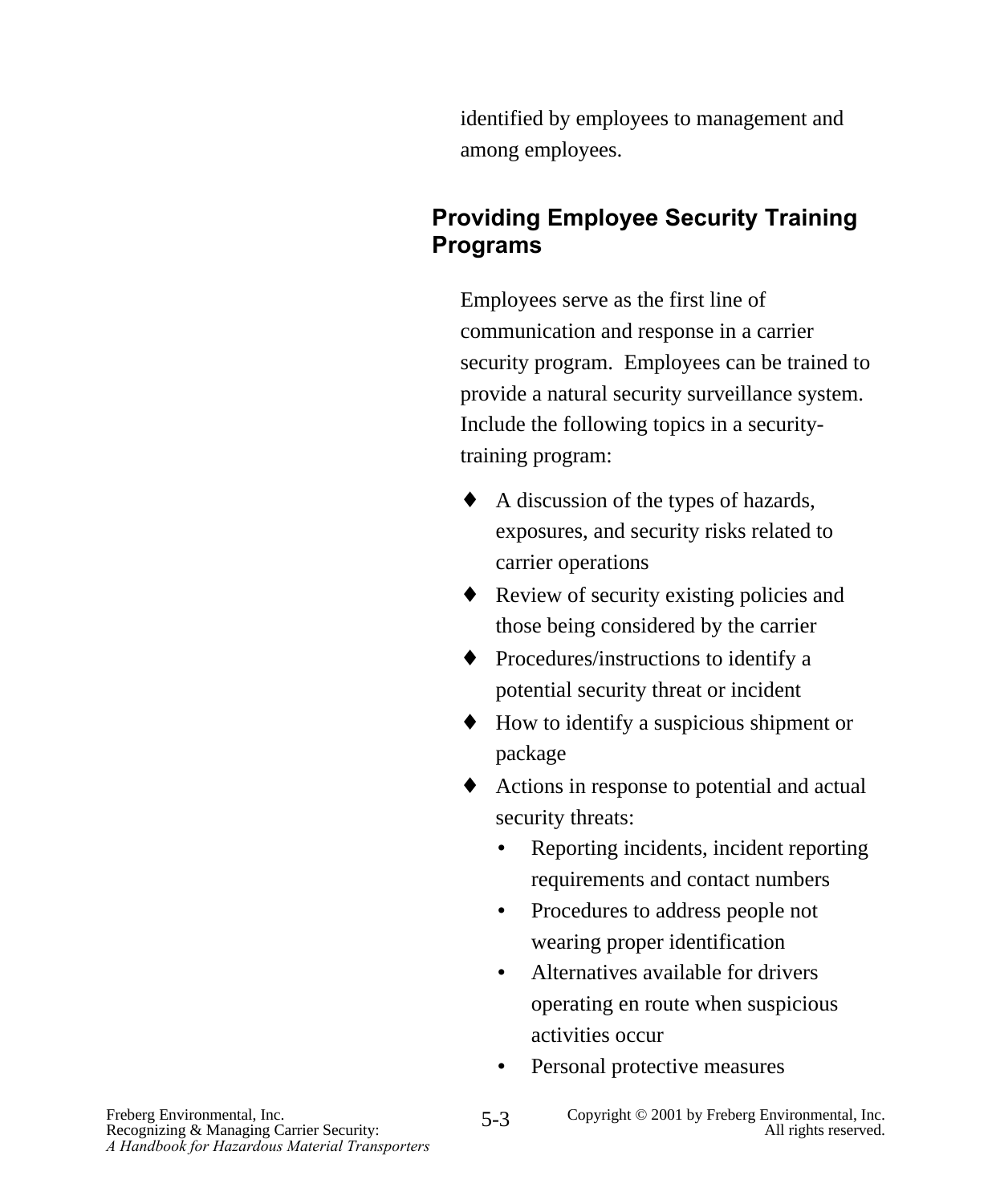Maintain attendance logs of meetings where security topics and policies are discussed. Forgetfulness or "I didn't know" responses do not excuse violations of security policy.

# **Reporting and Analyzing Incidents**

Keep records of security incidents. The security manager may be able to identify trends and needed corrective actions through use of these records. Incident data can then be available for analysis in a consistent and timely manner. Reportable incident information is listed in Table 5-1.

# **Using Technical Innovations**

Consider the following technical innovations to support a carrier security program:

- ♦ Satellite tracking systems that send periodic signals or emails to dispatcher computers that includes the location of the vehicle such as a system manufactured by QualCom
- $\triangle$  Tamper proof locking mechanisms for  $5^{\text{th}}$ wheels if the tractor and trailer are not regularly separated
- ♦ Blanket alarms for shipment is not otherwise transported in a secure and locked container
- ♦ Electronic engine controls that require a code to start a vehicle in addition to a key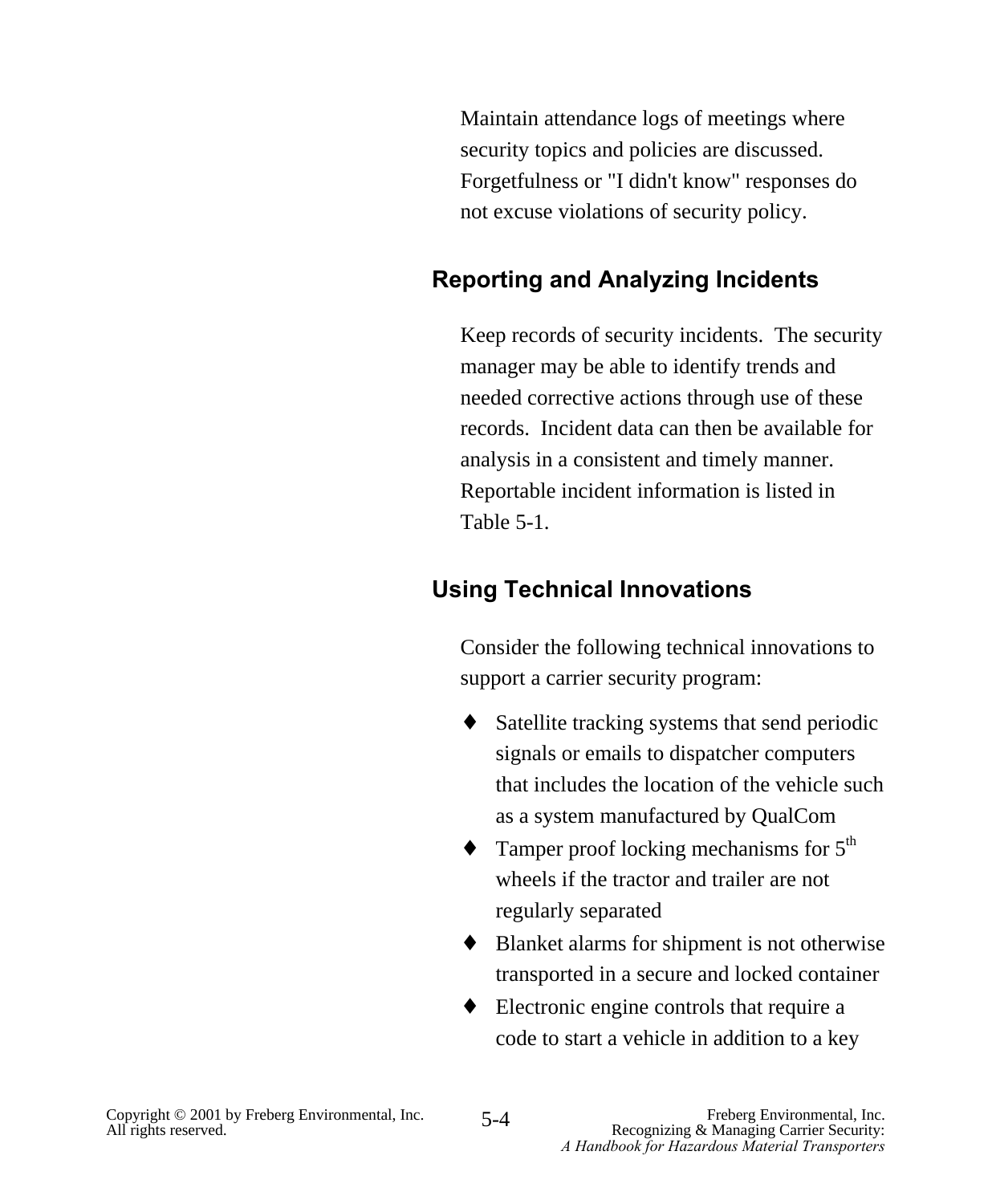| <b>Type of Information</b>            | <b>Description</b>                                     |
|---------------------------------------|--------------------------------------------------------|
| Identification of the responder       | Name                                                   |
|                                       | Association (facility name, truck identification,      |
|                                       | supervisor)                                            |
|                                       | Means of contact (telephone number, radio frequency,   |
|                                       | $etc.$ )                                               |
| Types of Security                     | Immediate threat to personnel, facility, vehicle, etc. |
| Incident                              | Unauthorized personnel in secure areas                 |
|                                       | Lost or stolen cargo                                   |
|                                       | Perimeter activity                                     |
|                                       | Access breach (fence break-in, lock removal, etc.)     |
|                                       | Cargo tampering (seal removal, tampering, etc.)        |
|                                       | Suspicious cargo notification                          |
|                                       | Information theft                                      |
|                                       | Shipper or carrier notification                        |
| <b>Location of Security Violation</b> | Name of facility, truck number, street address, city,  |
|                                       | highway milepost, etc.                                 |
| Date and Time                         | Include when discovered if actual time is unknown.     |
| Affect on operations                  | Impact on facility operation, truck operation, shipper |
|                                       | or consignee facility                                  |
| Shipments involved                    | Shipper name, chemical involved, manifest number       |
| Resources required to respond         | Fire, ambulance, law enforcement                       |
| Initial actions taken                 | Agencies responding, replacement of locks or fencing,  |
|                                       | trespassers secured, etc.                              |
| Initial notifications made            | Police/Fire, Shipper/Consignee, etc.                   |
| <b>Other Information</b>              | Map of incident site, corrective action taken, follow- |
|                                       | up investigation personnel and findings.               |

**Table 5-1. Incident Reporting Information.**

# **Investigating Security Breaches and Enforcing Discipline**

Investigate breaches of company security policy and suspicious incidents. Some incidents may warrant only a cursory investigation by the facility security manager. Refer potentially serious incidents/breaches to law enforcement.

5-5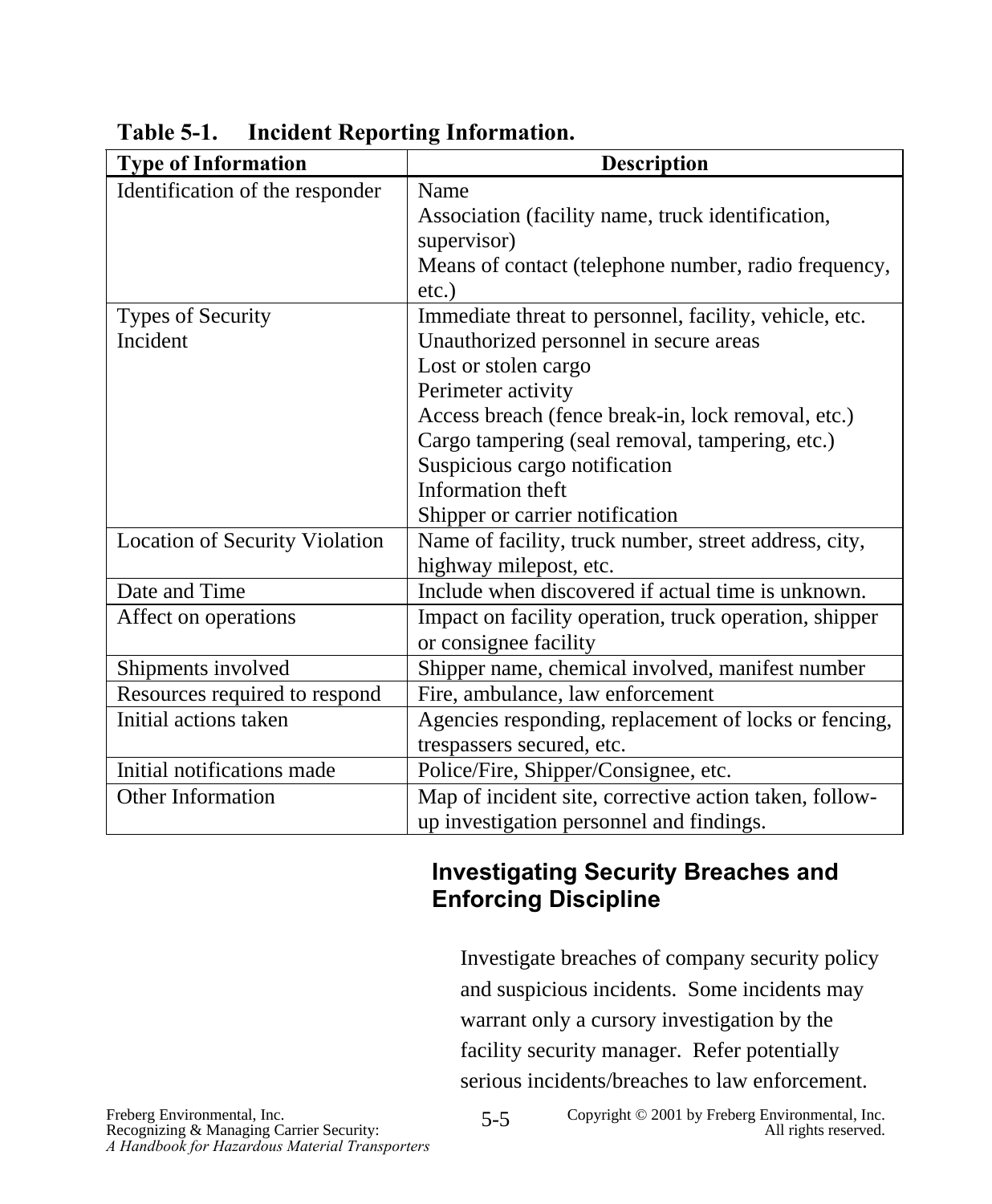Investigate the following security incidents:

- ♦ Trespassing or otherwise unauthorized entrance by personnel in restricted areas
- ♦ Package or shipment loss or theft
- ♦ Breach of access control systems (locks, gates, fences, etc.)
- $\triangleleft$  Cargo tampering
- ♦ Information theft

Enforcement of discipline guidelines and policy is essential to general employee morale and compliance with all carrier policies. Enforce discipline for all incidents involving a proven breach of security policy by an employee, vendor, and contractor including an owner/ operator.

Contact contractor and/or vendor management if their employees violate carriers' security polices. Ban the offending employee from the carrier's facilities. If their employee commits a second violation, consider terminating the contract or business arrangement.

# **Managing Incidents**

Proper incident management may prevent an intrusion or attack from becoming a major incident. Consider the following incident management measures.

5-6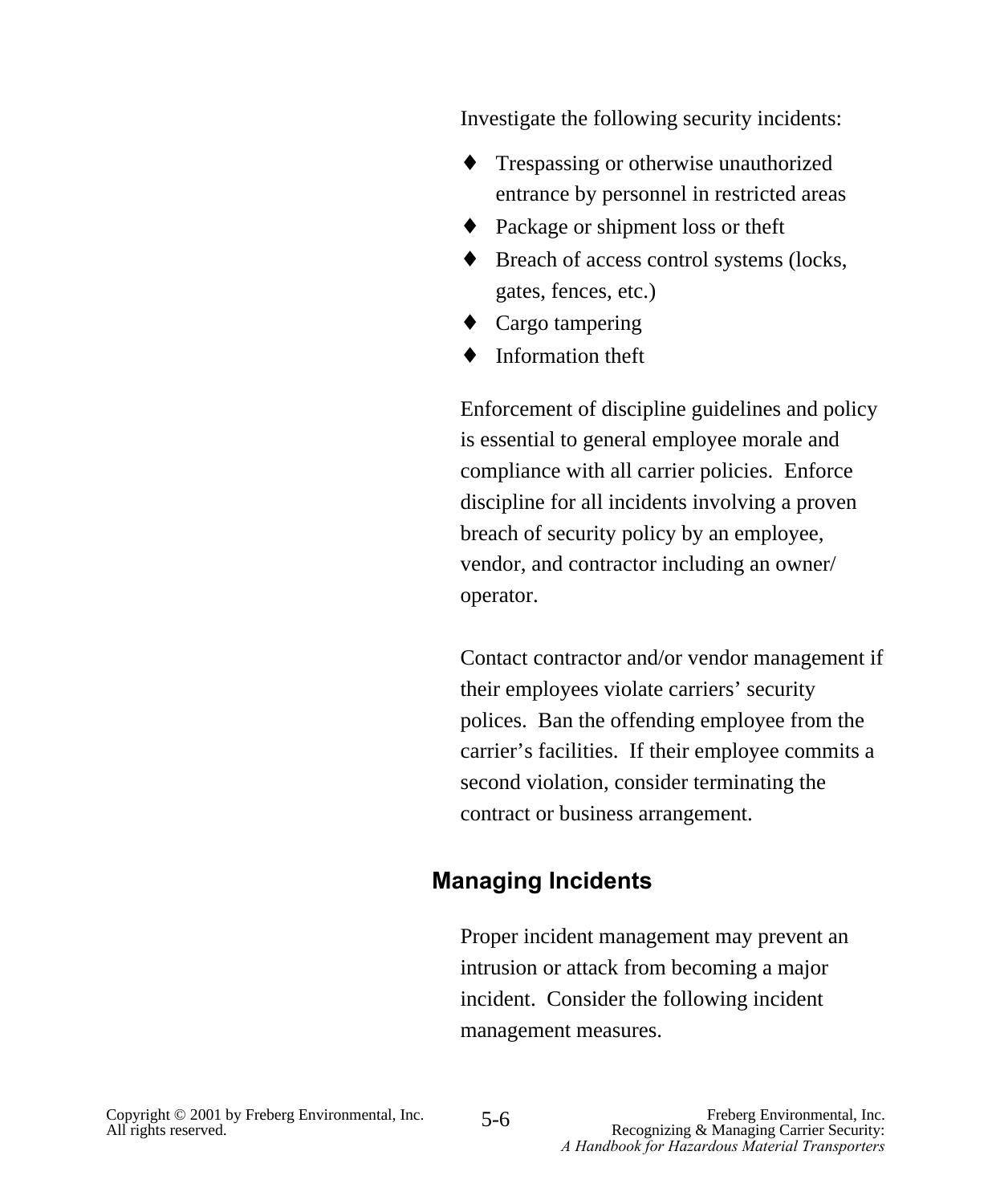

*DOT provides emergency response guidelines for hazardous commodities.*

- Identify high hazard shipments that should be reported immediately to law enforcement agencies in the event of loss, theft, or other loss of control.
- ♦ Develop an emergency response plan that fits the carrier's needs and resources.
- ♦ Develop a system to account for employees and visitors during emergencies.
- Attempt to control the incident so that evidence will be preserved for later investigations.
- Develop an incident communications system.

# **Reassessing the Security Programs**

Security programs are dynamic to identify and respond to changing risk conditions. Personnel come and go, facility layouts are modified, customers and shipments change, routes change, and various threats come and go. Review the following elements of the carrier security program on a regular basis and when significant changes occur involving threats, shipments, or facilities:

- Security risk assessment for commodities
- Site security surveys including layout, access controls, perimeter controls
- ♦ Communication plan
- Compliance with security procedures
- ♦ Evaluation of procedure effectiveness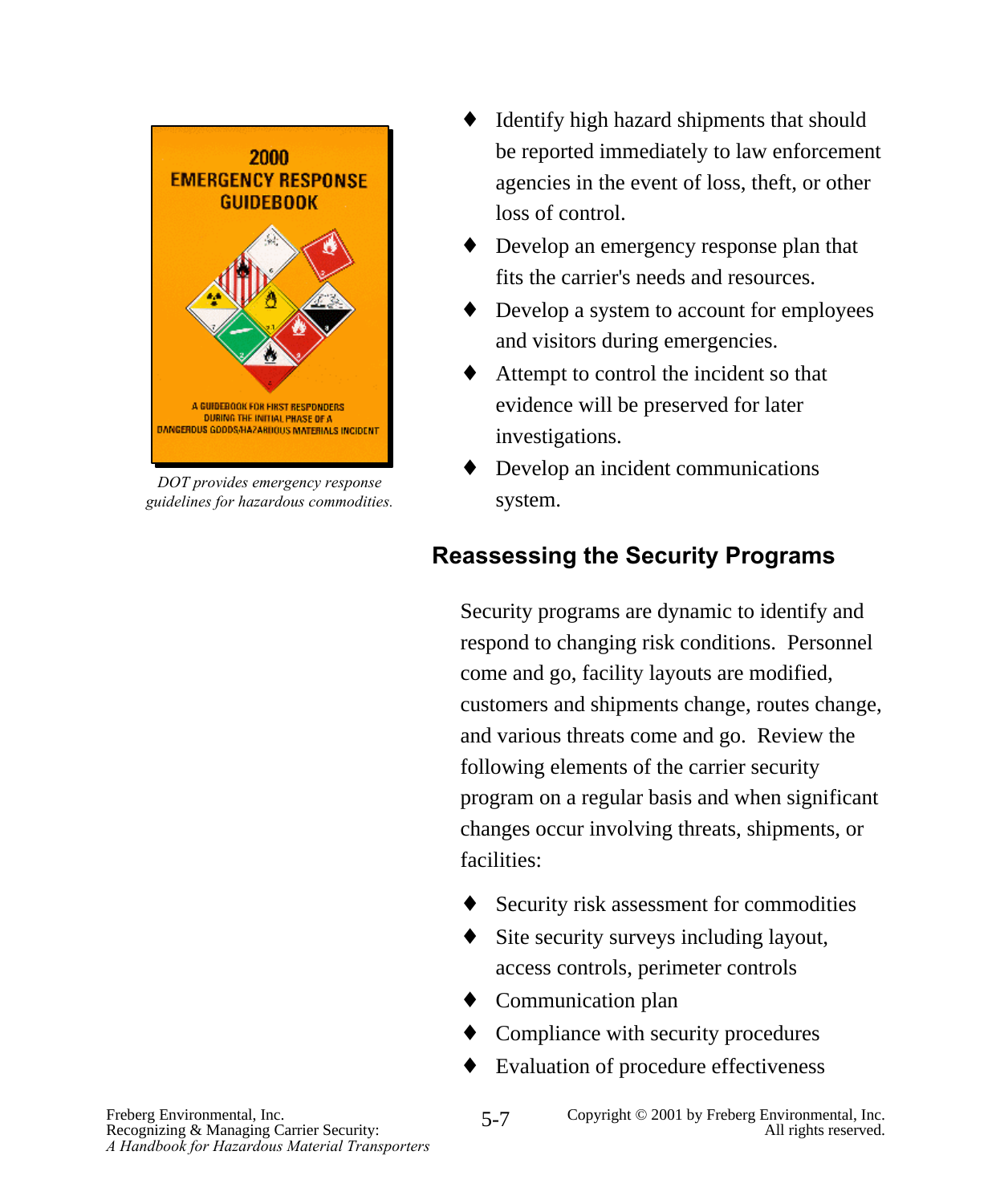# **CHAPTER 6. ASSESSING SECURITY RISK FOR COMMODITIES**

Security risk assessment is important in developing a security program for hazardous material carriers. Risk assessment consists of the following tasks described in this chapter:

- Making a List of Commodity Chemicals
- ♦ Ranking Chemical Hazard
- ♦ Ranking Exposure Risk
- ♦ Prioritizing Transportation Security Risk
- ♦ Reviewing Transportation Security Risk

# **Making a List of Commodity Chemicals**

Make a list of the chemicals handled and transported. Include the type of container and vehicle used to transport the chemicals, the location characteristics of the shipments (metropolitan areas, type of roads used, geography, etc.). Include the DOT classification system for the chemical. DOT created a hazard classification system that includes placards. These DOT classifications and placard information are presented in Appendix C.

# **Ranking Chemical Hazard**

Chemical hazard is ranked by the inherent chemical nature of the commodity. Chemicals hazard ranking can be as fundamental as the

Recognizing & Managing Carrier Security: *A Handbook for Hazardous Material Transporters*

Freberg Environmental, Inc. 6-1 Copyright © 2001 by Freberg Environmental, Inc. Recognizing & Managing Carrier Security: 6-1 Copyright © 2001 by Freberg Environmental, Inc. 6-1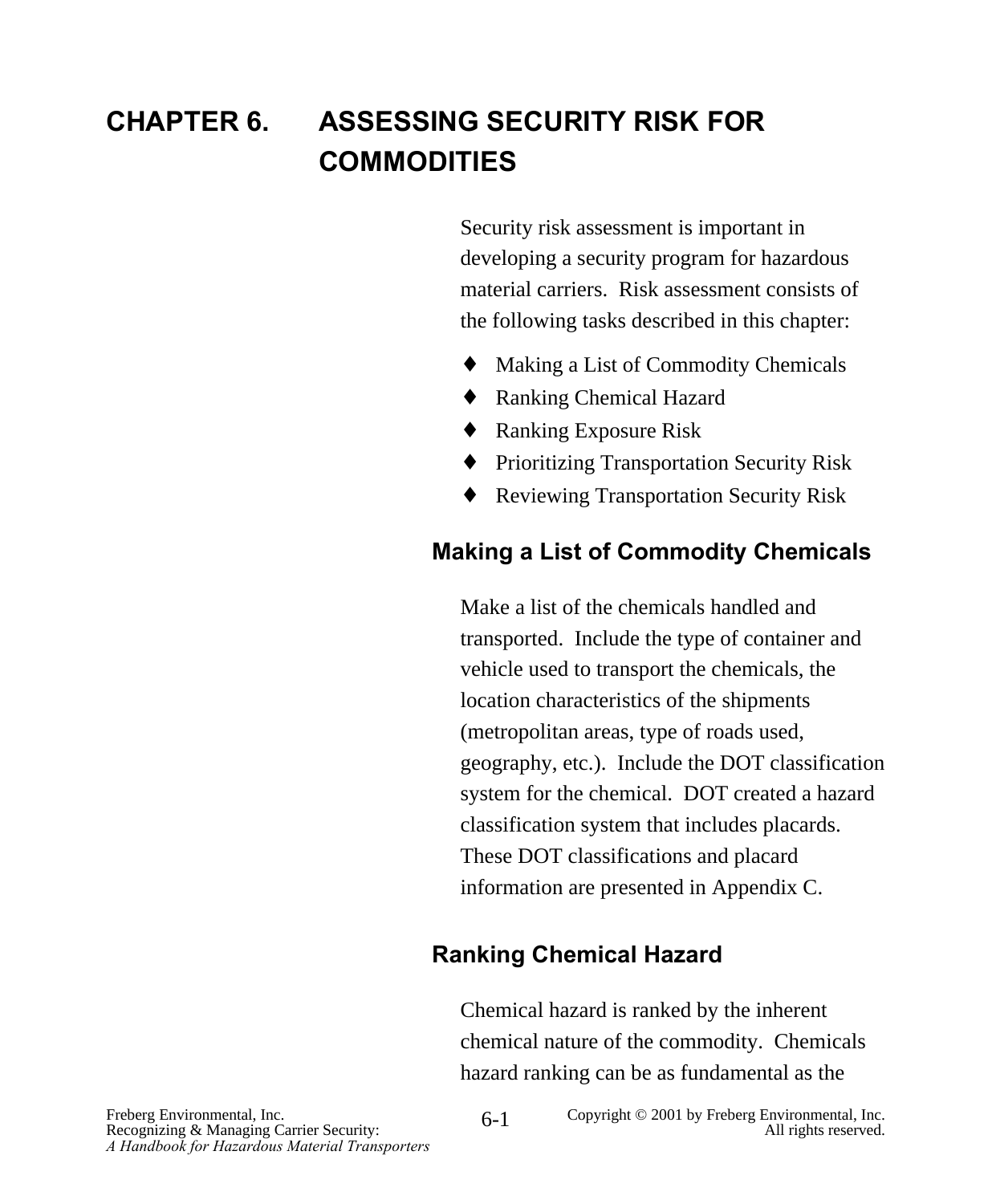U.S. DOT system (see Title 49 Code of Federal Regulations, Part 173.2(a), in particular, Table 1 in 49 CFR 172.504). Other ranking systems can be developed upon multiple factors such as the following factors:

- ♦ Flammability
- ♦ Explosivity
- ♦ Toxicity
- ♦ Vapor Pressure
- Reactivity
- Corrosivity

# **How To Rank Chemical Hazard Risk**

XYZ Trucking decided it should rank the chemical hazards of the commodities carried by developing a security risk exposure rank for each of their following commodities.

- The gasoline, diesel fuel, and waste oil were transported between bulk storage facilities located in an industrial area to various urban delivery points. The gasoline and diesel fuels were transported on frequent and regular schedules.
- Liquid Petroleum Gas (LPG) originated at the same bulk storage facility but was delivered to several outlying points at rural locations on an "as-needed" basis.
- Chlorine originated at a chemical plant located in an industrial area and was normally delivered to several urban water treatment facilities on a scheduled basis.
- Industrial cleaning products were boxed and palletized and transported between chemical plants and warehouses, all located in industrial areas.

The carrier decided to rank the relative chemical hazards using three categories: High, Medium, and Low.

- Waste oil was classified as a low hazard because of very low flammability rating and no other significant chemical hazard factors.
- LPG was classified as a high chemical hazard because of high flammability and its potential to generate a major explosion.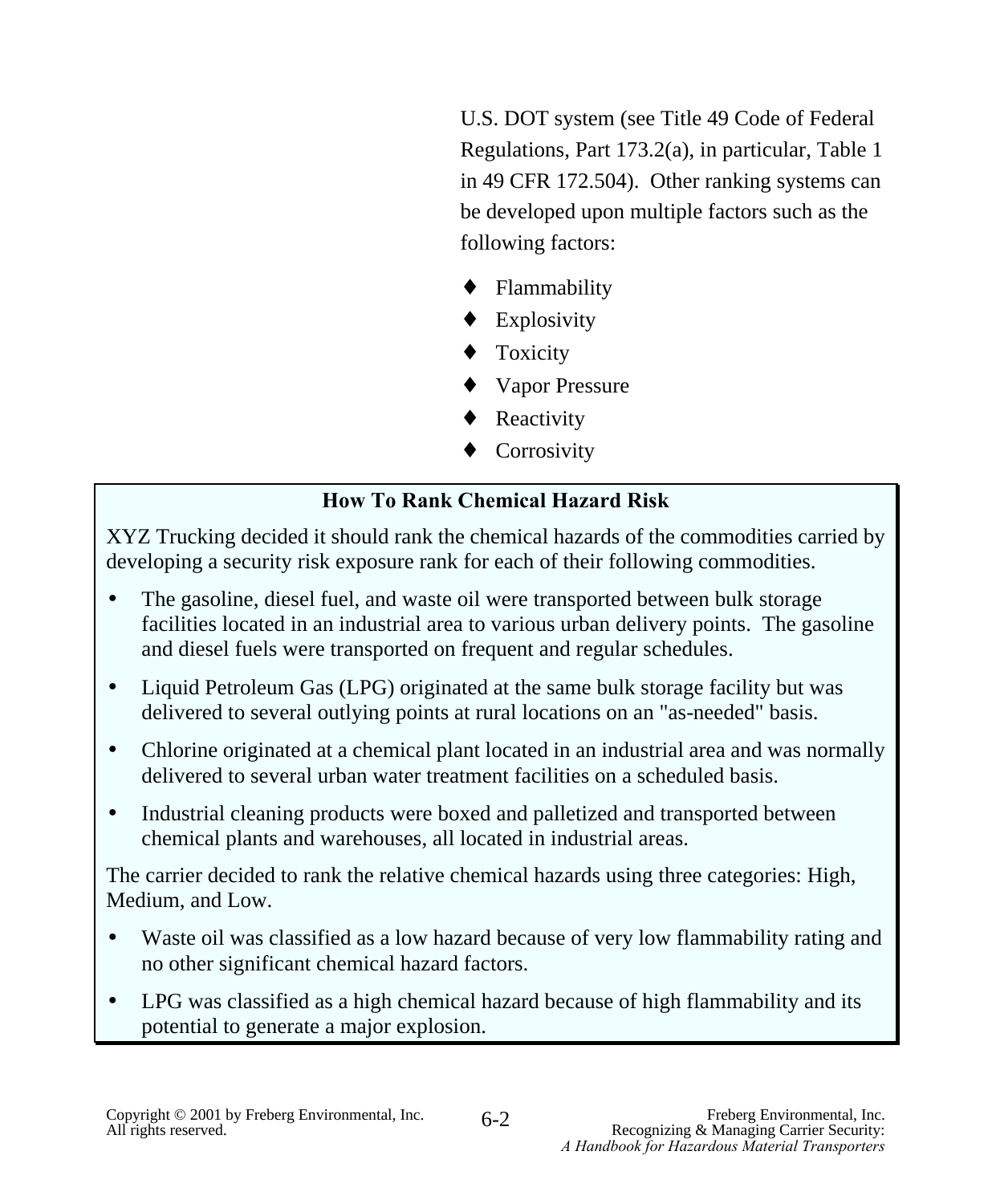- Gasoline was classified as a medium chemical hazard because it is not considered as dangerous as LPG but is still a highly flammable liquid.
- Diesel fuel was classified as a low chemical hazard because of its relatively low flammability rating.
- Chlorine was classified as a high chemical hazard because it is a highly toxic material with a low exposure limit.
- Industrial cleaning products were classified as a medium chemical hazard because of high flammability and high corrosivity.

In summary, the carrier classified the chemical hazard risk for each of its commodities as follows:

- Low Chemical Hazard Waste Oil, Diesel Fuel
- Medium Chemical Hazard Gasoline, Industrial Cleaning Products
- High Chemical Hazard LPG, Chlorine

# **Ranking Exposure**

After commodity chemicals are listed and their hazard ranked, develop an exposure ranking system that will evaluate the potential exposure to the public and the environment. Exposure risk is the potential of a given chemical hazard to actually harm the public or the environment if it is released in an uncontrolled manner. Consider the following factors in ranking exposure risk:

- ♦ Predictability of shipment timing that might permit a hijacker to know when and where to intercept a shipment
- ♦ Number of shipments
- ♦ Shipment distance
- ♦ Chemical volume per shipment
- Bulk versus nonbulk shipments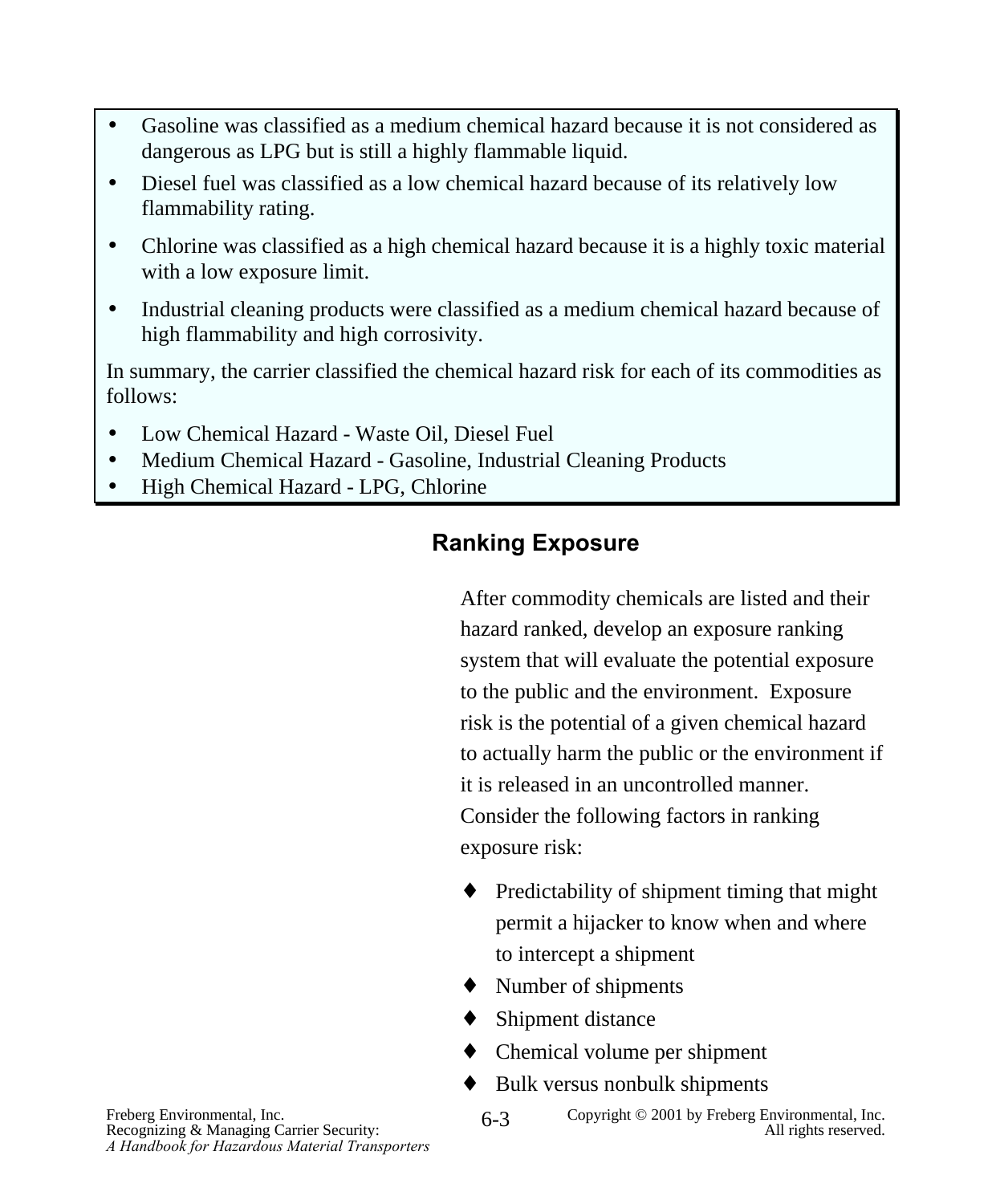- Proximity to population centers
- $\triangle$  Proximity to public events
- ♦ Proximity to significant landmarks
- ♦ Proximity to sensitive environmental areas

When ranking exposure risk, focus on shipments that may be prone to deliberate acts of sabotage or terrorism, for example explosives and other highly hazardous chemicals.

## **Ranking Commodity Exposure Risk**

After ranking the chemical hazard risks of its shipments, XYZ Trucking then decided to rank the exposure risks using the simple High-Medium-Low method in the following manner:

- The waste oil was classified as a medium exposure risk because it was transported in urban areas on an intermittent basis.
- The diesel fuel and gasoline were classified as a high exposure risk because they are transported in urban areas on a regularly scheduled (and therefore predictable) basis.
- LPG was classified as a medium exposure risk because it is transported in industrial and rural areas on an intermittent basis.
- Chlorine was classified as a high exposure risk because it is transported in urban areas on a predictable basis.
- Industrial cleaning products were classified as a low exposure risk because they are transported in industrial areas in small volume non-bulk packages.

In summary the carrier classified the exposure risk for each of its commodities as follows:

- Low Exposure Risk Waste Oil, Industrial Cleaning Products
- Medium Exposure Risk LPG
- High Exposure Risk Gasoline, Diesel Fuel, Chlorine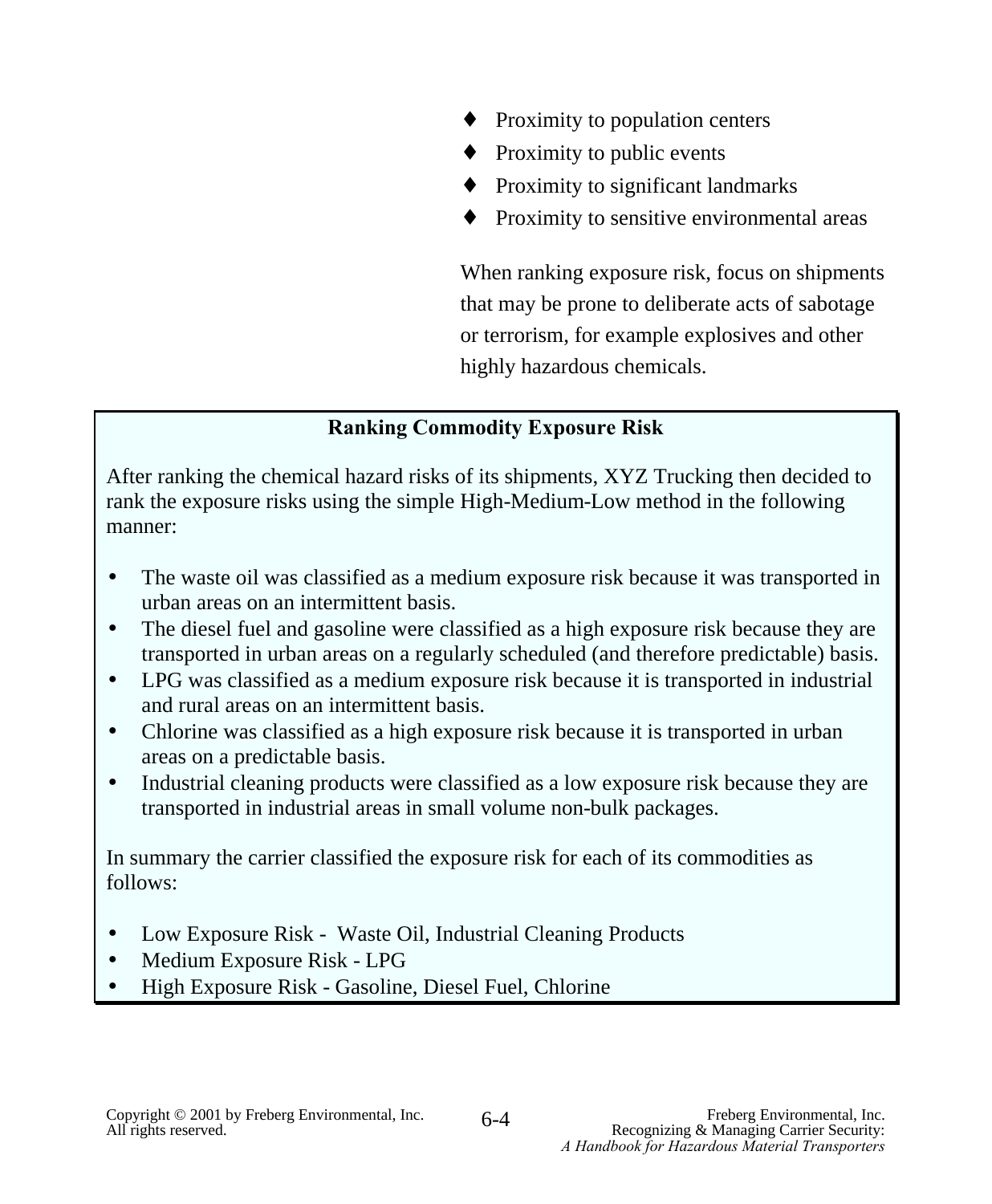# **Prioritizing Transportation Security Risk**

After chemical hazard risk and exposure risk are ranked for each commodity, combine them into a single table to determine each commodity's relative overall transportation security risk. Use the High-Medium-Low method to prioritize both chemical hazards and exposure risks, to develop the overall transportation security shown in Table 6-1.

| <b>Table 6-1.</b> | <b>Transportation Security Risk</b> |  |
|-------------------|-------------------------------------|--|
|                   | Ranking.                            |  |

| <b>Chemical</b> | High   |     |                         |      |
|-----------------|--------|-----|-------------------------|------|
| <b>Hazard</b>   | Medium |     |                         |      |
| Ranking         | Low    |     |                         |      |
|                 |        | Low | Medium                  | High |
|                 |        |     | <b>Exposure Ranking</b> |      |

Shipments that are classified as high for both chemical hazard and exposure risk receive the highest risk ranking of 5. Shipments that have a medium exposure risk and a high chemical hazard risk receive the next highest risk ranking of 4. This prioritization continues on until shipments with a low exposure risk and a low chemical hazard risk receive the lowest overall security risk ranking of 1.

6-5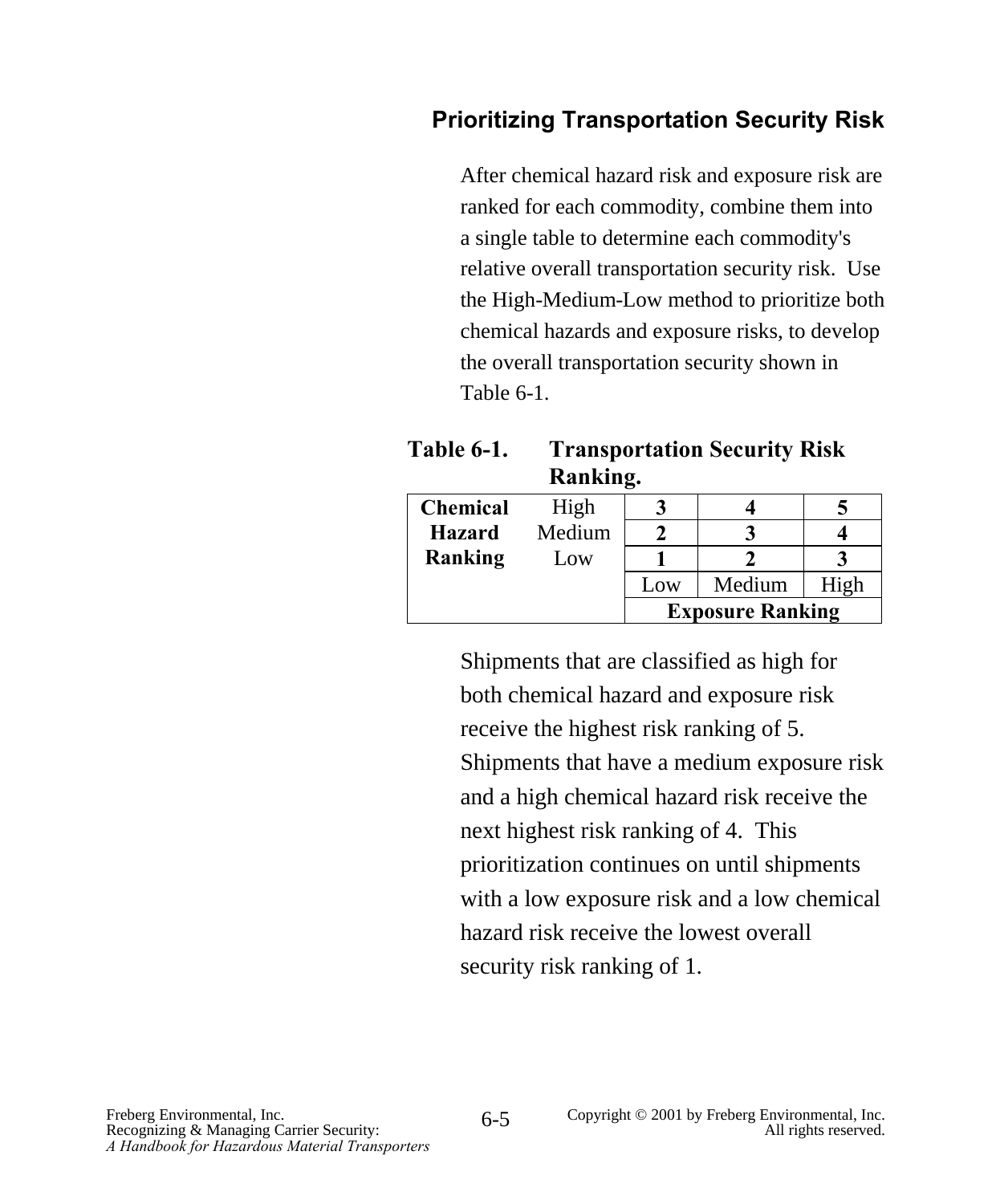## **Ranking Commodity Security Risks**

To rank its commodity security risk, XYZ Trucking, combined the chemical hazard ranking and exposure rankings. The chemical hazard and exposure rankings were then combined in Table 6-2.

| Table 6-2.      |        |                  | <b>How To Rank Transportation Security Risk.</b> |                    |
|-----------------|--------|------------------|--------------------------------------------------|--------------------|
| <b>Chemical</b> | High   |                  |                                                  |                    |
| <b>Hazard</b>   |        |                  | <b>LPG</b>                                       | <b>Chlorine</b>    |
| Ranking         | Medium |                  |                                                  |                    |
|                 |        | <b>ICP</b>       |                                                  | <b>Gasoline</b>    |
|                 | Low    |                  | 2                                                |                    |
|                 |        | <b>Waste Oil</b> |                                                  | <b>Diesel Fuel</b> |
|                 |        | Low              | Medium                                           | High               |
|                 |        |                  | <b>Exposure Ranking</b>                          |                    |

This process then allowed XYZ Trucking to rank its overall transportation security risks as follows:

- 5 Highest Chlorine
- 4 Medium High Gasoline, LPG
- 3 Medium Diesel Fuel
- 2 Medium Low Industrial cleaning products
- 1 Low Waste Oil

## **Reviewing Transportation Security Risk**

Once transportation security risks are prioritized, security risk reviews should review those shipments with the highest risk rank. Once the highest shipment risks have been reviewed, then lower ranked shipment risks can be reviewed.

Involve a team of personnel responsible for different aspects of the shipment and with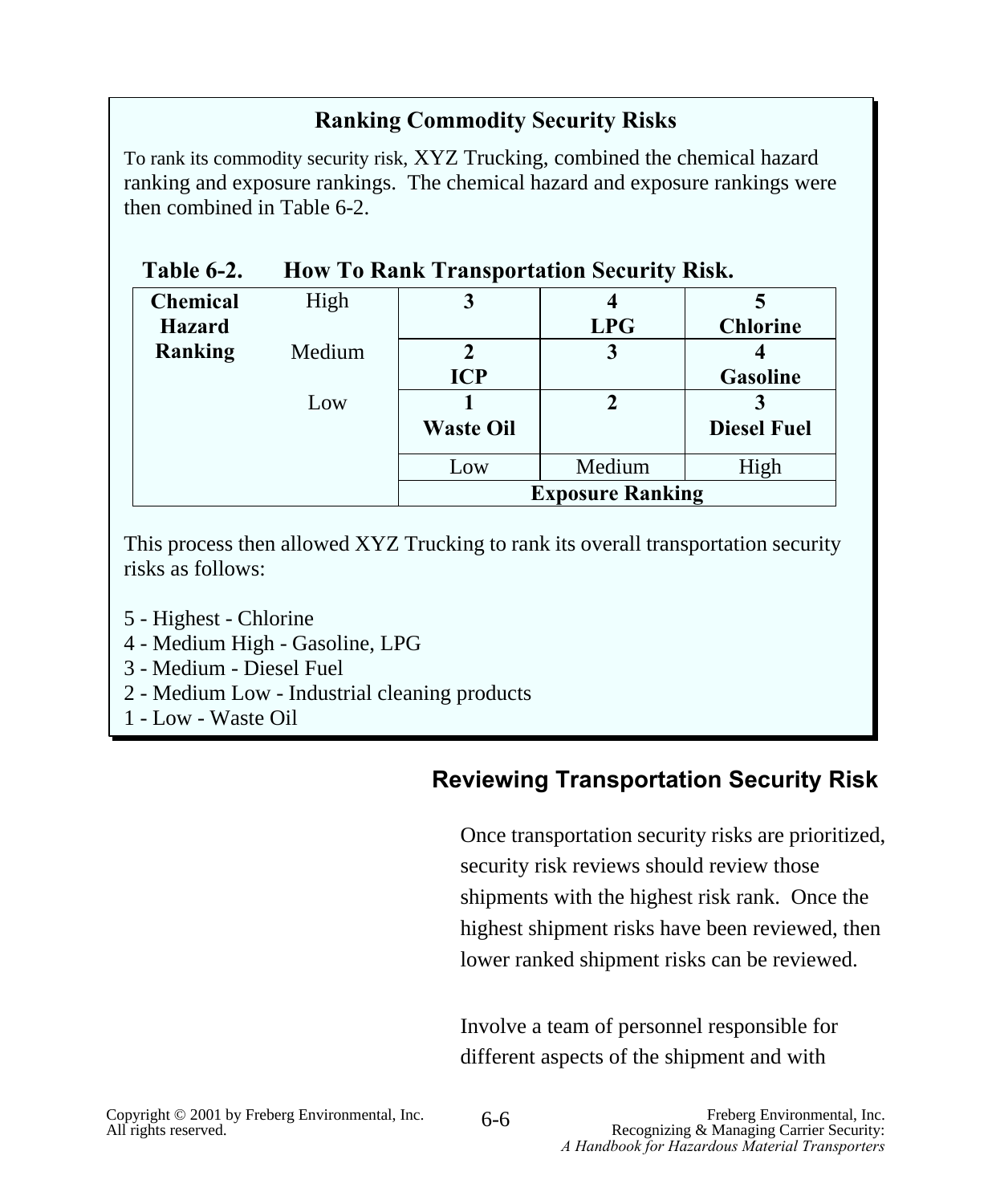different expertise with the security risk review. Include threat assessment and vulnerability assessment in the security risk review.

Threat assessment may include events such as:

- ♦ Attack on the physical property such as vehicles and fixed facilities
- ♦ Theft of property
- ♦ Product contamination or tampering
- ♦ Container tampering

Vulnerability assessment considers aspects of shipments that cause them to be more or less vulnerable to identified threats. Consider the following characteristics of shipments to assess vulnerability:

- ♦ Type of equipment and equipment design
- $\triangleleft$  Route(s) of shipment through areas of concern
- ♦ Communication systems between driver
- ◆ Driver attendance in transit
- $\blacklozenge$  Driver procedures in transit (i.e., inspection of equipment)
- ♦ Security of temporary storage areas
- $\blacklozenge$  Special equipment (i.e., theft protection devices,  $5<sup>th</sup>$  wheel locking systems, tamper proof seals and fittings)
- ♦ Communication of shipment routes, timing, and contents between carrier, shipper, and consignee

6-7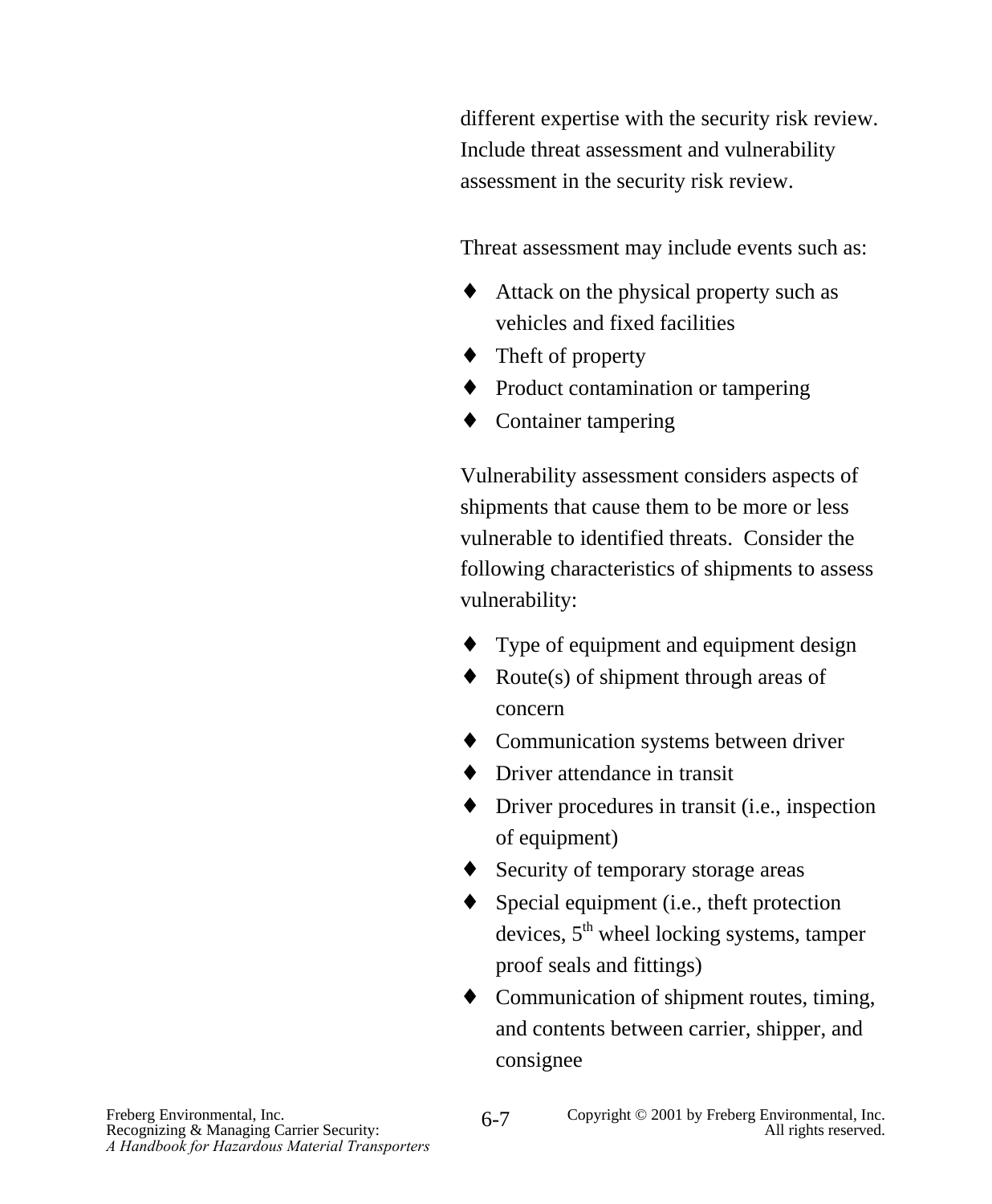## **Reducing Commodity Security Risk**

After conducting the transportation security risk ranking for each type of shipment, XYZ Trucking conducted a security risk review of its chlorine shipments that resulted in the following actions:

- Working with customers to reduce the shipment predictability
- Providing drivers with cell phones and security training
- Coordinating with local law enforcement agencies to identify transportation routes with lower exposure to the public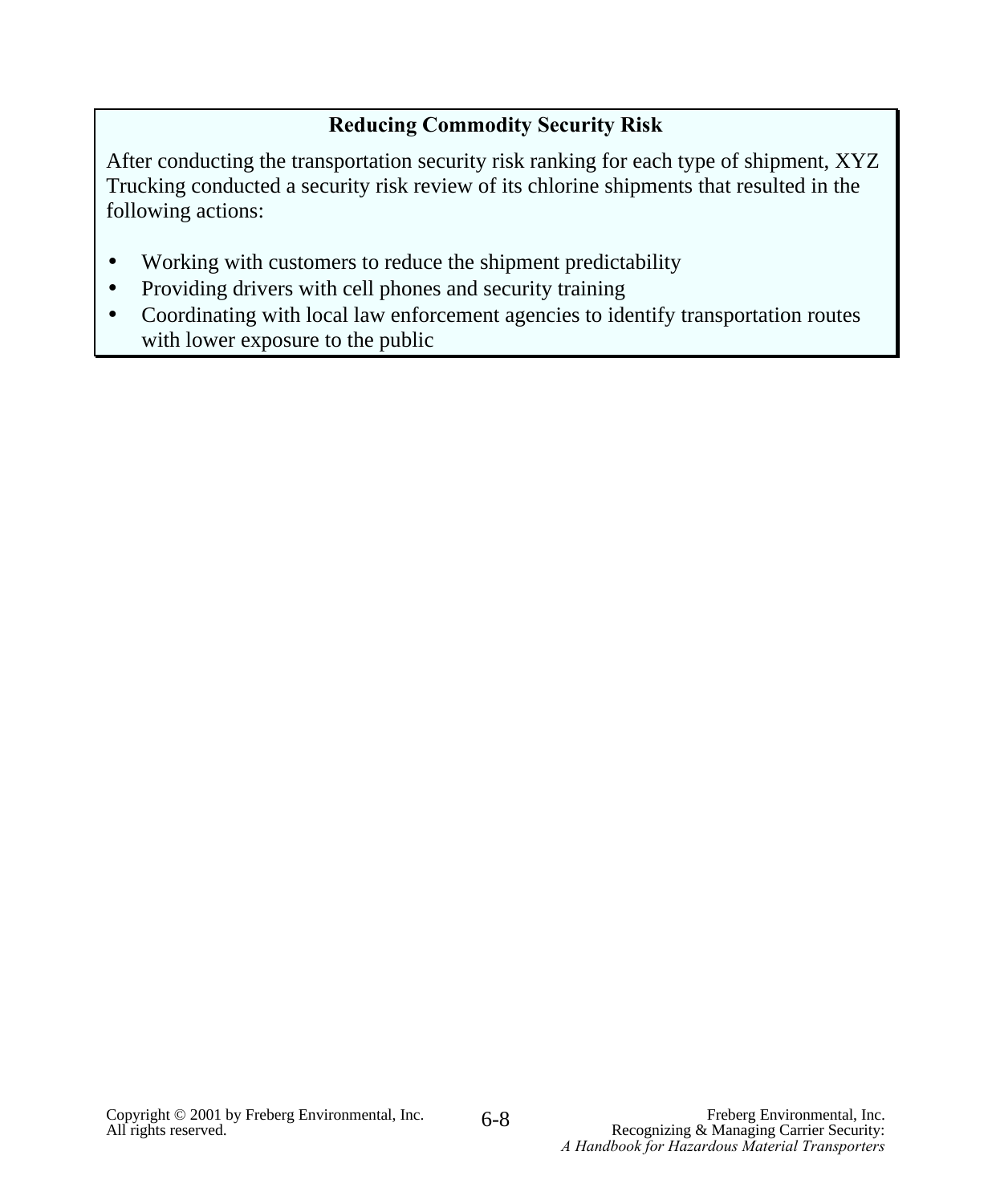RECOGNIZING AND MANAGING CARRIER SECURITY: A HANDBOOK FOR HAZARDOUS MATERIAL TRANSPORTERS

*APPENDIX A*

PERSONNEL SECURITY SAMPLE **DOCUMENTS**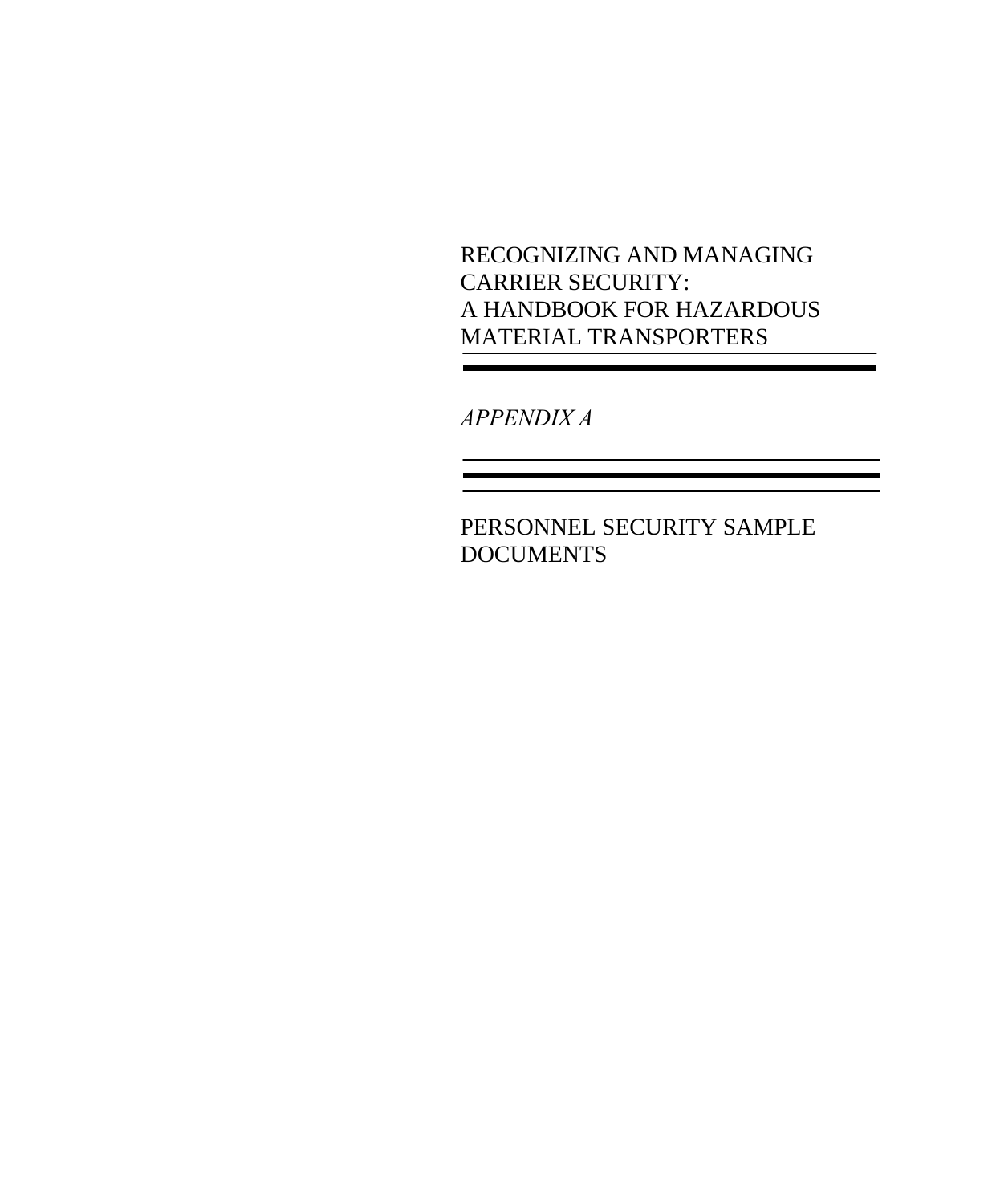# **APPENDIX A Personnel Security Sample Documents**

This appendix contains the following documents related to personnel security:

- ♦ Sample Driver's Application for Employment
- ♦ Sample Request for Information from Previous Employer
- ♦ Sample Employee Disclosure Form
- ♦ Summary of Your Rights Under the Fair Credit Reporting Act
- ♦ Sample Pre-employment Screening Policy\*
- ♦ Workplace Violence Policy\*\*
- ♦ Sample Employee Misconduct Policy\*
- \* Adapted from, "Site Security Guidelines for the U.S. Chemical Industry" by the American Chemistry Council.
- \*\* Adapted from, "Combating Workplace Violence" by the Defense Personnel Security Research Center for the International Association of Chiefs of Police."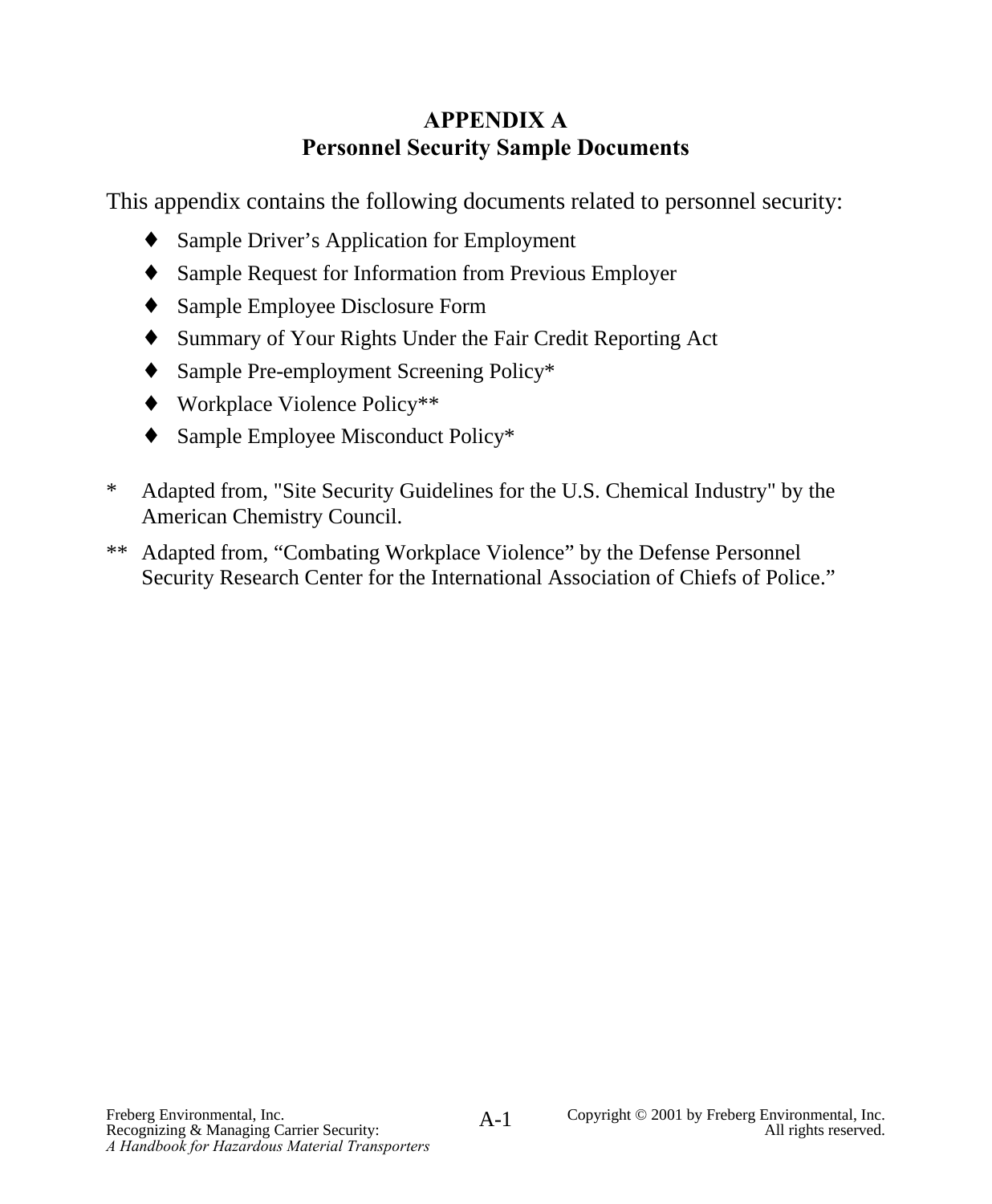# **SAMPLE DRIVER'S APPLICATION FOR EMPLOYMENT SAMPLE DRIVER'S APPLICATION FOR EMPLOYMENT**

(COMPANY'S NAME, ADDRESS, CITY, STATE, ZIP, PHONE) (COMPANY'S NAME, ADDRESS, CITY, STATE, ZIP, PHONE)

In compliance with Federal and State equal employment opportunity laws, qualified applicants are considered for all positions without regard to race, color, religion, sex, national origin, age, marital status, or non-job related disability. status, or non-job related disability. In compliance with Federal and State equal employment opportunity laws, qualified applicants are

Date: Date:

## **PERSONAL INFORMATION PERSONAL INFORMATION**

| Aliases or AKA:                                                                                 |      |                                          |                          |
|-------------------------------------------------------------------------------------------------|------|------------------------------------------|--------------------------|
| Address:                                                                                        |      |                                          |                          |
| <b>Street</b>                                                                                   | City | <b>State</b>                             | Zip Code                 |
| Date of Birth:<br>Can you provide proof of age?                                                 |      | Home Phone Number:<br>Cell Phone Number: |                          |
| In case of emergency Notify:                                                                    |      |                                          |                          |
| Name                                                                                            |      |                                          | Phone Number (Area Code) |
| Addresses for the last TEN YEARS:                                                               |      |                                          |                          |
| Street                                                                                          | City | <b>State</b>                             | Zip Code                 |
| Street                                                                                          | City | <b>State</b>                             | Zip Code                 |
| <b>Street</b>                                                                                   | City | <b>State</b>                             | Zip Code                 |
| Street                                                                                          | City | <b>State</b>                             | Zip Code                 |
| Do you have a legal right to work in the US?:<br>Status of Immigration Papers? (if applicable): |      |                                          |                          |
|                                                                                                 |      |                                          |                          |
|                                                                                                 |      |                                          |                          |
|                                                                                                 |      |                                          |                          |
| Last state licensed in: Reason for new license: _________________________________               |      |                                          |                          |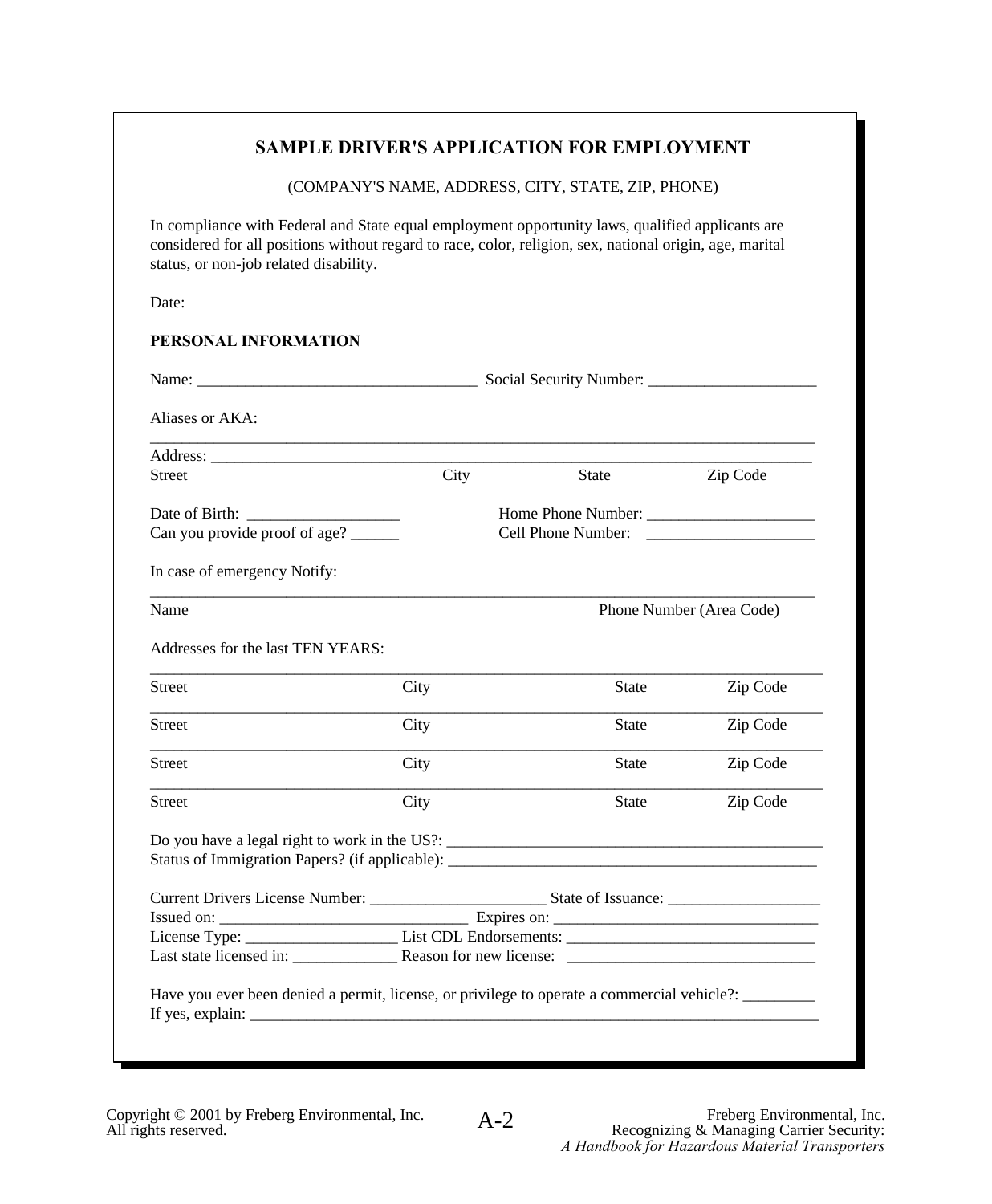|                                                                                                                                                              |              | Have you worked for this company before?: $\qquad \qquad$ If yes, position & location?:                                                                                                                                       |
|--------------------------------------------------------------------------------------------------------------------------------------------------------------|--------------|-------------------------------------------------------------------------------------------------------------------------------------------------------------------------------------------------------------------------------|
|                                                                                                                                                              |              |                                                                                                                                                                                                                               |
|                                                                                                                                                              |              | Are you currently employed?: _______ If yes, when will you be available?: __________________________                                                                                                                          |
|                                                                                                                                                              |              |                                                                                                                                                                                                                               |
| <b>DRIVING INFORMATION (if none, write in "None")</b>                                                                                                        |              |                                                                                                                                                                                                                               |
|                                                                                                                                                              |              | Power Equipment (mark yes) Type of Trailers Years of Experience States Driven In                                                                                                                                              |
|                                                                                                                                                              |              | $Van$ $\qquad \qquad$                                                                                                                                                                                                         |
| Straight Truck _________                                                                                                                                     |              | Tanker Tanker and the second contract of the second contract of the second contract of the second contract of the second contract of the second contract of the second contract of the second contract of the second contract |
|                                                                                                                                                              |              |                                                                                                                                                                                                                               |
|                                                                                                                                                              |              |                                                                                                                                                                                                                               |
|                                                                                                                                                              |              |                                                                                                                                                                                                                               |
|                                                                                                                                                              |              | Do you have full knowledge of the Federal Motor Carrier Safety Regulations?                                                                                                                                                   |
|                                                                                                                                                              |              | List courses, certificates, training, etc. (applicable to job):                                                                                                                                                               |
|                                                                                                                                                              |              |                                                                                                                                                                                                                               |
|                                                                                                                                                              |              | List any special equipment or technical materials you know or have worked with (other than<br>those already listed):                                                                                                          |
|                                                                                                                                                              |              |                                                                                                                                                                                                                               |
|                                                                                                                                                              |              |                                                                                                                                                                                                                               |
| Other (specify):<br><b>ACCIDENTS IN LAST THREE YEARS</b><br>(Attach a sheet if more space is needed) If none, write in "None."<br>Nature of Accident<br>Date | # Fatalities | $#$ Injuries<br>Commercial Unit<br>Personal Unit                                                                                                                                                                              |
|                                                                                                                                                              |              |                                                                                                                                                                                                                               |
|                                                                                                                                                              |              |                                                                                                                                                                                                                               |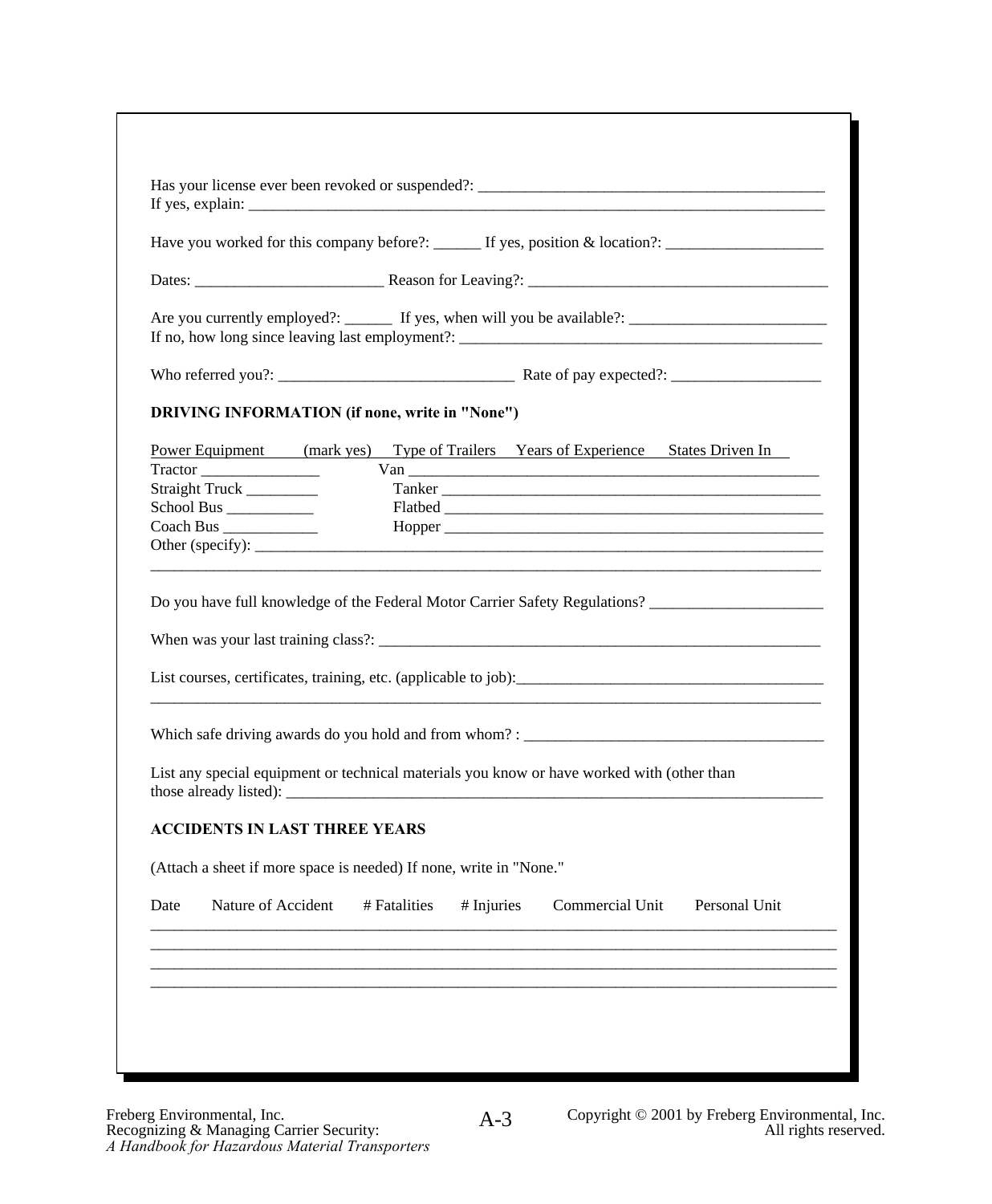| <b>State</b><br>Date                          | Type of Violation                                                                                                                                                                                                              | Penalty | Commercial Unit |                                             | Personal Unit |  |
|-----------------------------------------------|--------------------------------------------------------------------------------------------------------------------------------------------------------------------------------------------------------------------------------|---------|-----------------|---------------------------------------------|---------------|--|
|                                               |                                                                                                                                                                                                                                |         |                 |                                             |               |  |
| <b>EDUCATION</b>                              |                                                                                                                                                                                                                                |         |                 |                                             |               |  |
| Circle Last Grade Completed:                  |                                                                                                                                                                                                                                |         |                 | 1 2 3 4 5 6 7 8 9 10 11 12 College: 1 2 3 4 |               |  |
| Last School attended:                         |                                                                                                                                                                                                                                |         |                 |                                             |               |  |
| Name                                          |                                                                                                                                                                                                                                | City    |                 | State                                       |               |  |
|                                               |                                                                                                                                                                                                                                |         |                 |                                             |               |  |
|                                               | (For past ten years - use separate sheet if necessary) List employers starting with most recent first.                                                                                                                         |         |                 | Dates: From:                                | To:           |  |
|                                               | Address: Position:                                                                                                                                                                                                             |         |                 |                                             |               |  |
| <b>EMPLOYMENT HISTORY</b><br><b>Employer:</b> |                                                                                                                                                                                                                                |         |                 |                                             |               |  |
|                                               |                                                                                                                                                                                                                                |         |                 |                                             |               |  |
|                                               |                                                                                                                                                                                                                                |         |                 |                                             | (Area Code)   |  |
| <b>Employer:</b>                              |                                                                                                                                                                                                                                |         |                 | Dates: From: To:                            |               |  |
|                                               |                                                                                                                                                                                                                                |         |                 |                                             |               |  |
|                                               | Address: Position: Position: Position: Position: Position: Position: Position: Position: Position: Position: Position: Position: Position: Position: Position: Position: Position: Position: Position: Position: Position: Pos |         |                 |                                             |               |  |
|                                               |                                                                                                                                                                                                                                |         |                 |                                             |               |  |
|                                               |                                                                                                                                                                                                                                |         |                 |                                             | (Area Code)   |  |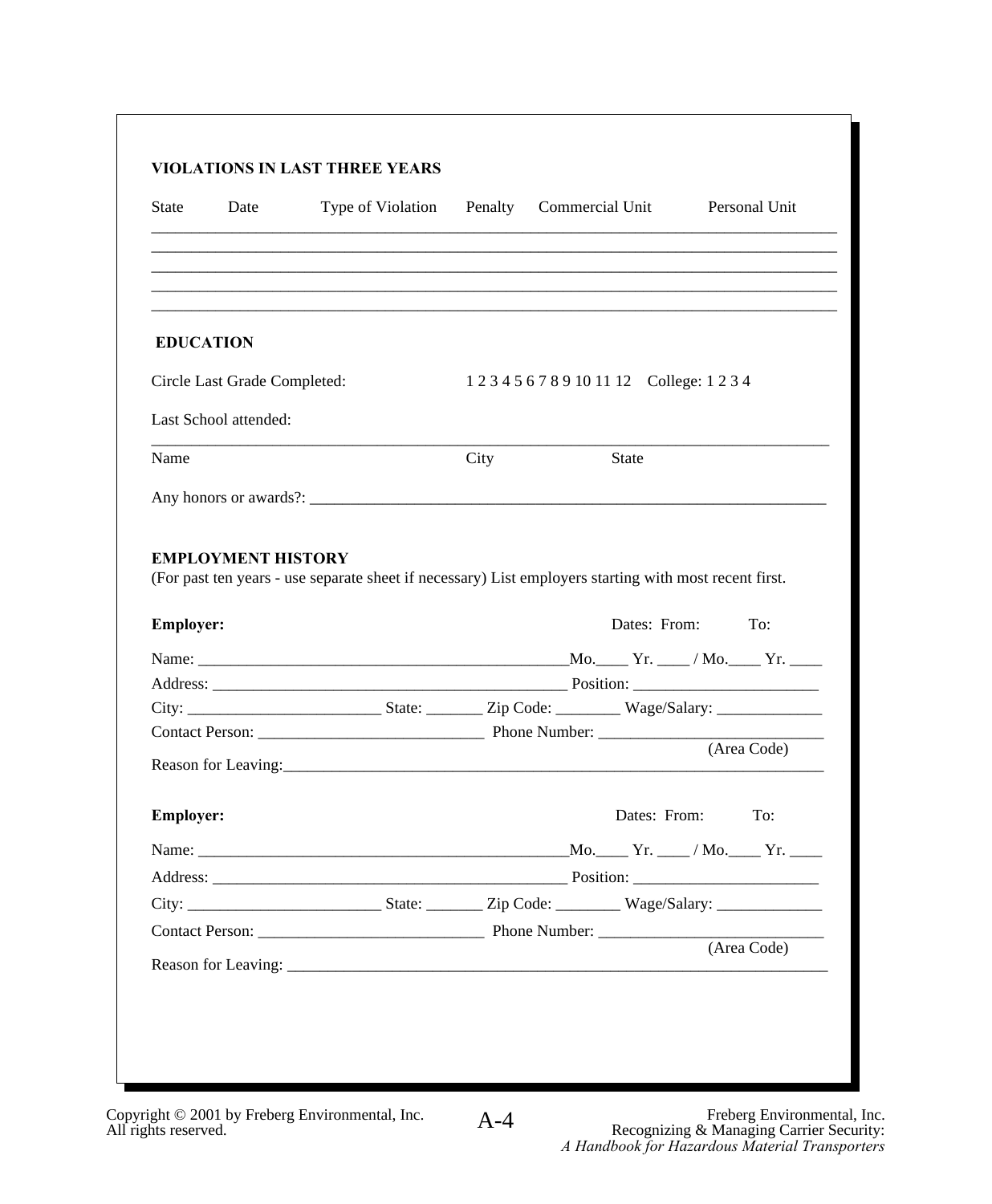| <b>Employer:</b>    | Dates: From: To:                                                                               |
|---------------------|------------------------------------------------------------------------------------------------|
|                     | Name: $\qquad \qquad \mathbf{Mo.} \qquad \mathbf{Yr.} \qquad \mathbf{Mo.} \qquad \mathbf{Yr.}$ |
|                     | Position:                                                                                      |
|                     |                                                                                                |
|                     | (Area Code)                                                                                    |
| Reason for Leaving: |                                                                                                |
| <b>Employer:</b>    | Dates: From: To:                                                                               |
|                     |                                                                                                |
|                     |                                                                                                |
|                     |                                                                                                |
|                     |                                                                                                |
|                     | (Area Code)                                                                                    |
| <b>Employer:</b>    | Dates: From: To:                                                                               |
|                     | Name: Mo. Yr. /Mo. Yr. /Mo. Yr.                                                                |
|                     | Position:                                                                                      |
|                     |                                                                                                |
|                     |                                                                                                |
|                     | (Area Code)                                                                                    |
| Reason for Leaving: |                                                                                                |
| <b>Employer:</b>    | Dates: From: To:                                                                               |
|                     |                                                                                                |
|                     |                                                                                                |
|                     |                                                                                                |
|                     |                                                                                                |
|                     | (Area Code)                                                                                    |
|                     |                                                                                                |
| <b>Employer:</b>    | Dates: From: To:                                                                               |
|                     |                                                                                                |
|                     | the control of the control of                                                                  |
|                     |                                                                                                |
|                     | Contact Person: Phone Number:                                                                  |
|                     | (Area Code)                                                                                    |
|                     |                                                                                                |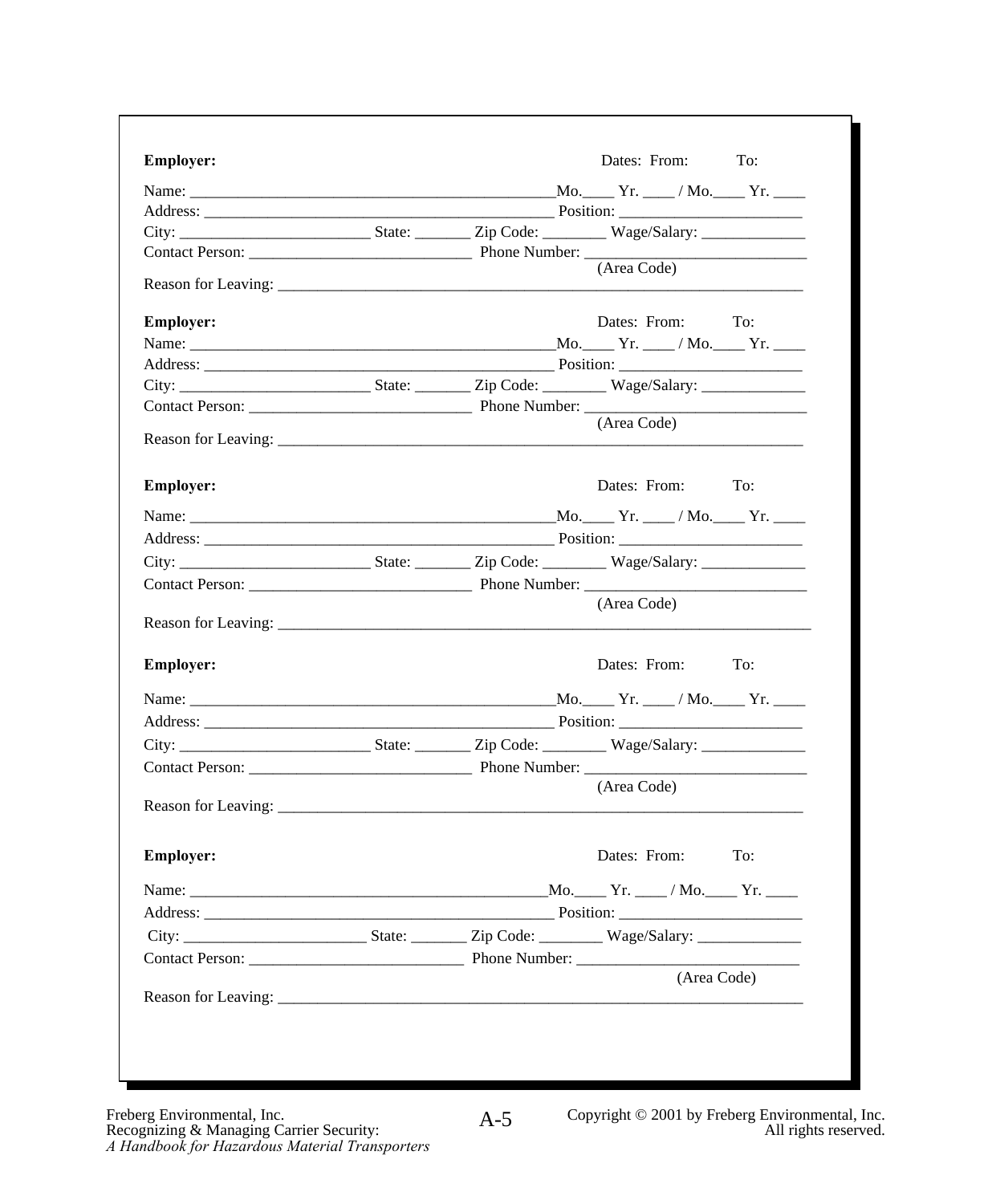| <b>Employer:</b>                                                                                                                                                                                                                                                                                                                                                                                                                                                                                                                                                                                                                                                                                                                                                                                                                                                                                                                                                                                                                                                                                                                                                                                                     |             | Dates: From: To: |  |
|----------------------------------------------------------------------------------------------------------------------------------------------------------------------------------------------------------------------------------------------------------------------------------------------------------------------------------------------------------------------------------------------------------------------------------------------------------------------------------------------------------------------------------------------------------------------------------------------------------------------------------------------------------------------------------------------------------------------------------------------------------------------------------------------------------------------------------------------------------------------------------------------------------------------------------------------------------------------------------------------------------------------------------------------------------------------------------------------------------------------------------------------------------------------------------------------------------------------|-------------|------------------|--|
| Name: Mo. Yr. / Mo. Yr. / Mo. Yr.                                                                                                                                                                                                                                                                                                                                                                                                                                                                                                                                                                                                                                                                                                                                                                                                                                                                                                                                                                                                                                                                                                                                                                                    |             |                  |  |
|                                                                                                                                                                                                                                                                                                                                                                                                                                                                                                                                                                                                                                                                                                                                                                                                                                                                                                                                                                                                                                                                                                                                                                                                                      |             |                  |  |
|                                                                                                                                                                                                                                                                                                                                                                                                                                                                                                                                                                                                                                                                                                                                                                                                                                                                                                                                                                                                                                                                                                                                                                                                                      |             |                  |  |
|                                                                                                                                                                                                                                                                                                                                                                                                                                                                                                                                                                                                                                                                                                                                                                                                                                                                                                                                                                                                                                                                                                                                                                                                                      |             |                  |  |
|                                                                                                                                                                                                                                                                                                                                                                                                                                                                                                                                                                                                                                                                                                                                                                                                                                                                                                                                                                                                                                                                                                                                                                                                                      | (Area Code) |                  |  |
| <b>Employer:</b>                                                                                                                                                                                                                                                                                                                                                                                                                                                                                                                                                                                                                                                                                                                                                                                                                                                                                                                                                                                                                                                                                                                                                                                                     |             | Dates: From: To: |  |
|                                                                                                                                                                                                                                                                                                                                                                                                                                                                                                                                                                                                                                                                                                                                                                                                                                                                                                                                                                                                                                                                                                                                                                                                                      |             |                  |  |
| Address: Position: Position:                                                                                                                                                                                                                                                                                                                                                                                                                                                                                                                                                                                                                                                                                                                                                                                                                                                                                                                                                                                                                                                                                                                                                                                         |             |                  |  |
|                                                                                                                                                                                                                                                                                                                                                                                                                                                                                                                                                                                                                                                                                                                                                                                                                                                                                                                                                                                                                                                                                                                                                                                                                      |             |                  |  |
|                                                                                                                                                                                                                                                                                                                                                                                                                                                                                                                                                                                                                                                                                                                                                                                                                                                                                                                                                                                                                                                                                                                                                                                                                      |             |                  |  |
|                                                                                                                                                                                                                                                                                                                                                                                                                                                                                                                                                                                                                                                                                                                                                                                                                                                                                                                                                                                                                                                                                                                                                                                                                      |             | (Area Code)      |  |
|                                                                                                                                                                                                                                                                                                                                                                                                                                                                                                                                                                                                                                                                                                                                                                                                                                                                                                                                                                                                                                                                                                                                                                                                                      |             |                  |  |
|                                                                                                                                                                                                                                                                                                                                                                                                                                                                                                                                                                                                                                                                                                                                                                                                                                                                                                                                                                                                                                                                                                                                                                                                                      |             |                  |  |
|                                                                                                                                                                                                                                                                                                                                                                                                                                                                                                                                                                                                                                                                                                                                                                                                                                                                                                                                                                                                                                                                                                                                                                                                                      |             |                  |  |
| <b>NOTICE TO APPLICANT</b><br>Applicant - If employer has not explained or given a job description, make sure one is given to you and<br>that you fully understand what is expected of you prior to answering the following two questions:<br>Is there any reason you might be unable to perform the functions of the job for which you have applied?<br>If yes, explain:<br>TO BE READ AND SIGNED BY APPLICANT<br>This certifies that this application was completed by me, and that all entries on it and information in it<br>are true and complete. I understand that any blanks left on this application can disqualify my candidacy<br>for employment. I agree and understand that any misrepresentations of information given above shall be<br>considered an act of falsification. I authorize you to make such investigations and inquiries regarding<br>my background, and ascertain any and all information concerning my employment is factual. I agree<br>and understand that in the event of employment, I will be on a probationary period during which time I<br>may be discharged without recourse. I understand, also, that I am required to abide by all rules and<br>regulations of the Company. |             |                  |  |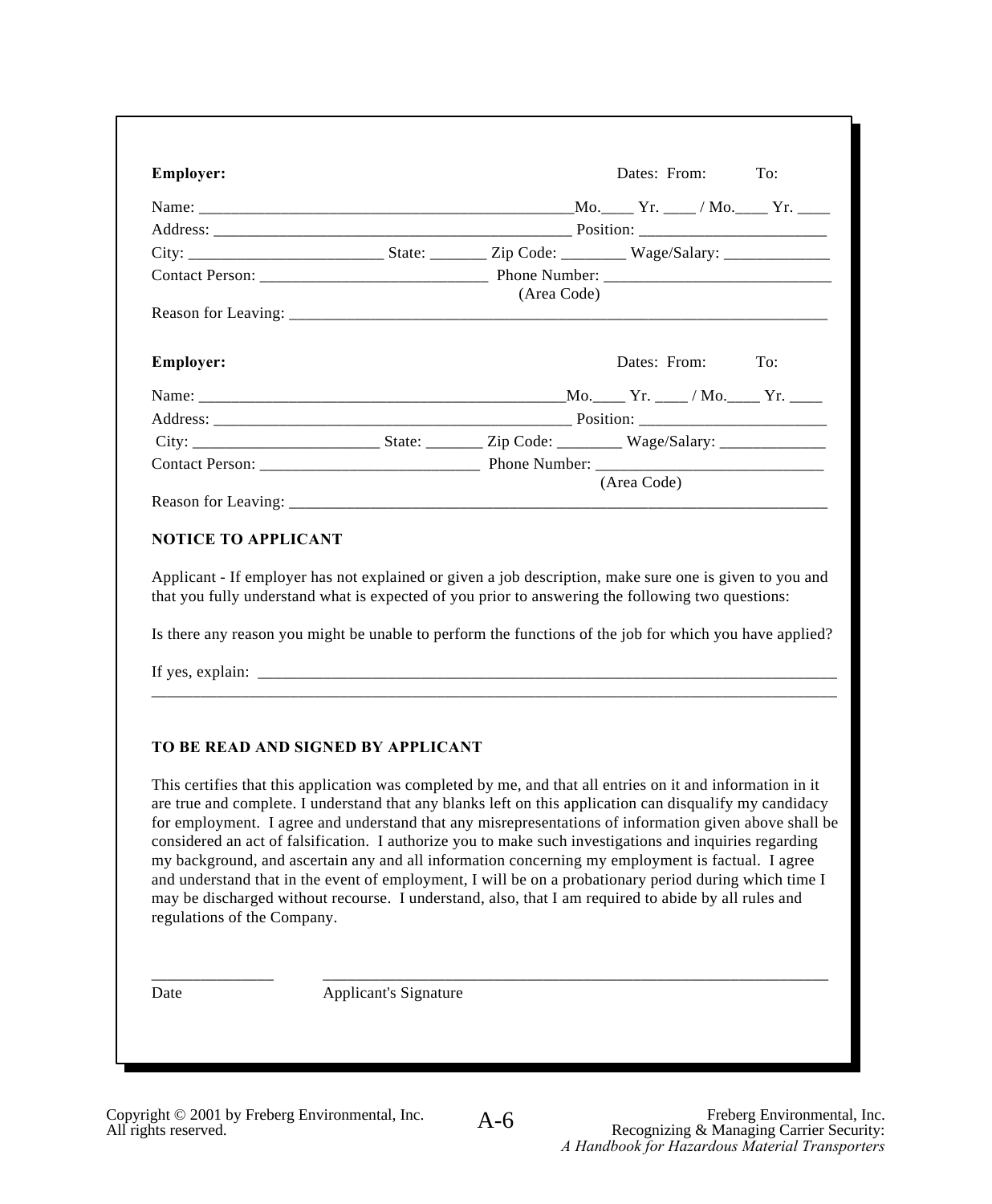|                                                                    |                         | Date Employed: Location Employed:                                                                    |
|--------------------------------------------------------------------|-------------------------|------------------------------------------------------------------------------------------------------|
| (If rejected, summary report of reasons should be placed in file.) |                         |                                                                                                      |
| 1. Application Complete?                                           |                         |                                                                                                      |
| 2. Interview (comments):                                           |                         |                                                                                                      |
|                                                                    |                         |                                                                                                      |
|                                                                    |                         |                                                                                                      |
|                                                                    |                         |                                                                                                      |
|                                                                    |                         |                                                                                                      |
| 4. Previous Employers Contacted?                                   |                         |                                                                                                      |
| Date                                                               | Person Contacted        | Results                                                                                              |
| Date                                                               | <b>Person Contacted</b> | Results                                                                                              |
| Date                                                               | <b>Person Contacted</b> | Results                                                                                              |
| 5. Written Exam?                                                   |                         |                                                                                                      |
| 6. Road Test?                                                      | Date Given By           | Results/Score                                                                                        |
|                                                                    | Date Given By           | Results/Score                                                                                        |
|                                                                    |                         | Date                                                                                                 |
| <b>TERMINATION OF EMPLOYMENT</b>                                   |                         |                                                                                                      |
|                                                                    |                         |                                                                                                      |
|                                                                    |                         |                                                                                                      |
|                                                                    |                         | Termination Report in File: _____ Date: ___________ Signature of Officer: __________________________ |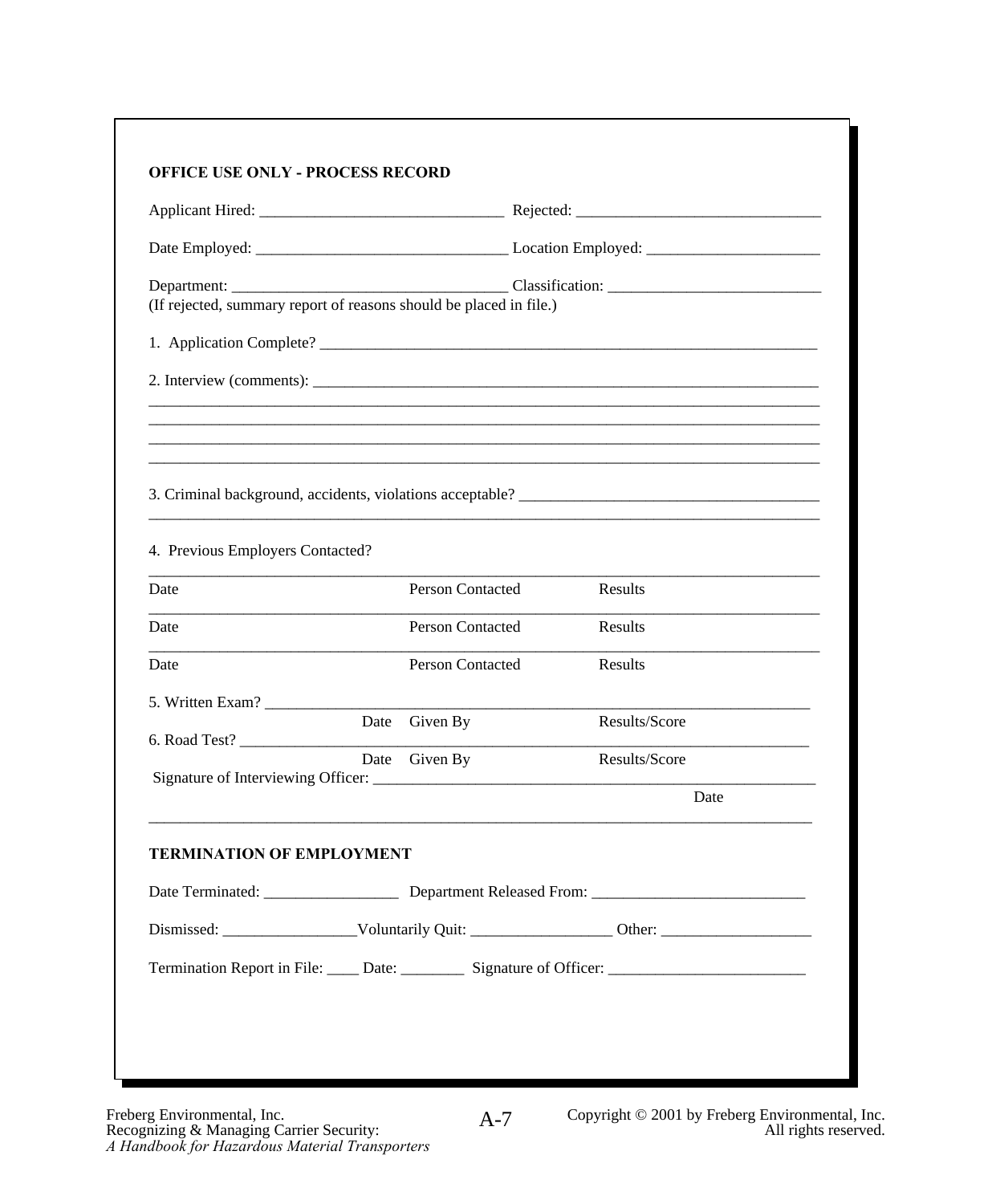# **SAMPLE REQUEST FOR INFORMATION FROM PREVIOUS EMPLOYER SAMPLE REQUEST FOR INFORMATION FROM PREVIOUS EMPLOYER**

I hereby authorize you to release the following information to: I hereby authorize you to release the following information to:

## (COMPANY NAME) (COMPANY NAME)

For the purposes of investigation as required by Section 391.23 of the *Federal Motor Carrier Safety Regulations*. you are released from any and all liability which may result from furnishing such *Regulations*. you are released from any and all liability which may result from furnishing such information. information. For the purposes of investigation as required by Section 391.23 of the *Federal Motor Carrier Safety* 

Date: \_\_\_\_\_\_\_\_\_\_\_\_\_\_\_\_\_\_\_\_\_\_\_\_\_\_\_ Applicant's Signature: \_\_\_\_\_\_\_\_\_\_\_\_\_\_\_\_\_\_\_\_\_\_\_\_\_\_\_\_\_\_\_\_ Date: \_\_\_\_\_\_\_\_\_\_\_\_\_\_\_\_\_\_\_\_\_\_\_\_\_\_\_ Applicant's Signature: \_\_\_\_\_\_\_\_\_\_\_\_\_\_\_\_\_\_\_\_\_\_\_\_\_\_\_\_\_\_\_\_ **\_\_\_\_\_\_\_\_\_\_\_\_\_\_\_\_\_\_\_\_\_\_\_\_\_\_\_\_\_\_\_\_\_\_\_\_\_\_\_\_\_\_\_\_\_\_\_\_\_\_\_\_\_\_\_\_\_\_\_\_\_\_\_\_\_\_\_\_\_\_\_\_\_\_\_\_\_\_\_\_\_\_\_ \_\_\_\_\_\_\_\_\_\_\_\_\_\_\_\_\_\_\_\_\_\_\_\_\_\_\_\_\_\_\_\_\_\_\_\_\_\_\_\_\_\_\_\_\_\_\_\_\_\_\_\_\_\_\_\_\_\_\_\_\_\_\_\_\_\_\_\_\_\_\_\_\_\_\_\_\_\_\_\_\_\_\_**

Tall 10.  $\qquad \qquad \qquad \qquad$ Mail To: \_\_\_\_\_\_\_\_\_\_\_\_\_\_\_\_\_\_\_\_\_\_\_\_\_\_\_\_\_\_\_\_\_

Dear Sir/Madam: Dear Sir/Madam:

The below named individual has made an application to this company for a position as a driver. He states that he worked for you from \_\_\_\_\_\_\_\_\_\_\_\_\_\_\_\_\_\_\_\_\_\_\_\_\_\_ to \_\_\_\_\_\_\_\_\_\_\_\_\_\_\_\_\_\_\_\_\_\_\_\_\_. that he worked for you from \_\_\_\_\_\_\_\_\_\_\_\_\_\_\_\_\_\_\_\_\_\_\_\_\_\_ to \_\_\_\_\_\_\_\_\_\_\_\_\_\_\_\_\_\_\_\_\_\_\_\_\_. The below named individual has made an application to this company for a position as a driver. He states

\_\_\_\_\_\_\_\_\_\_\_\_\_\_\_\_\_\_\_\_\_\_\_\_\_\_\_\_\_\_\_\_\_ \_\_\_\_\_\_\_\_\_\_\_\_\_\_\_\_\_\_\_\_\_\_\_\_\_\_\_\_\_\_\_\_\_ \_\_\_\_\_\_\_\_\_\_\_\_\_\_\_\_\_\_\_\_\_\_\_\_\_\_\_\_\_\_\_\_\_

\_\_\_\_\_\_\_\_\_\_\_\_\_\_\_\_\_\_\_\_\_\_\_\_\_\_\_\_\_\_\_\_\_

We appreciate your time in completing, in confidence, the information requested below. Enclosed is a business reply envelope for your convenience. Thank you for your courtesy. business reply envelope for your convenience. Thank you for your courtesy.

\_\_\_\_\_\_\_\_\_\_\_\_\_\_\_\_\_\_\_\_\_\_\_\_\_\_\_\_\_\_\_\_\_\_\_\_\_\_\_\_\_\_\_\_\_\_\_\_\_\_\_\_\_\_\_\_\_\_\_\_\_\_\_\_\_\_\_\_\_\_\_\_\_\_\_\_\_\_\_\_\_\_\_

Sincerely, Sincerely,

(NAME OF INDIVIDUAL) (NAME OF INDIVIDUAL) Director of Safety Director of Safety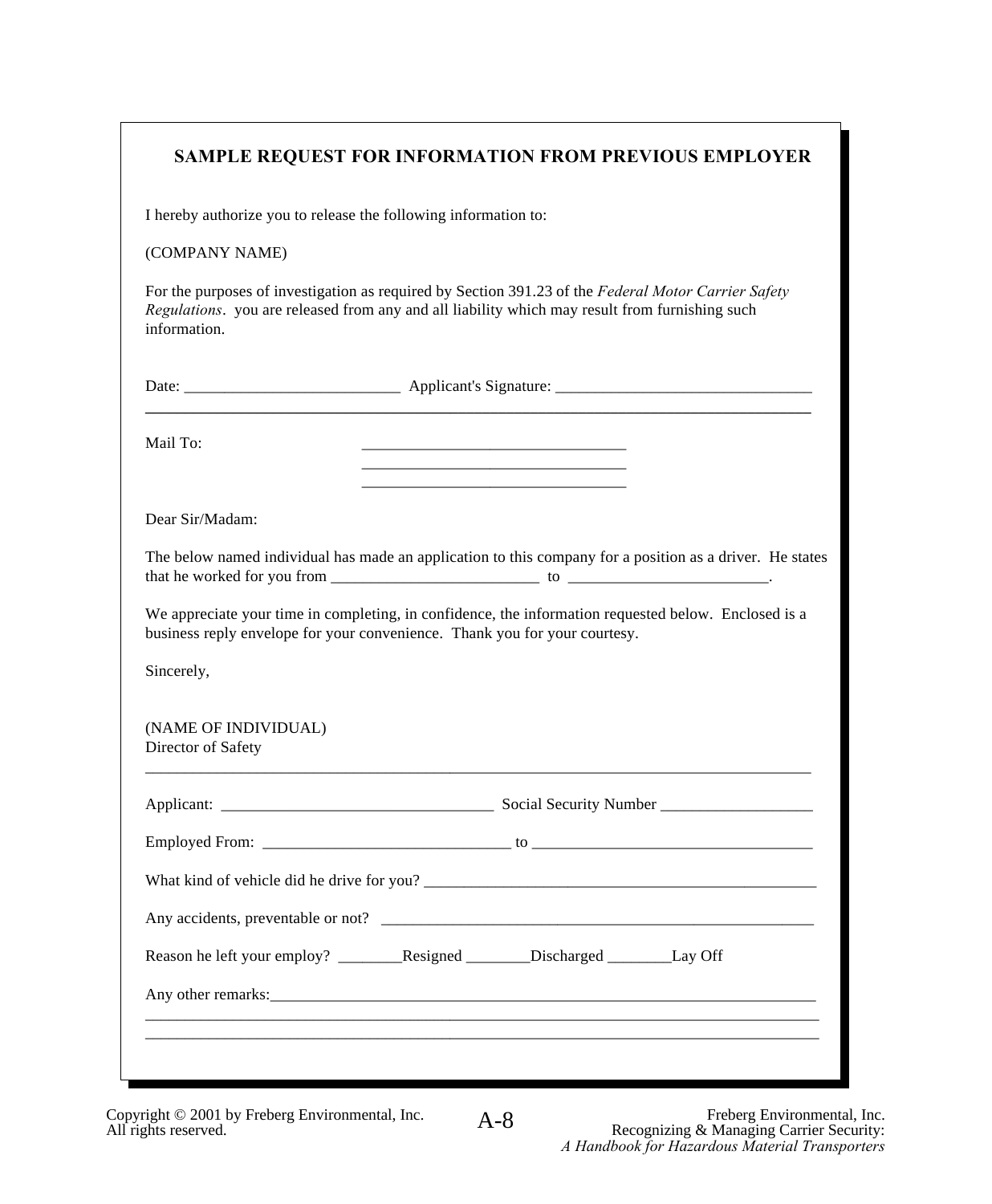#### **SAMPLE EMPLOYEE DISCLOSURE FORM** *(Including summary of rights under Fair Credit Reporting Act) (Including summary of rights under Fair Credit Reporting Act)* **SAMPLE EMPLOYEE DISCLOSURE FORM**

In connection with my application for employment (including contract for services) with you, I<br>understand that consumer reports which may contain public record information may be requested from understand that consumer reports which may contain public record information may be requested from a consumer reporting agency (CRA). These reports may include the following types of information: a consumer reporting agency (CRA). These reports may include the following types of information: names of previous employers, dates of employment, reason for termination of employment, work experience, accidents, etc. I further understand that such reports may contain public record information concerning my driving record, worker's compensation claims, credit, bankruptcy information concerning my driving record, worker's compensation claims, credit, bankruptcy proceedings, criminal records, etc. from federal, state, and other agencies which maintain such records; proceedings, criminal records, etc. from federal, state, and other agencies which maintain such records; as well as information from the CRA concerning previous driving record requests made by others from as well as information from the CRA concerning previous driving record requests made by others from such state agencies, and state provided driving records. such state agencies, and state provided driving records. In connection with my application for employment (including contract for services) with you, I experience, accidents, etc. I further understand that such reports may contain public record

I understand that I have the right to make a request to any CRA, upon proper identification, requesting the nature and substance of all information in its files on me at the time of my request, including the In the nature and substance of all information in its files on me at the time of my request, including the source of information, and the recipients of any reports on me which the CRA has previously furnished source of information, and the recipients of any reports on me which the CRA has previously furnished within the five year period preceding my request. In the event that the information from examination within the five year period preceding my request. In the event that the information from examination of these records is utilized in making an adverse decision with regard to my potential employment, before making the adverse decision, (COMPANY NAME) will provide you with a copy of the report and description, in writing, of my rights under the Federal Fair Credit Reporting Act. I hereby consent and description, in writing, of my rights under the Federal Fair Credit Reporting Act. I hereby consent to (COMPANY NAME) in obtaining the above information from any CRA, and I agree that such  $t_0$  (COMPANY I NAME) in obtaining the above information from any CRA, and I agree that such information which any CRA has or obtains, and my employment history with you if I am hired, may be information which any CRA has or obtains, and my employment history with you if I am hired, may be supplied by the CRA to other companies which subscribe to the CRA's services. supplied by the CRA to other companies which subscribe to the CRA's services. I understand that I have the right to make a request to any CRA, upon proper identification, requesting before making the adverse decision, (COMPANY NAME) will provide you with a copy of the report

## **EMPLOYEE AUTHORIZATION EMPLOYEE AUTHORIZATION**

AUTHORIZE, WITHOUT PRESERVATION, ANY PARTY OR AGENCY CONTACT BY (COMPANY'S NAME HERE), OR AN AGENT OF (COMPANY'S NAME HERE) TO FURNISH (COMPANY'S NAME HERE), OR AN AGENT OF (COMPANY'S NAME HERE) TO FURNISH THE ABOVE-MENTIONED INFORMATION. THE ABOVE-MENTIONED INFORMATION. I AUTHORIZE, WITHOUT PRESERVATION, ANY PARTY OR AGENCY CONTACT BY

I hereby authorize procurement of consumer report(s), if hired (or contracted), this authorization shall remain on file and shall serve as ongoing authorization for you to secure consumer reports at any time remain on file and shall serve as ongoing authorization for you to secure consumer reports at any time during my employment (or contract) period. Any reproduction of this document shall be as valid as the original. original. I hereby authorize procurement of consumer report(s), if hired (or contracted), this authorization shall

\_\_\_\_\_\_\_\_\_\_\_\_\_\_\_\_\_\_\_\_\_\_\_\_\_\_\_\_\_\_\_\_\_\_\_\_\_ \_\_\_\_\_\_\_\_\_\_\_\_\_\_\_\_\_\_\_\_\_\_\_\_\_\_\_\_\_\_\_\_\_\_\_\_ Print Your Name Signature \_\_\_\_\_\_\_\_\_\_\_\_\_\_\_\_\_\_\_\_\_\_\_\_\_\_\_\_\_\_\_\_\_\_\_\_\_ \_\_\_\_\_\_\_\_\_\_\_\_\_\_\_\_\_\_\_\_\_\_\_\_\_\_\_\_\_\_\_\_\_\_\_\_ Print Your Name Signature

 $\frac{1}{\sqrt{2}}$   $\frac{1}{\sqrt{2}}$   $\frac{1}{\sqrt{2}}$   $\frac{1}{\sqrt{2}}$   $\frac{1}{\sqrt{2}}$   $\frac{1}{\sqrt{2}}$   $\frac{1}{\sqrt{2}}$   $\frac{1}{\sqrt{2}}$   $\frac{1}{\sqrt{2}}$   $\frac{1}{\sqrt{2}}$   $\frac{1}{\sqrt{2}}$   $\frac{1}{\sqrt{2}}$   $\frac{1}{\sqrt{2}}$   $\frac{1}{\sqrt{2}}$   $\frac{1}{\sqrt{2}}$   $\frac{1}{\sqrt{2}}$   $\frac{1}{\sqrt{2}}$  Date of Birth Social Security Number \_\_\_\_\_\_\_\_\_\_\_\_\_\_\_\_\_\_\_\_\_\_\_\_\_\_\_\_\_\_\_\_\_\_\_\_\_ \_\_\_\_\_\_\_\_\_\_\_\_\_\_\_\_\_\_\_\_\_\_\_\_\_\_\_\_\_\_\_\_\_\_\_\_

 $\overline{L}$   $\overline{L}$   $\overline{L}$   $\overline{L}$   $\overline{L}$   $\overline{L}$   $\overline{L}$   $\overline{L}$   $\overline{L}$   $\overline{L}$   $\overline{L}$   $\overline{L}$   $\overline{L}$   $\overline{L}$   $\overline{L}$   $\overline{L}$   $\overline{L}$   $\overline{L}$   $\overline{L}$   $\overline{L}$   $\overline{L}$   $\overline{L}$   $\overline{L}$   $\overline{L}$   $\overline{$ CDL # and State Issued In Today's Date CDL # and State Issued In Today's Date

A-9

\_\_\_\_\_\_\_\_\_\_\_\_\_\_\_\_\_\_\_\_\_\_\_\_\_\_\_\_\_\_\_\_\_\_\_\_\_ \_\_\_\_\_\_\_\_\_\_\_\_\_\_\_\_\_\_\_\_\_\_\_\_\_\_\_\_\_\_\_\_\_\_\_\_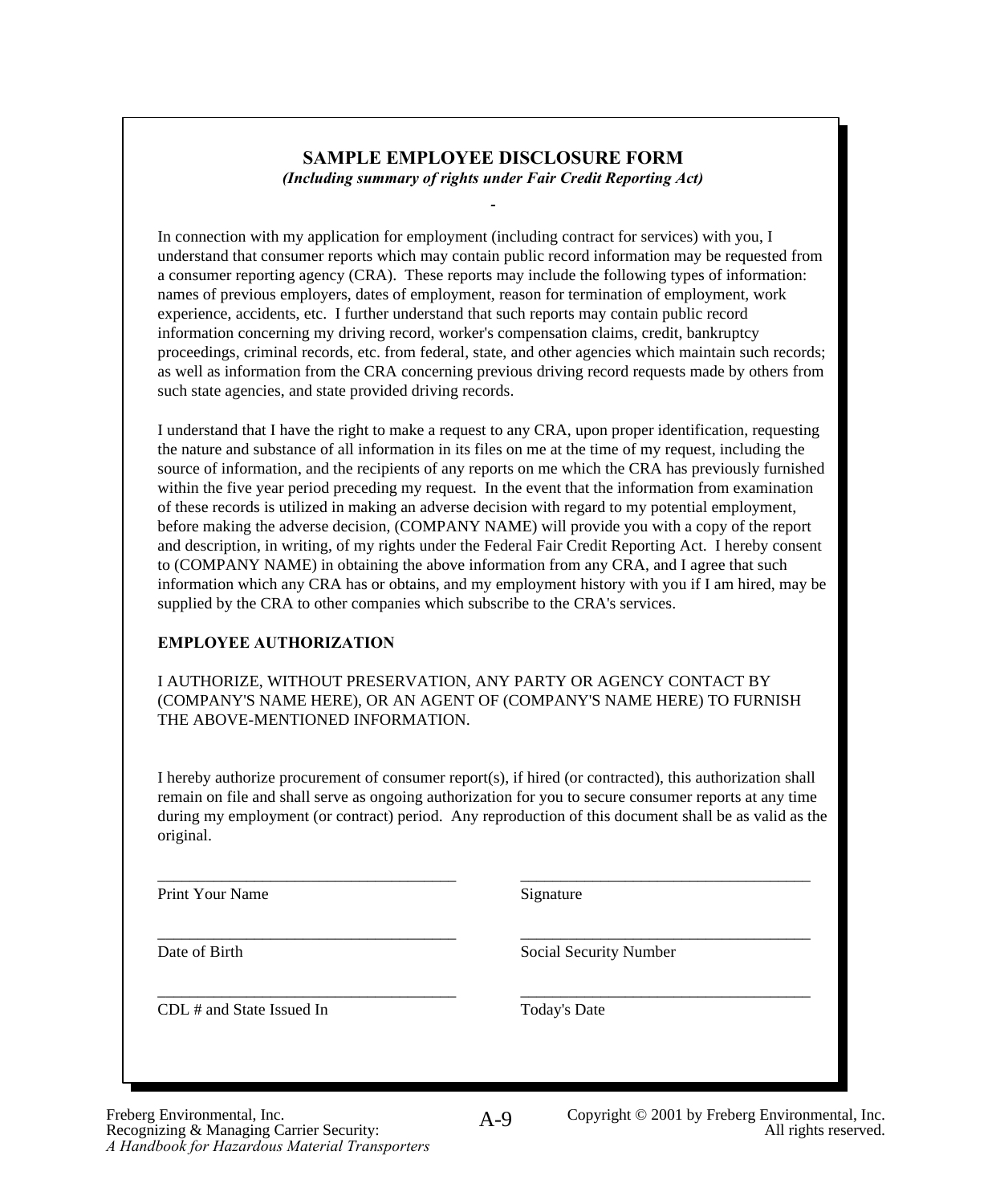### **SUMMARY OF YOUR RIGHTS UNDER THE FAIR CREDIT REPORTING ACT**

The Fair Credit Reporting Act (FCRA) is designed to promote accuracy, fairness, and privacy of information in the files of every Consumer Reporting Agency (CRA). Most CRA's are credit bureaus that gather and sell information about you - such as where you work and live, if you pay your bills on time, and whether you have been sued, arrested, or filed for bankruptcy - to creditors, employers, and other businesses. Other CRA's gather information about employment related matters including acts of theft or dishonesty, and sell that information to prospective employers. The FCRA gives you specific rights in dealing with CRA's, and requires CRA's to provide you with a summary of these rights as listed below. You can find a complete text of the FCRA, 15 U.S.C. 1681 et seq., at the Federal Trade Commission's web site (http://www.ftc.gov).

- You must be told if information in your file has been used against you. Anyone who uses the information from a CRA to take action against you - such as denying an application for credit, insurance, or employment - must give you the name, address and phone number of the CRA that provided the report.
- You can find out what is in your file. A CRA must give you all the information in your file, and a list of everyone who has requested it recently. There is no charge for the report if your application was denied because of information supplied by the CRA, and if you request the report within 60 days of receiving the denial notice. You are also entitled to one free report per year if you certify that (1) you are unemployed and plan to seek employment with 60 days, (2) you are on welfare, or (3) your report is inaccurate due to fraud. Otherwise, a CRA may charge you a fee of up to eight dollars.
- You can dispute inaccurate information with the CRA. If you tell a CRA that your file information contains inaccurate information, the CRA must reinvestigate the items (usually within 30 days) unless your dispute is frivolous. The CRA must pass along to its source all relevant information you provided. The CRA also must supply you with written results of the investigation and a copy of your report, if it has changed. If an item is altered or deleted because you dispute it, the CRA cannot place it back in your file unless the source of the information verifies its accuracy and completeness, and the CRA provides you a written notice that includes the name, address, and phone number of the source.
- Inaccurate information must be deleted. A CRA must remove inaccurate information from its files, usually within 30 days after you dispute its accuracy. The largest credit bureaus must notify other national CRA's if items are altered or deleted. However, the CRA is not required to remove data that is accurate unless it is outdated or cannot be verified.
- You can dispute inaccurate items with the source of information. If you tell anyone such as a creditor who reports to a CRA that you dispute an item, they may not then report the information to a CRA without including a notice of your dispute. In addition, once you have notified the source of the error in writing, they may not continue to report it if it is in fact an error.
- Outdated information may not be reported. In most cases, a CRA may not report negative information that is more than seven years old.
- Access to your file is limited. A CRA may provide information about you only to those who have a need recognized by the FCRA - usually to consider an application you have submitted to a creditor, insurer, employer, landlord, or other business.
- Your consent is required for all reports that are provided to employers. A CRA may not report to your employer, or prospective employer, about you without your written consent.
- You may seek damages from violators. You may sue a CRA or other party in state or federal court for violations of the FCRA. If you win, the defendant may have to pay damages and reimburse you for attorney fees. If you lose and the court specifically finds you sued in bad faith, you and your attorney may have to pay the defendant's fees.

You may have additional rights under state law. You may wish to contact a state or local consumer protection agency or a state attorney general to learn those rights. Please be sure to include the report date, your name, social security number, and your signature. Request for corrections submitted by persons purporting to act on your behalf can only be accepted if they contain your written authorization.

The FCRA gives several different federal agencies authority to enforce the FCRA. For additional questions or concerns regarding CRAs and/or the FCRA, you may contact the Federal Trade Commission, Bureau of Consumer Protection - FCRA Washington, DC 20580 - (202) 326-3430.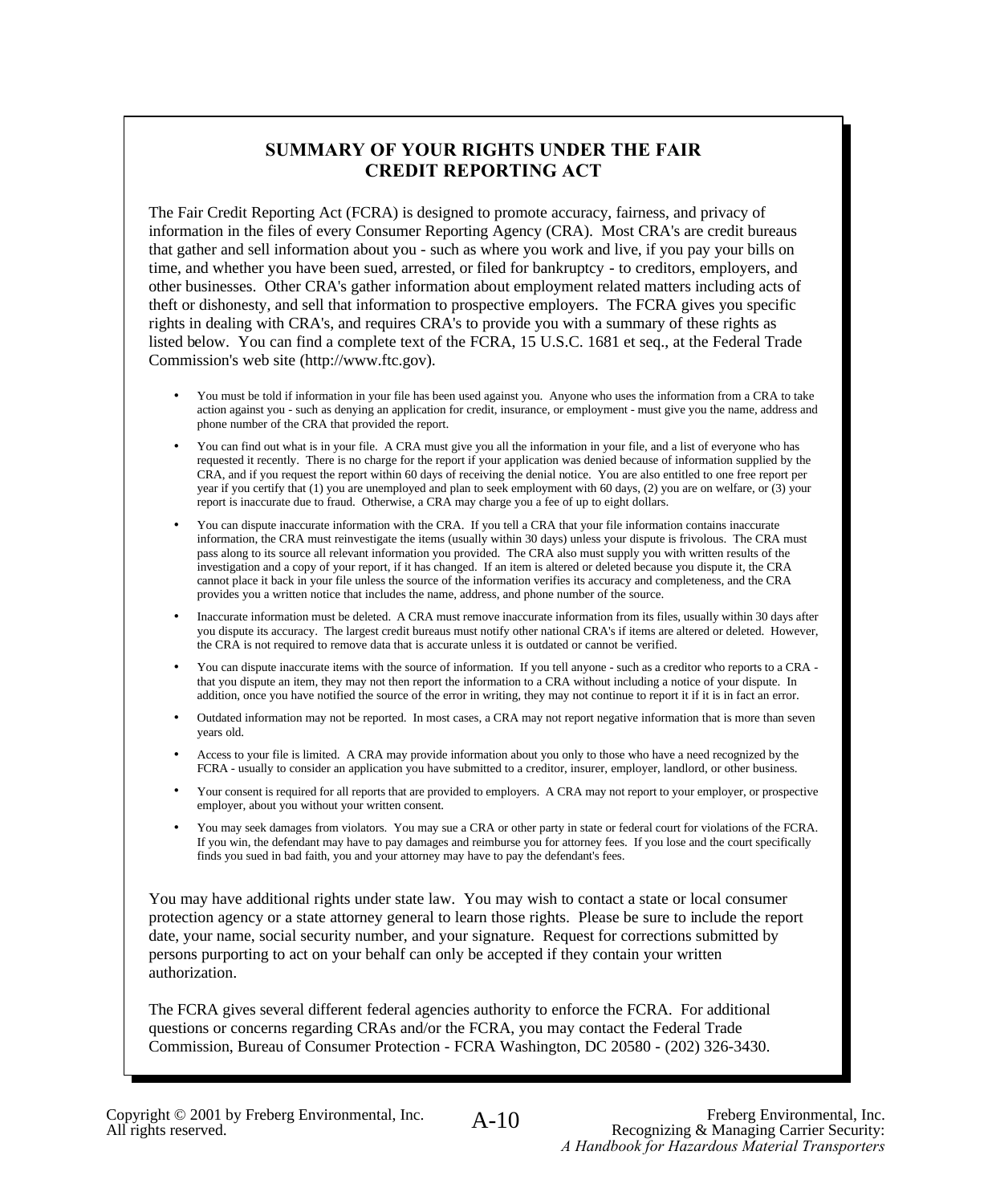# **SAMPLE PRE-EMPLOYMENT SCREENING POLICY SAMPLE PRE-EMPLOYMENT SCREENING POLICY**

It is standard [Company Name] practice to require pre-employment background screening, as specified below, as a means of verifying applicant data prior to hire. This standard applies to specified below, as a means of verifying applicant data prior to hire. This standard applies to regular and non-regular employments, including rehires where the separation period is more than 30 days. Pre-employment background screening is required for all rehires into designated 30 days. Pre-employment background screening is required for all rehires into designated positions regardless of the duration of the separation period. positions regardless of the duration of the separation period. It is standard [Company Name] practice to require pre-employment background screening, as regular and non-regular employments, including rehires where the separation period is more than

It is intended that background checks will be made after reaching a decision to offer employment It is intended that background checks will be made after reaching a decision to offer employment following the usual candidate review process. following the usual candidate review process.

Failures to disclose and discrepancies between the employment application and a background and a background and a background and a background and a background and a background and a background and a background and a backgr report will be reviewed and evaluated by HR. HR will consult with Security and Labor/ Employment Law as appropriate. Any additional investigation will be conducted by [Company Name] Security or the company's designated third-party background screening agency. Criteria Name] Security or the company's designated third-party background screening agency. Criteria for evaluating background reports are set out below, following the background screening matrix. Copies of all investigative reports should be retained in the candidate's file. Copies of all investigative reports should be retained in the candidate's file. Employment Law as appropriate. Any additional investigation will be conducted by [Company

Any decision on employment, or on discipline or termination of a current employee, as a result of information generated by the background checks should be reviewed for consistency and endorsed information generated by the background checks should be reviewed for consistency and endorsed by [Company Name] Recruiting & Employment, Security, and Labor/Employment Law. by [Company Name] Recruiting & Employment, Security, and Labor/Employment Law. Any decision on employment, or on discipline or termination of a current employee, as a result of

## **Waiver Provision Waiver Provision**

Hiring an individual prior to completion of pre-employment background screening is discouraged. However, where it is deemed necessary due to business necessity, approval may be authorized by However, where it is deemed necessary due to business necessity, approval may be authorized by the hiring organization's senior management following endorsement by Security and HR. In the hiring organization's senior management following endorsement by Security and HR. In such cases, the individual's employment will be conditioned on completion of the pre-employment background screening and evaluation process. No exceptions to pre-employment background screening involving designated positions are permitted. screening involving designated positions are permitted. Hiring an individual prior to completion of pre-employment background screening is discouraged. such cases, the individual's employment will be conditioned on completion of the pre-employment

In considering conditional employment arrangements due to business necessity (typically restricted In considering conditional employment arrangements due to business necessity (typically restricted to executives), organizations should balance operational needs against other considerations/ exposures to the company. Because candidate disqualification due to background problems occur regularly, at least the following issues should be considered before early hire is approved: regularly, at least the following issues should be considered before early hire is approved: to executives), organizations should balance operational needs against other considerations/

- $\frac{1}{1}$ . In almost all cases, if there is a problem, it will be impractical to attempt to recover relocation costs, e.g., home search, new hire loan, home sale/purchase, home finding/interim living lump sum, moving expenses, relocation allowance/miscellaneous finding/interim living lump sum, moving expenses, relocation allowance/miscellaneous 1. In almost all cases, if there is a problem, it will be impractical to attempt to recover expense payment, etc., as well as salary advances and training costs.
- expense payment, etc., as well as salary advances and training costs. 2. Individuals may quit their current job, remove children from established schools, etc. to 2. Individuals may quit their current job, remove children from established schools, etc. to accept [Company Name] employment, increasing the possibility the individual will raneige a decision to revoke the offer. challenge a decision to revoke the offer.
- 3. The above factors put pressure on the objectivity of the decision-making process when 3. The above factors put pressure on the objectivity of the decision-making process when there is an issue with the background report. there is an issue with the background report.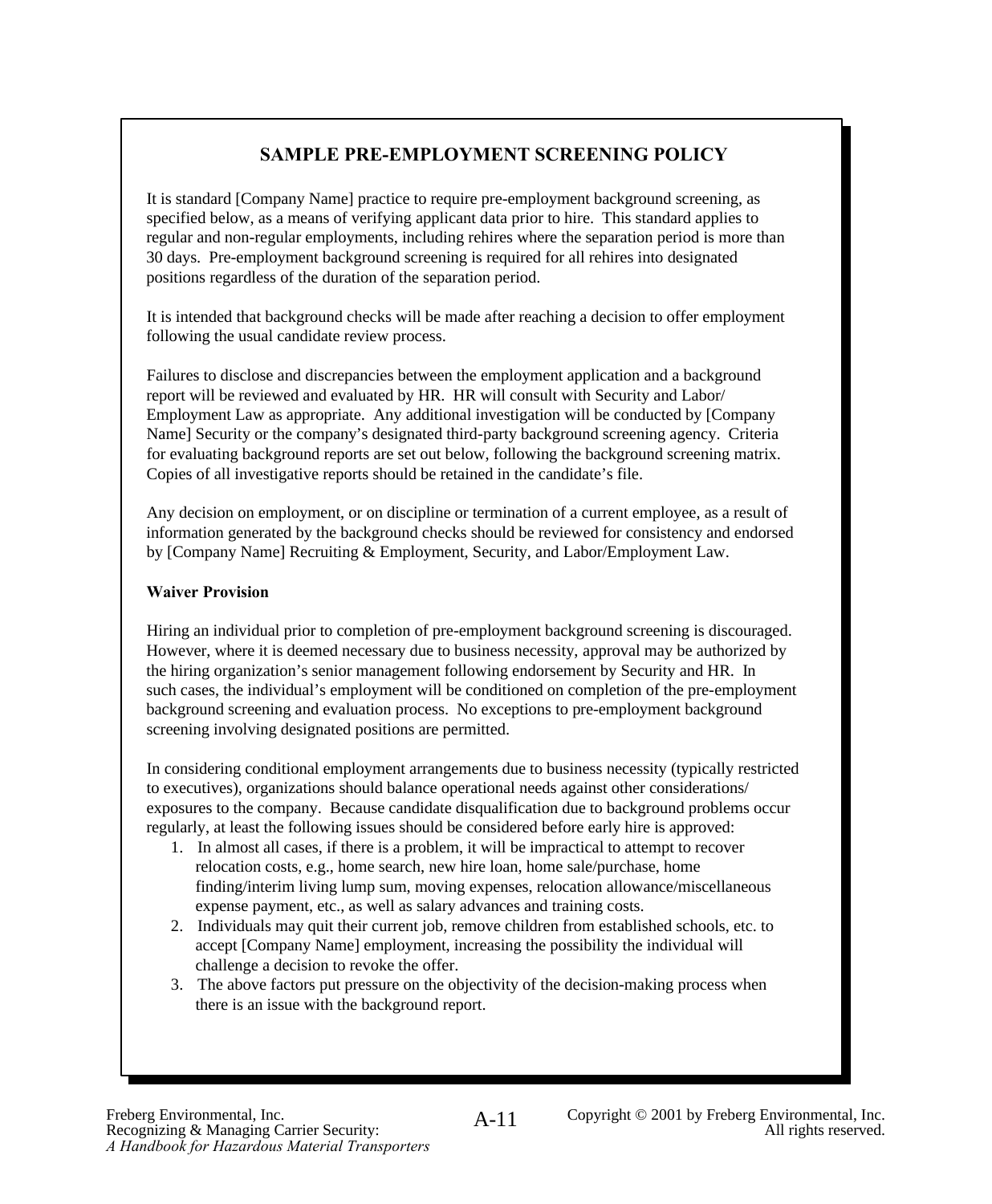4. The removal of the employee from the workplace may disrupt the workplace and harm the morale of other employees.

|                                                        |                |                       |           |                   | <b>EMPLOYMENT BACKGROUND SCREENING MATRIX</b> |                          |          |                     |                                        |                               |
|--------------------------------------------------------|----------------|-----------------------|-----------|-------------------|-----------------------------------------------|--------------------------|----------|---------------------|----------------------------------------|-------------------------------|
|                                                        | Identification | Employment<br>History | Education | Crimina<br>Record | Vehicle<br>Record<br>Motor                    | <b>History</b><br>Credit | Military | Accredited<br>Prof. | Pre-Placement<br>Assessment<br>Medical | $\frac{2}{10}$<br>Form<br>SND |
| <b>Current Employees</b><br>not previously<br>screened |                |                       |           | X                 | X                                             |                          |          |                     |                                        | X                             |
| New Regular Hires                                      | X              | X                     | X         | X                 | X                                             | X                        | X        | X                   | X                                      | X                             |
| Contractors and<br>Vendors                             | X              |                       |           | X                 | X                                             | X                        |          |                     |                                        | X                             |

### **Employment Application and Background Report Principles**

*Any intentional misrepresentation or failure to disclose information on the employment*  application should result in immediate revocation of the employment offer, or termination of *employment if the applicant has been employed.*

*Any felony, misdemeanor, or other offense (including attempt or conspiracy) that is relevant to the work to be performed by an applicant or to the presence of the individual on company premises, that is either disclosed by an applicant or discovered in a background check should result in immediate revocation of the employment offer, or termination of employment if the applicant has been employed. Factors such as commission of the offense when a youth and very old convictions may, in some circumstances, work against relevance and a decision to revoke or terminate. Even if an applicant has not been formally convicted of a crime or offense (for example, in the case of a "deferred adjudication" [except where consideration is prohibited by law] or an unresolved charge or indictment), if investigation determines that the applicant engaged in conduct of the type prohibited, the offer should be revoked or employment terminated, as set out above. The types of crimes and offenses that are usually found to be relevant include, but are not limited to, the following:*

- ♦ Theft (e.g., robbery, theft, burglary, hot checks, etc.)
- ♦ Fraud or embezzlement
- ♦ Industrial espionage or trade secret theft
- ♦ Physical violence, such as assault, battery, or homicide
- ♦ Sexual crimes
- ♦ Sale, distribution, or possession of illegal substances
- ♦ Weapons or contraband-related offenses

DWI, DUI, public intoxication, or other alcohol or drug offenses (always relevant for designated positions and security drivers)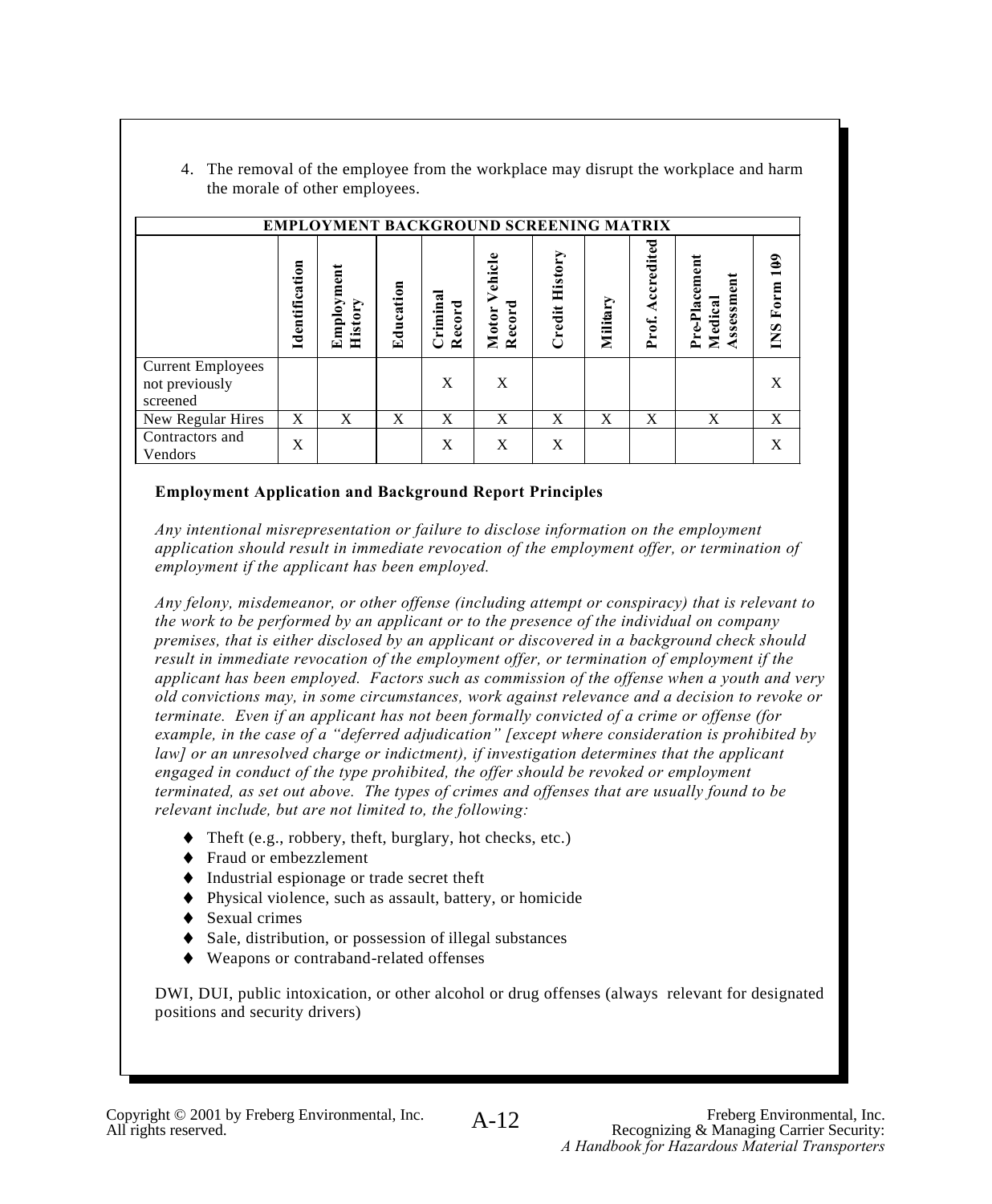## **SAMPLE WORKPLACE VIOLENCE POLICY**

Nothing is more important to (Company Name) than the safety and security of its employees. Threats, threatening behavior, or acts of violence against employees, visitors, guests, or other individuals by anyone on (Company Name) property will not be tolerated. Violations of this policy will lead to disciplinary action, which may include dismissal, arrest, and prosecution.

Any person who makes substantial threats, exhibits threatening behavior, or engages in violent acts on (Company Name) property shall be removed from the premises as quickly as safety permits, and shall remain off (Company Name) premises pending the outcome of an investigation. (Company Name) will initiate an appropriate response. This response may include, but is not limited to, suspension or termination of any business relationship, reassignment of job duties, suspension or termination of employment, or criminal prosecution of the person or persons involved.

No existing (Company Name) policy, practice, or procedure should be interpreted to prohibit decisions designed to prevent a threat from being carried out, a violent act from occurring, or a lifethreatening situation from developing.

All (Company Name) personnel are responsible for notifying the management representative designated below of any threats they have witnessed or received and any threats that they have been told another person has witnessed or received. Even without an actual threat, personnel should report any behavior they have witnessed which they regard as threatening or violent when that behavior is job-related, might be carried out on a company-controlled site, or is connected to company employment. Employees are responsible for making this report regardless of the relationship between the individual who initiated the threat or threatening behavior and the person or persons who were threatened or were the focus of the threatening behavior. If the designated management representative is not available, personnel should report the threat to their supervisor or another member of the management team.

All individuals who apply for or obtain a protective or restraining order that lists company locations as protected areas must provide to the designated management representative a copy of the petition and declarations used to seek the order, a copy of any temporary protective or restraining order granted, and a copy of any protective or restraining order that is made permanent.

(Company Name) understands the sensitivity of the information requested and has developed confidentiality procedures that recognize and respect the privacy of reporting employees.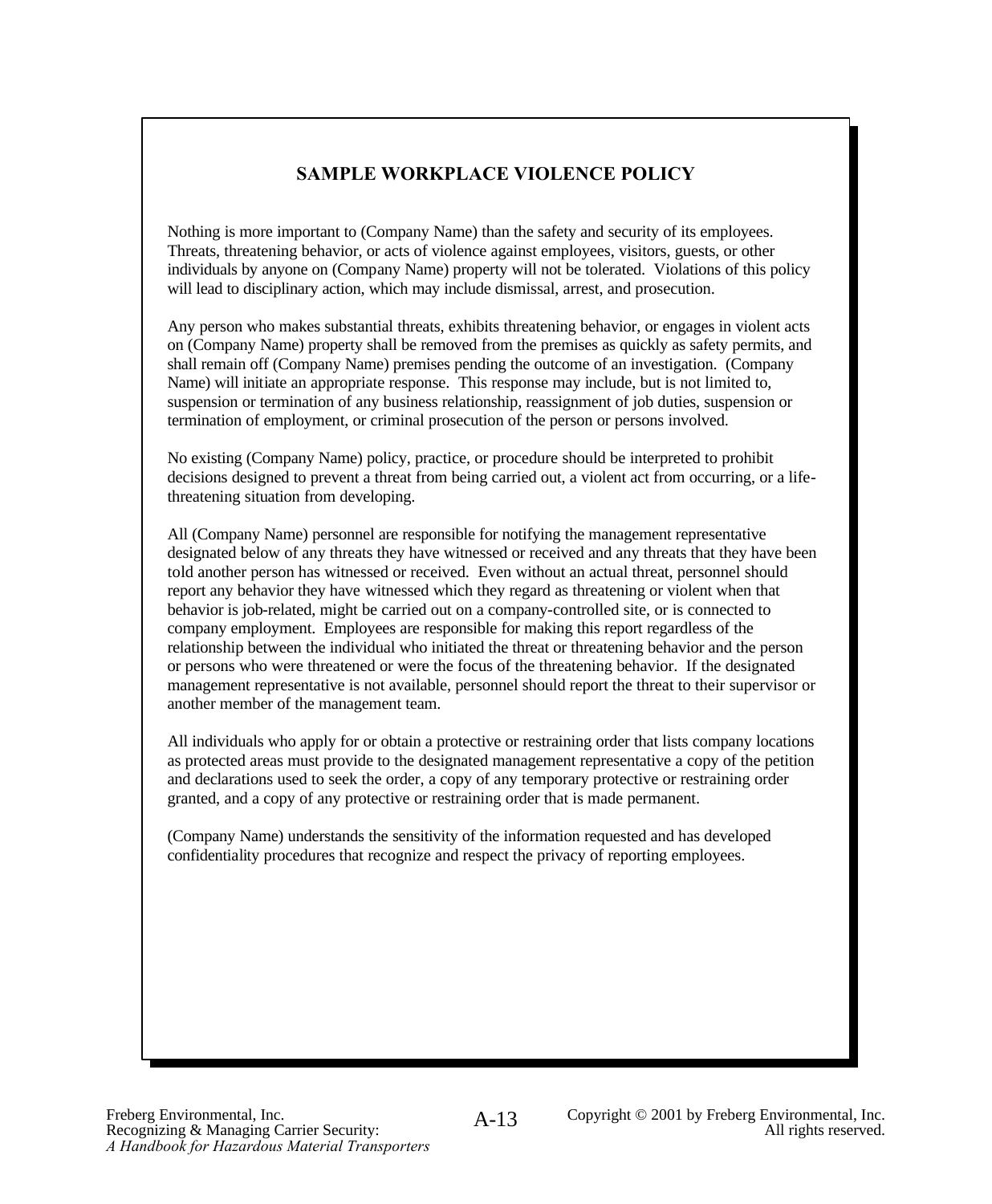## **SAMPLE EMPLOYEE MISCONDUCT POLICY**

These rules address serious acts of misconduct obviously contrary to the ability to maintain a safe, respectful, orderly, and productive workplace. The actions and behaviors listed below will not be tolerated. This means all such acts will be treated as extremely serious violations of the rules of conduct for which discharge will be the first consideration. The list of items below is not intended to represent a complete list of unacceptable conduct. There may be other acts of misconduct that result in the same consequences.

- 1. Violations of safety rules, practices or policies
- 2. Dishonesty
- 3. Engaging in hostile, abusive, threatening, or disrespectful behavior while engaged in activities on behalf of the company, including physical or mental intimidation, threats, or sexual or other forms of harassment
- 4. Use of abusive, threatening, provocative, or inflammatory language or gestures
- 5. Receiving or attempting to receive pay under fraudulent circumstances or any other attempts to defraud the company
- 6. Falsification of records, data documents, or other information including giving false or incomplete information during employment or when applying for employment, or in connection with management investigations
- 7. Engaging in a fight in the workplace or on site property or in activity that could provoke fighting
- 8. Use or possession of weapons, ammunition, explosives, or fireworks on site property or in the workplace
- 9. Use, sale, distribution, manufacture, dispensing, or possession of drugs or alcohol in the workplace
- 10. While in the workplace, "presence in the body" of alcohol or drugs taken for non-medical reasons
- 11. Insubordination, including deliberate refusal to comply with reasonable requests or instructions
- 12. Absence from work without notice or authorization from supervision, unless the cause of absence prevents giving notice
- 13. Conduct which violates common decency or morality
- 14. Use of company electronic communications resources for non-business purposes, including unauthorized access to the Internet or access to websites that are inconsistent with company policies, ethics, values, and business practices
- 15. Horseplay or malicious mischief
- 16. Using or divulging, without permission, confidential information such as trade secrets, process know-how, personnel data, salary information, business data, etc., regardless of whether the information is taken wrongfully by the employee or merely passed on by the employee
- 17. Theft, unauthorized possession, removal, or attempted removal of company property or property belonging to employees, contractors, vendors, or visitors
- 18. Sleeping on the job
- 19. Intentional damage to company, employee, contractor, or vendor property
- 20. Bringing "strike anywhere" matches on-site, or having any type of match, cigarette lighter, or flameproducing device in restricted areas
- 21. Smoking except in designated smoking areas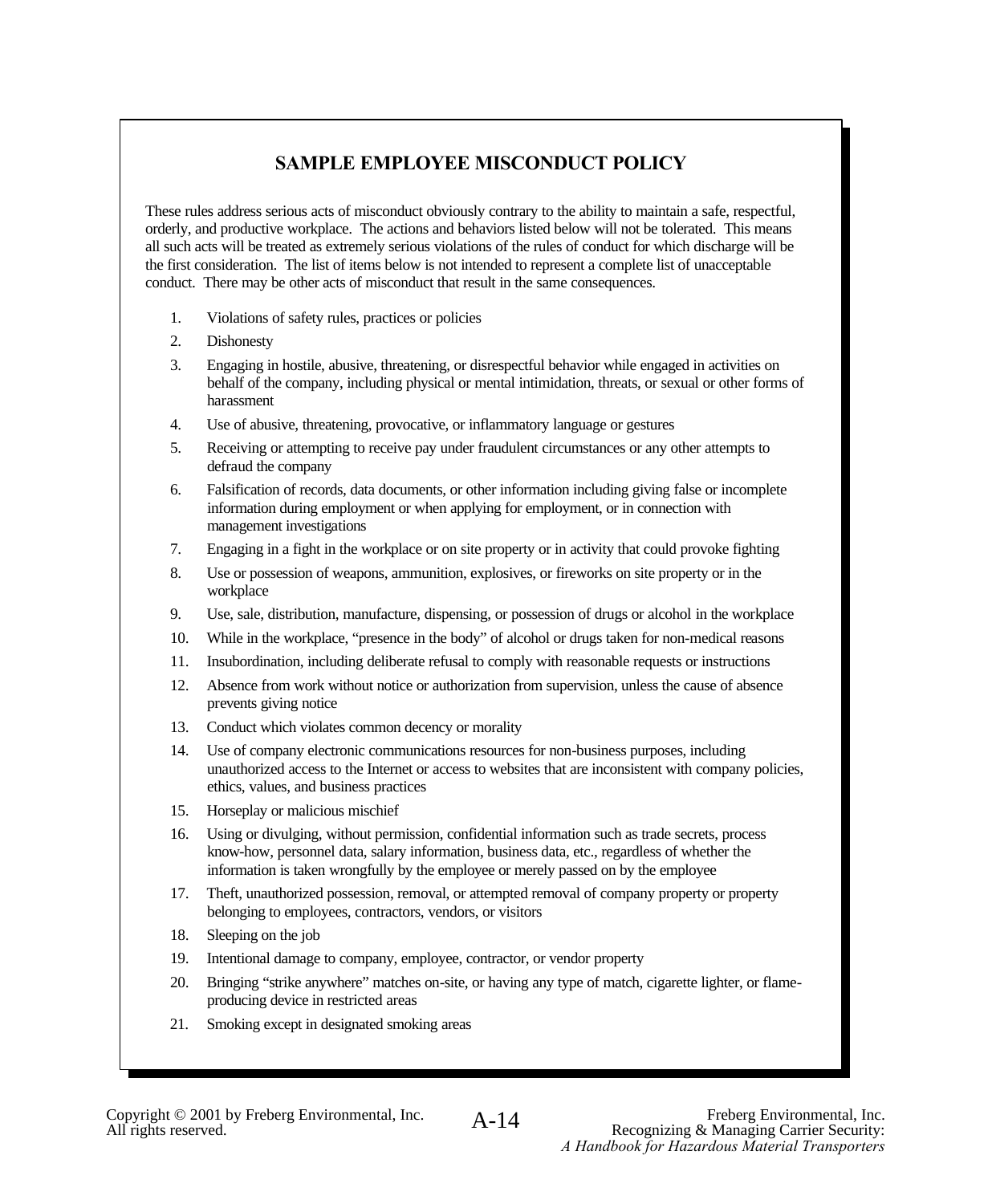RECOGNIZING AND MANAGING CARRIER SECURITY: A HANDBOOK FOR HAZARDOUS MATERIAL TRANSPORTERS

*APPENDIX B*

CARRIER SECURITY PROGRAM **DOCUMENTS**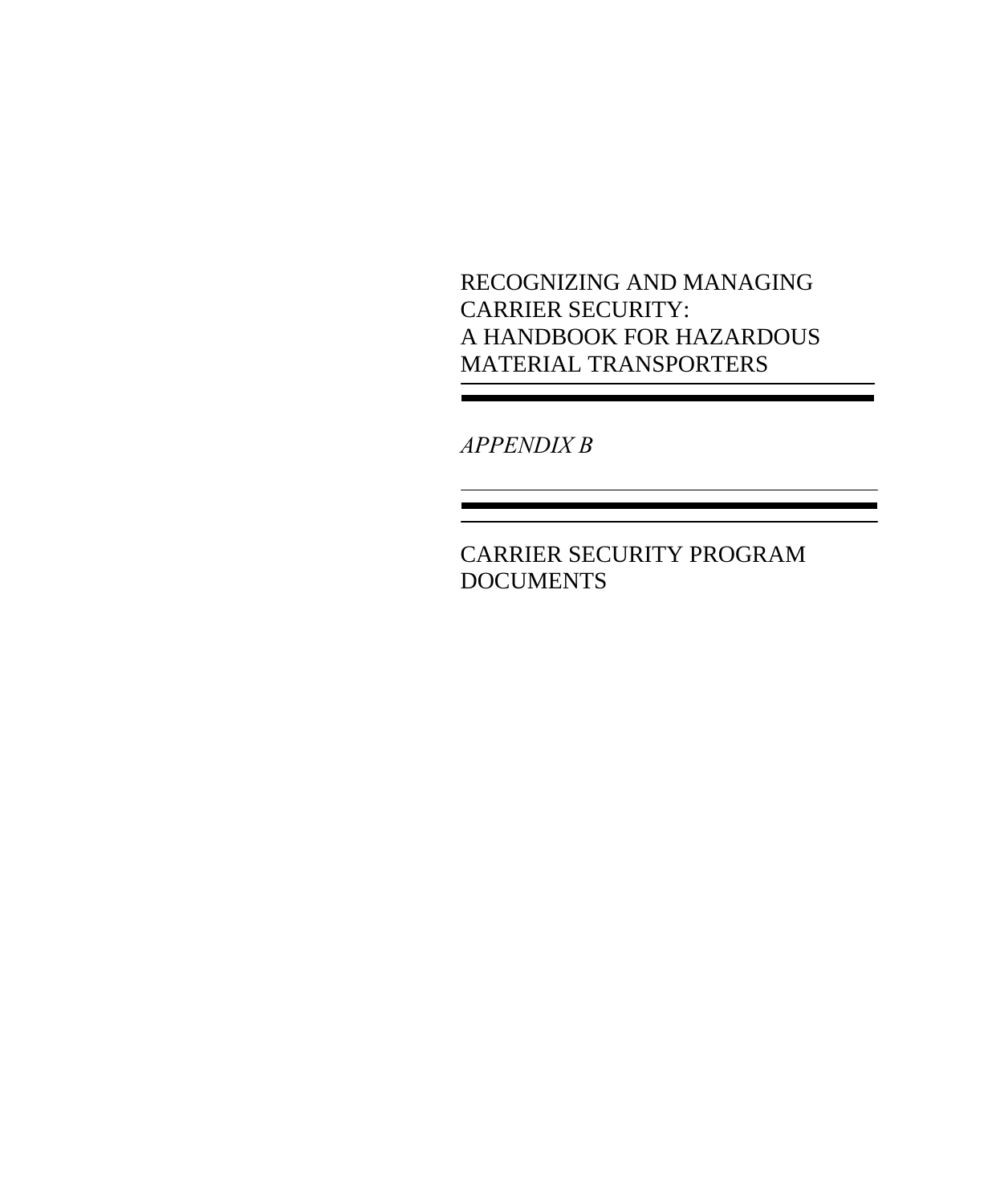# **APPENDIX B Carrier Security Program Documents**

This appendix contains the following documents related to carrier's security program:

- ♦ Sample Guidance on Suspicious Letters and Packages
- ♦ Sample General Weapons Policy
- ♦ Sample Bomb Threat Procedures
- ♦ Compact, Unified Security Policy and Procedures: Sample 1
- ♦ Compact, Unified Security Policy and Procedures: Sample 2

Adapted from, "Site Security Guidelines for the U.S. Chemical Industry" by the American Chemistry Council.

B-1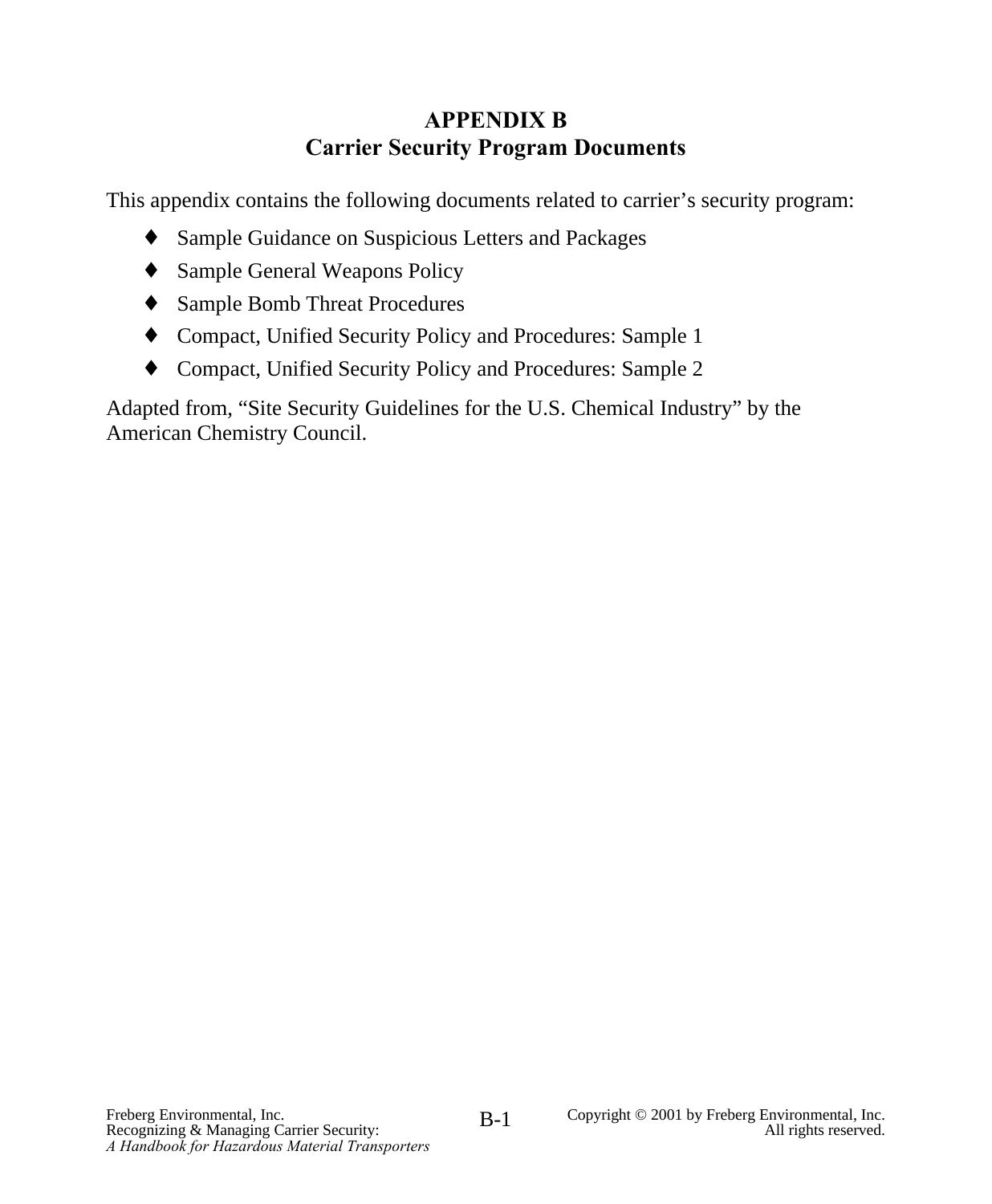## **SAMPLE GUIDANCE ON SUSPICIOUS LETTERS AND PACKAGES**

*The considerations below apply to letters and packages that might contain bombs or hazardous chemical or biological materials.*

Workplaces tend to receive a great number of letters and packages every day. However, not even one piece in a million contains a bomb or chemical or biological material designed to harm the recipient, and closely analyzing each piece would drastically slow down delivery. Furthermore, there is no way to prevent dangerous letters and packages from being sent. Detection and interception are the only responses possible.

A prudent, risk-based approach to detecting dangerous letters and packages is likely to involve general, initial screening by the mail clerk. Possible indicators of suspicious mail include the following:

- ♦ Lumps, bulges, protrusions, or lopsidedness
- ♦ Unusual rigidity or bulk (in an envelope)
- ♦ Handwritten or poorly typed addresses or labels
- ♦ Use of string to bind a package
- ♦ Excess postage (suggests the object was not weighed by the Post Office or a company mailroom)
- ♦ Lack of postage or uncanceled postage
- ♦ Mismatching postmark and return address
- ♦ Any foreign writing, address, or postage
- ♦ Handwritten notes, such as: "To Be Opened in the Privacy of...," "PERSONAL," "CONFIDENTIAL," or "Prize Enclosed"
- ♦ Incorrect spelling of common names, places, or titles
- ♦ Generic or incorrect titles
- ♦ Leaks, stains, strange odor, or protruding wires, string, or tape
- ♦ No return address or nonsensical return address
- Arrival before or after a phone call from an unknown person asking if the item was received

Mail that does not pass the simple, initial test should be subjected to interception (removal from the mail flow) and follow-up screening. To conduct follow-up screening, the screener could ask the recipient whether he or she was expecting the package, call the apparent sender, or use screening technology. If the screener is still concerned after taking those steps, he or she should report those concerns as directed by the company. The screener also should not open, shake, sniff, or taste the package or its contents.

B-2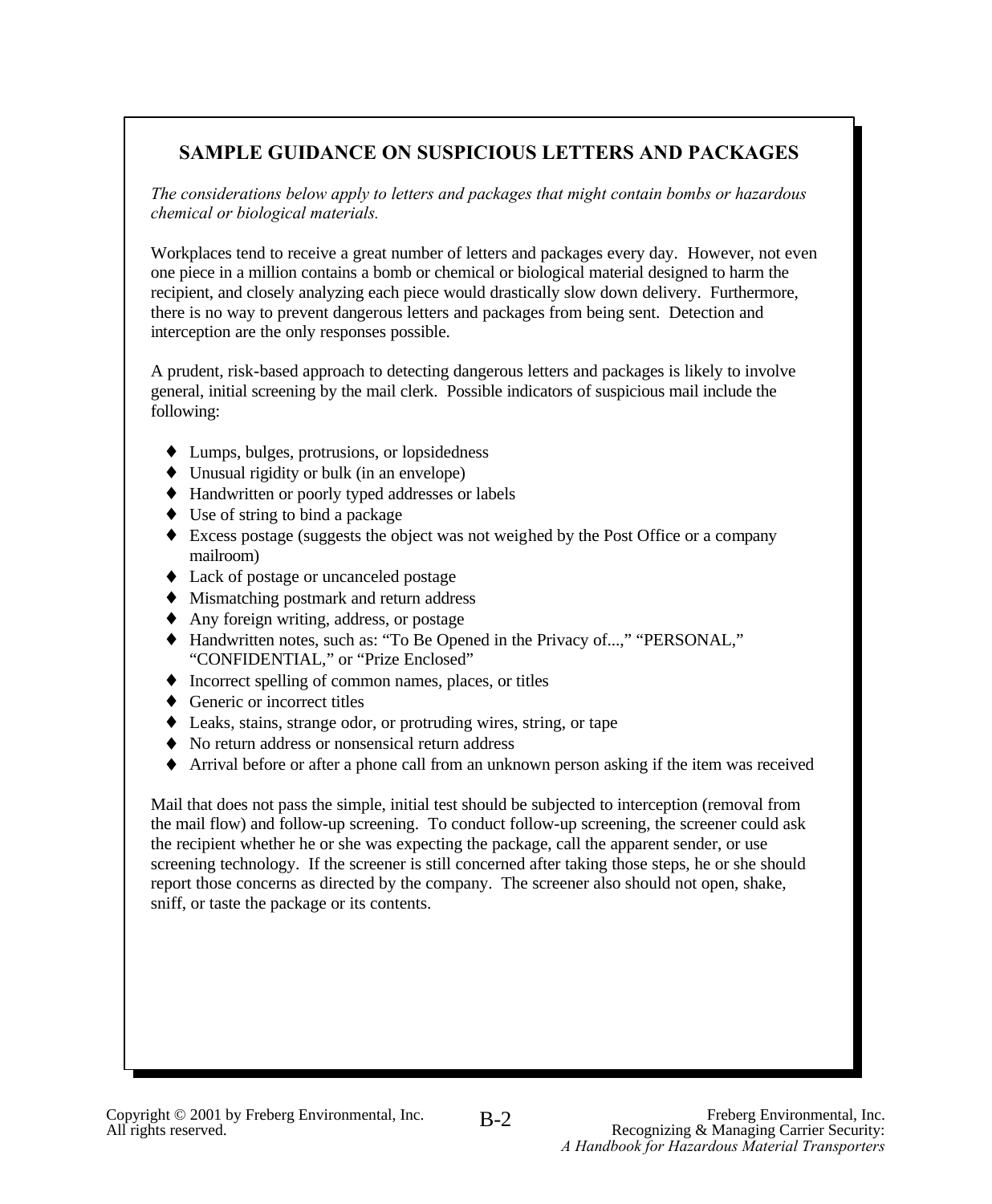## **SAMPLE GENERAL WEAPONS POLICY**

In keeping with [Company Name]'s intent to provide a safe and secure work environment for its employees, a "no weapons" policy has been instituted. No weapons of any sort (knife with blade over 2½ inches long, handgun, rifle, shotgun, or other weapons originally designed, made, or intended to fire a projectile by means of an explosion from one or more barrels) are permitted on [Company Name]'s premises. This includes parking lots, leased buildings, leased vehicles, and recreation areas before, during, and after normal business hours. This policy also applies when associates are conducting company business, whether or not on company premises. The sole exceptions apply to military or law enforcement personnel in the performance of their duties and armored car escorts making pickups and deliveries (but side arms are to be holstered inside a facility).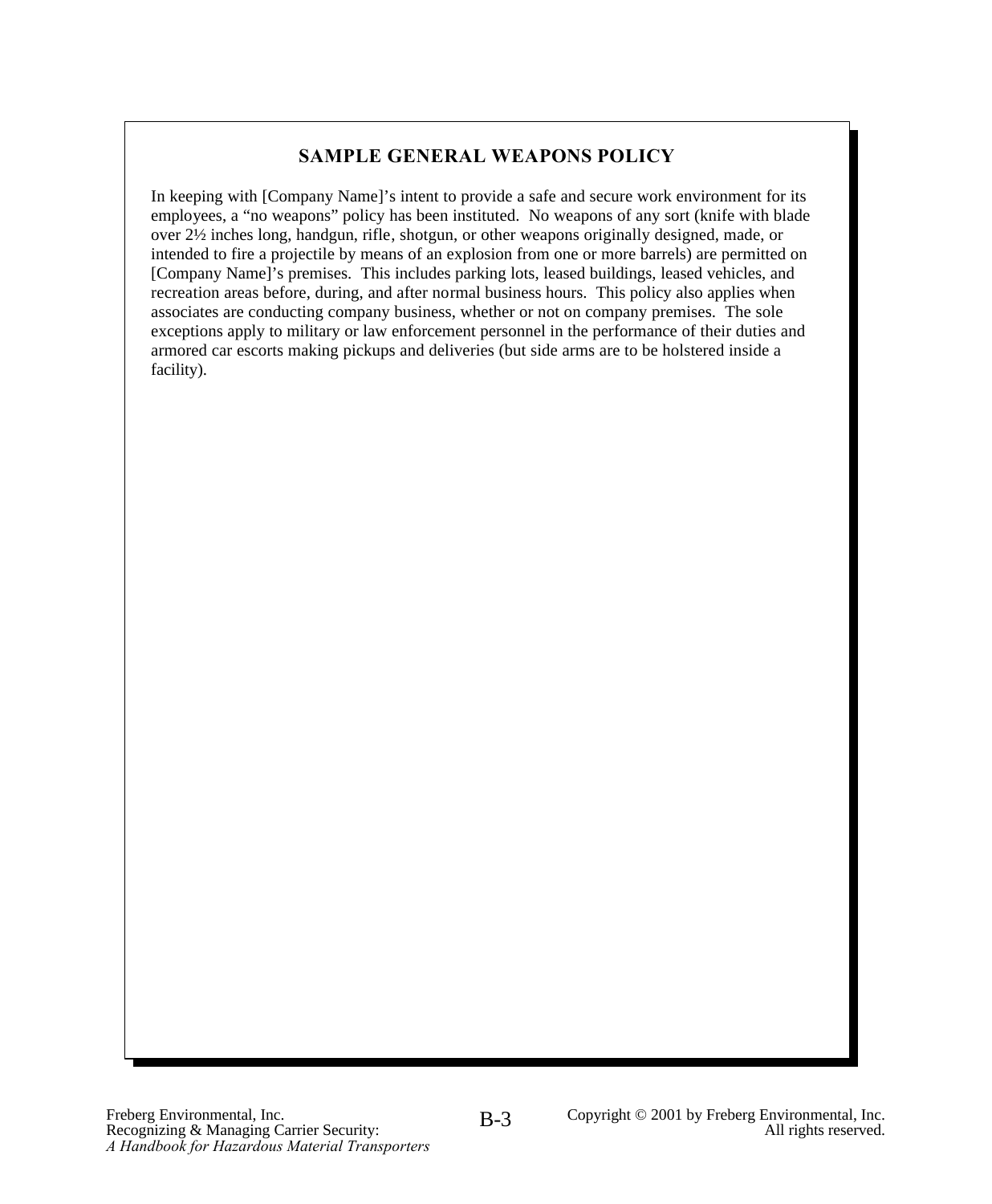## **SAMPLE BOMB THREAT PROCEDURES**

The most popular method of making bomb threats is by telephone. It is important that as much information as possible be received from the caller. All bomb threats should be taken seriously. However, experience has shown that most anonymous threat calls are a hoax, intended to create an atmosphere of anxiety and panic in order to interrupt normal activities. Therefore, absent positive target identification (PTI) indicators or other credible information, an evacuation may not be considered appropriate.

#### Threats by Phone

All persons who could receive a telephone bomb threat should be taught how to handle the situation effectively. In the event a call is received, the following procedure should be followed:

- Stay calm, be courteous, and do not display fear.
- Activate telephone recording unit, if available.
- Listen carefully. During or immediately after the conversation, take notes of the exact time the call was received, the exact words of the caller, and all details such as sex of caller, accent, attitude, background noises, and motive. Use a bomb threat checklist to record the details of the call.
- Advise the caller that the building, plant, or facility may be occupied and the explosion could result in death or serious injury to many innocent people.
- Keep the caller talking; the more he or she says, the more helpful the information. If the caller does not indicate the location of the bomb or the time of detonation, ask him or her what time it is to go off and where it is located.
- After the phone call, notify the appropriate facility staff.
- Do not discuss the call with anyone else unless authorized to do so or required by law.

#### Threats by Mail

Following are the instructions on how to handle bomb threats received by mail. The most likely recipients are mail room personnel and secretaries.

- Place all papers and envelopes associated with the threat in a bag or large envelope (clear plastic bag if possible). Pick up any bomb threat note ONLY by the edge.
- Do not handle the written threat any more than absolutely necessary.
- Do not allow anyone else to touch the note unless specifically authorized by a security representative or senior management.

#### Manager's Responsibility

In all cases of bomb threat, the facilities or security manager should assess the seriousness of the threat using the following bomb threat assessment and bomb threat response guidelines. He or she should also, if appropriate, notify law enforcement authorities.

#### Bomb Threat Assessment *Is the threat credible?*

Consider:

• Time of day and day of week

B-4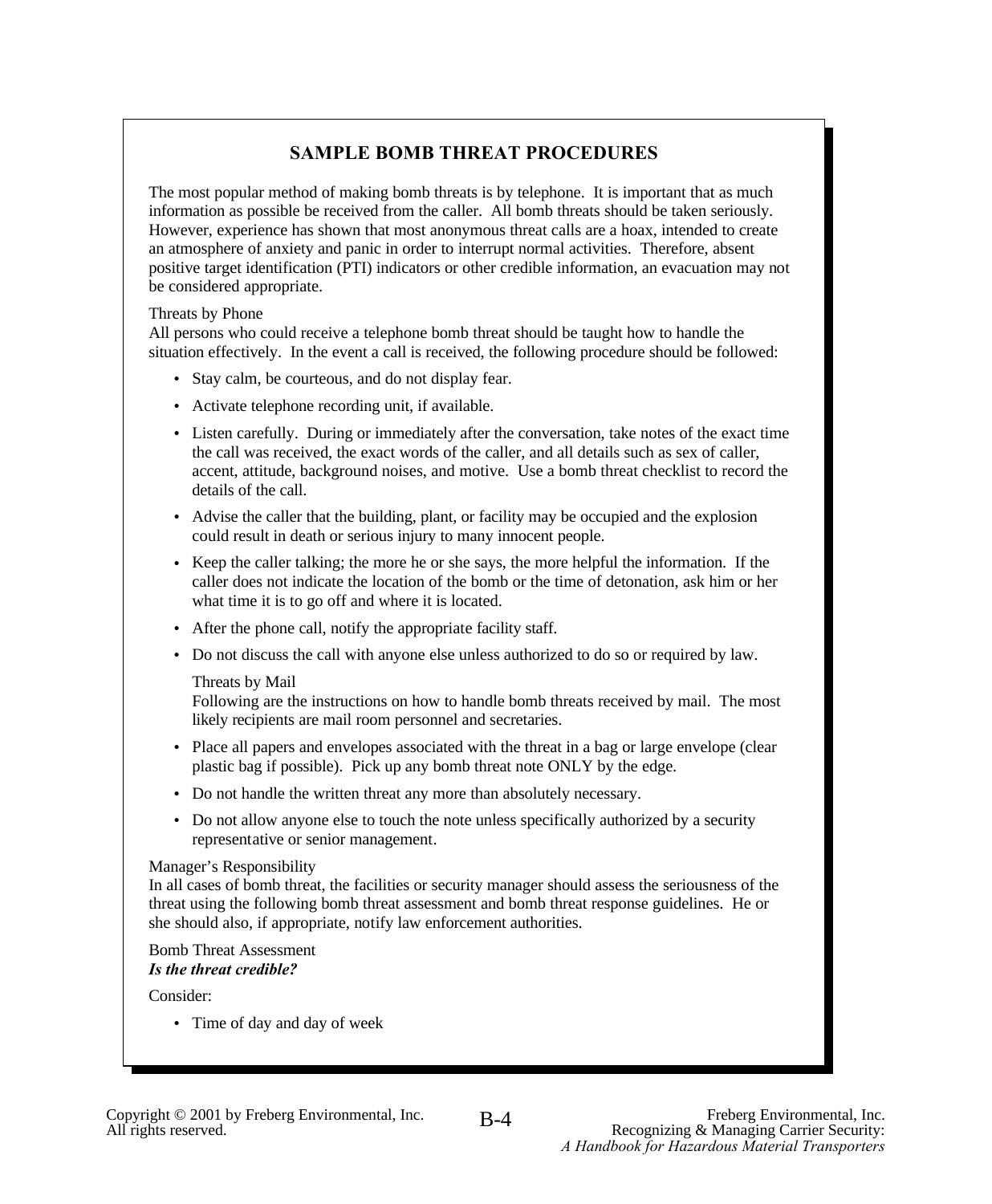- Mode—telephone or mail
- Identity of caller—child, female/male, young/old, drunk, foul language
- Specificity of the threat—time, location, type of explosive device
- Possibility of access to allow placing of the device

### *Does the threat contain Positive Target Identifications (PTIs)?*

Did caller identify:

- Time the bomb is to detonate?
- Target to be destroyed?
- Bomb's construction, shape, or description?
- Bomb's location?

### Bomb Threat Response *What is the proper response?*

| Do not evacuate?                                                                | This may be an appropriate response if there have been a number of<br>recent, publicized hoax bomb threats in the area; if the caller seemed<br>to be drunk; if the caller was a young child, or if it is a beautiful<br>Friday afternoon about an hour or so before quitting time. This is<br>especially true when no PTIs were provided in the bomb threat call.                                          |
|---------------------------------------------------------------------------------|-------------------------------------------------------------------------------------------------------------------------------------------------------------------------------------------------------------------------------------------------------------------------------------------------------------------------------------------------------------------------------------------------------------|
| Conduct a limited or<br>general search of the<br>facility?                      | Searches are usually the most appropriate choice and should<br>generally be the chosen response, especially if no PTIs or only one<br>PTI was given in the threat.                                                                                                                                                                                                                                          |
| Order limited<br>evacuation, general<br>evacuation, or move<br>to a safe haven? | Evacuations are usually ordered only when the call is judged to be<br>serious, the threat credible, there is insufficient time to conduct a<br>thorough search, and the judgment is made that employees will be at<br>less risk evacuating or moving to a safe haven than remaining in<br>place and seeking cover. If two or more PTIs are given in the<br>bomb threat call, an evacuation may be in order. |

### *How should the chosen response be executed?*

- Use a PA announcement, telephone cascade, messenger, or other local notification plan.
- Determine who is to search and in what area. In general, employees should search their own area to determine if there are any suspicious objects. Common areas should be searched by those most familiar with the areas.
- Notify public law enforcement and emergency services as appropriate; notify immediately if a suspicious object is found.
- If appropriate, determine who is to be evacuated and to what location.
- If evacuation is ordered before a search is done, determine for how long. Consider options if weather is inclement. Consider possible effect on operations if evacuation occurs at or near shift change.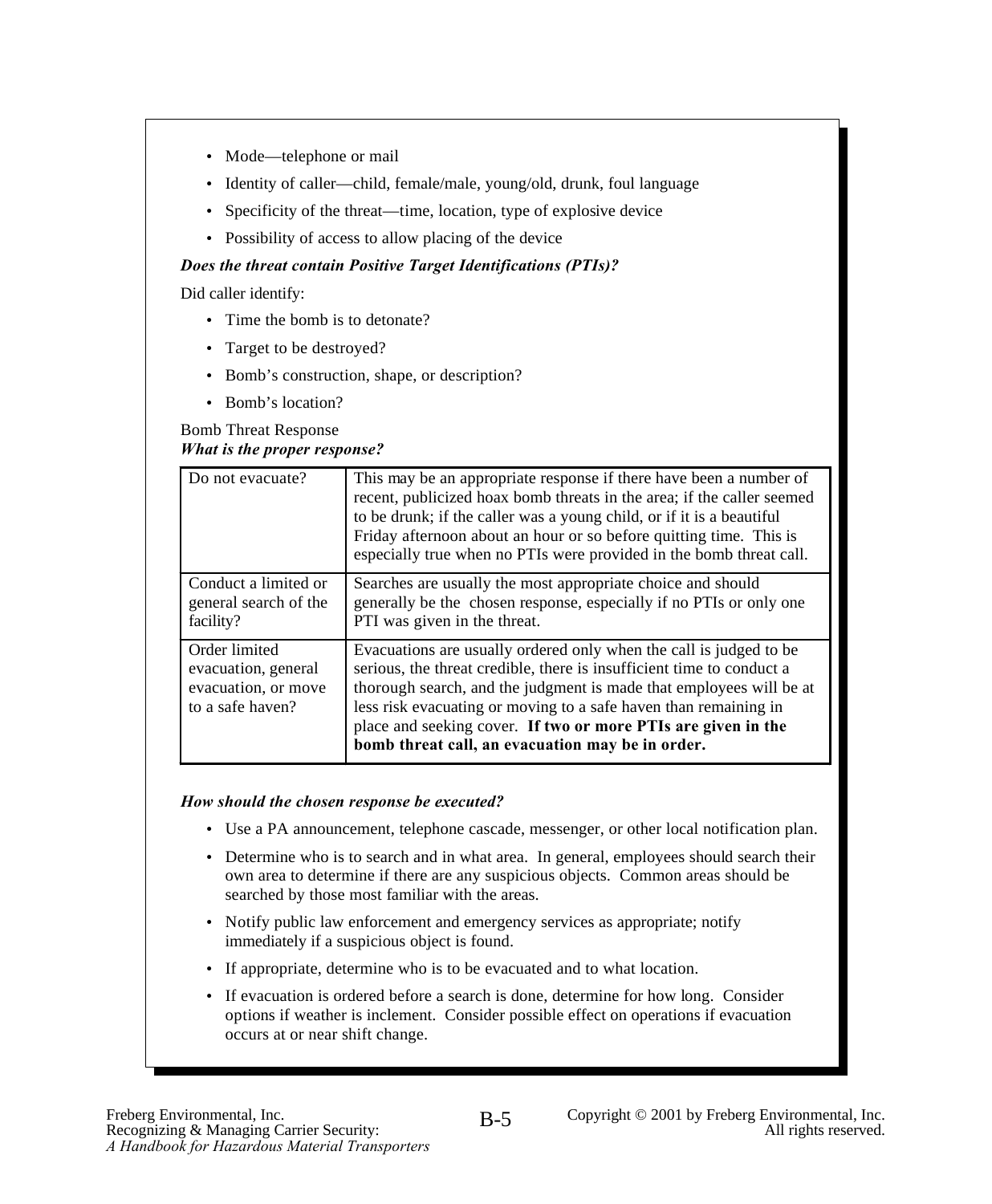- Ensure that procedures are in place to account for all persons ordered to evacuate and determine that they have in fact evacuated and there is an orderly shutdown of operations, if required.
- Coordinate with local authorities to determine if the area needs to be searched and who will determine that operations can resume and people can return to their work stations.

### Search Plans

A predetermined search should be organized. It is not effective to delegate the search to the police alone because they are unfamiliar with the area and do not know which objects in the facility would look unusual or out of place. The most effective search is possible when all employees are calmly told about the bomb threat and the reason for the search and are then asked to check their familiar areas for suspicious objects. Teams should be organized to search common areas. A search team leader should be designated and a notification protocol developed to report search results to the facilities manager. A plan should be developed to designate who is responsible for searching a specific area—for example, security will search restrooms and outside areas, while facilities staff will search LAN and electrical rooms.

The objective of the search activity is to search for and report suspicious objects. There are several points to be stressed within search plans:

- The search should be systematic (divide the facility into search areas), it should be thorough, and it should be done calmly. It should be done by company personnel. Identify the areas that are most accessible to outsiders and the areas that are most vulnerable; search them first.
- When searching a room, the room should first be searched from floor to waist height, then from waist height to eye level, and finally from eye level to ceiling. If the room has a false ceiling, the false ceiling should also be inspected and searched.
- **Nobody should move, touch, or jar any suspicious object or anything attached to it. The removal or disarming of a bomb must be left to law enforcement professionals.**

### No Bomb Found

If no bomb (or suspicious object) is found, the facilities manager should advise employees, the police, and local management and return the operation to normal activity.

### Suspicious Object Found

If a suspicious object is found, the search team coordinator and the facilities manager should do the following:

- Stress again to personnel not to touch or move the object.
- Evacuate personnel from the surrounding area.
- Prevent re-entering of the evacuated area.
- Inform the police who will take charge of getting the object deactivated and removed.
- After the object has been removed, finish searching to ensure that no other bombs have been placed.

### Bomb Explosion

If there is a bomb explosion, the facilities or security manager should take these steps:

- Determine if there are any injuries and attend to them immediately.
- Evacuate the surrounding area.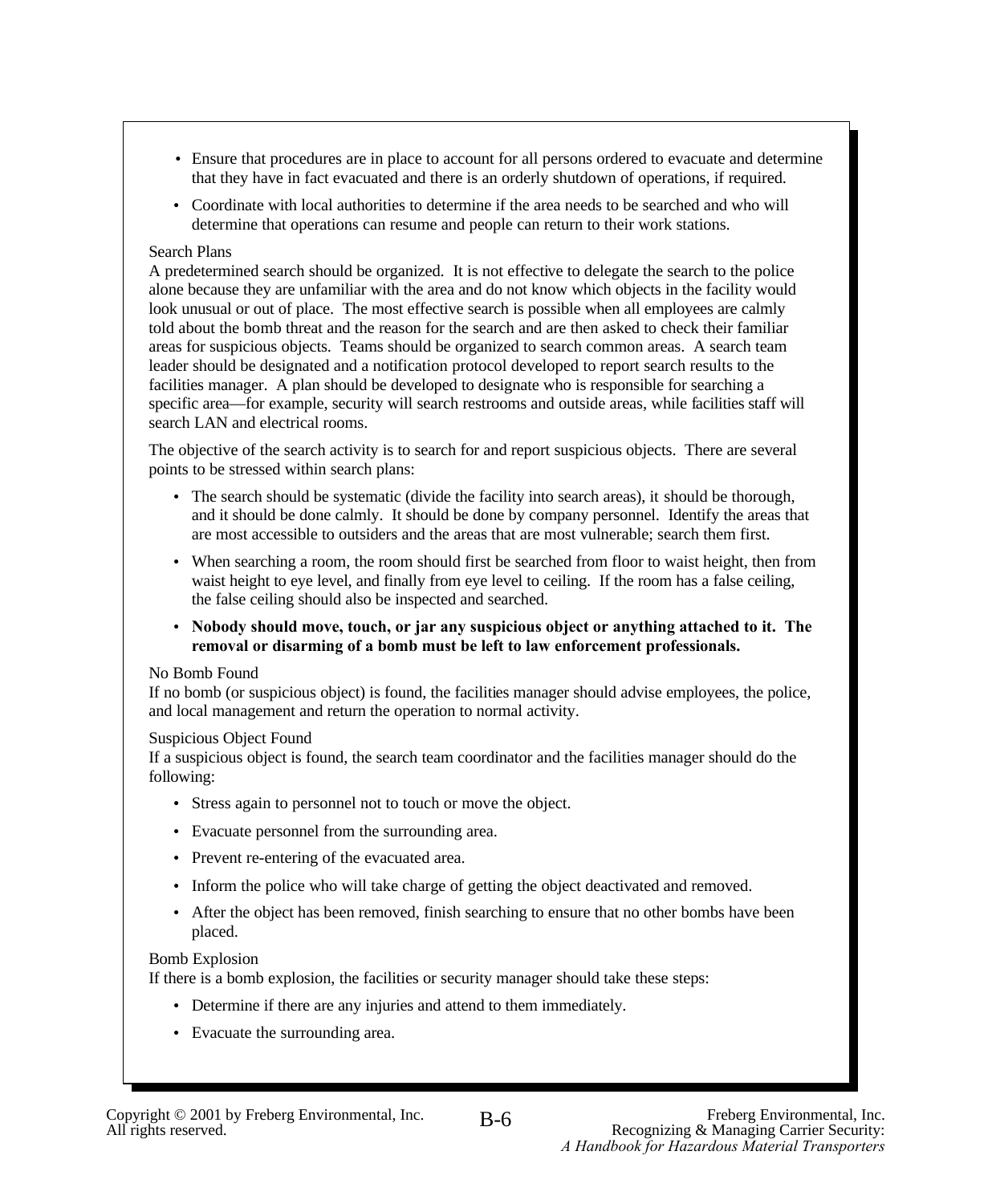- Ensure no one goes near the scene of the explosion except to remove the injured.
- Control access to the area as other bombs may have been set to detonate at intervals.
- Advise police who will take charge of the situation.
- Initiate the on-site emergency plan if fire fighting or other medical response becomes necessary.

### After-Action Plan

An after-action report, including incorporation of lessons learned, should be prepared immediately after resolution of the event.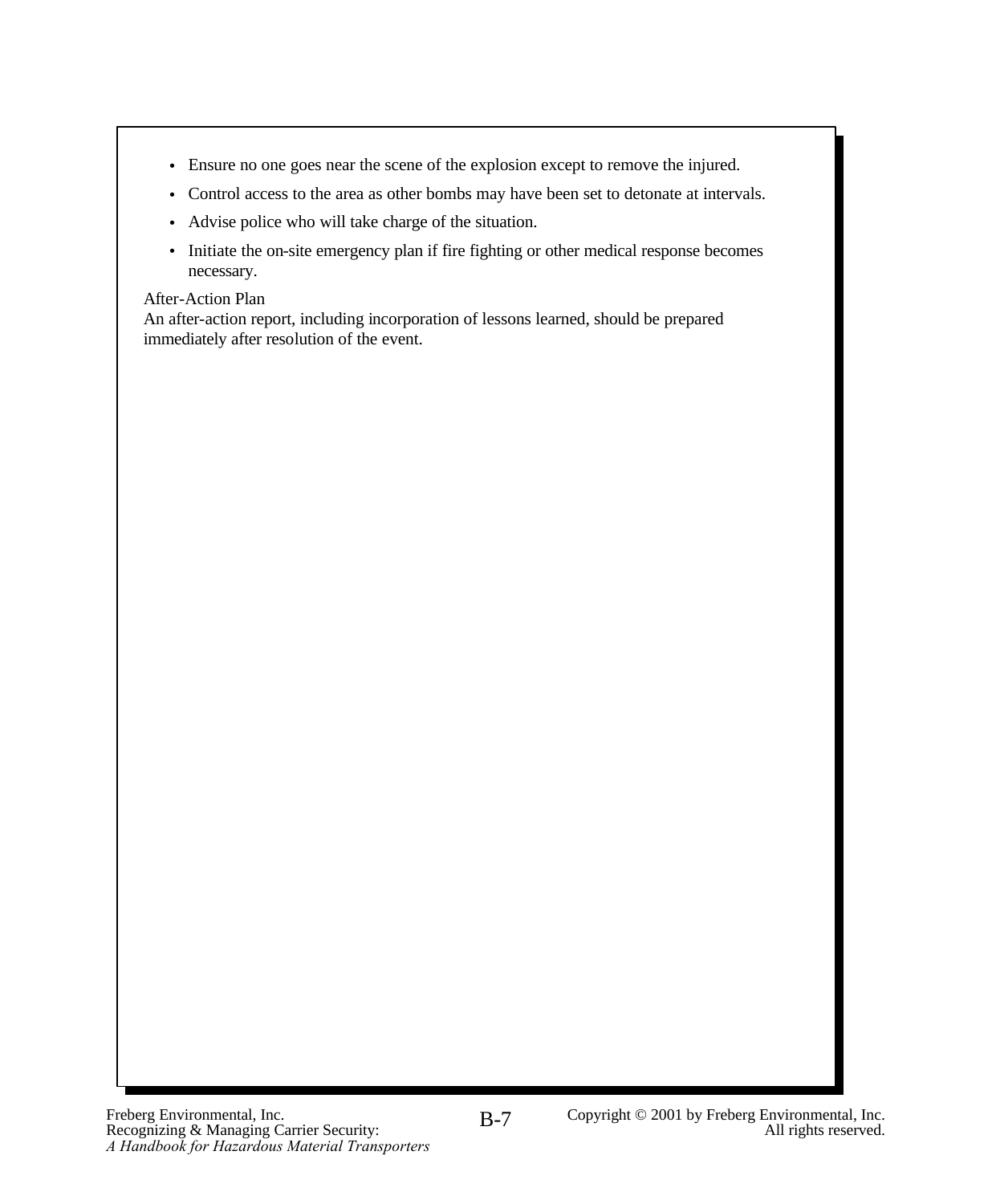## **COMPACT, UNIFIED SECURITY POLICY AND PROCEDURES: SAMPLE 1**

It is important that management state the security behavior expected while persons are on company property or performing duties directly related to work requirements. This may best be done by the issuance of a written policy, which articulates expectations and compliance criteria. Procedures to comply with the policy should also be provided.

### **Access Control:**

**Policy**: It is the policy of [Company Name] that access to the facility be limited to those who have been granted authorization for access.

**Procedures**: The property boundary will be clearly defined. Signage will be used to direct entrants to the appropriate entry point for processing onto the facility. Management will define the process for granting authorization for access to an individual. This may include verification of safety briefings and utilization of personal protection equipment. Employees, visitors, and contractors will log into and out of the facility, when entering or exiting the facility after being granted access authorization.

### **Pre-employment Screening**

**Policy**: It is the policy of [Company Name] that pre-employment screening will be conducted on candidates for employment.

**Procedures**: Human Resources will contract with a third-party provider approved by Corporate Human Resources to conduct such screens.

### **Workplace Violence**

**Policy**: [Company Name] has "zero tolerance" for any incident of violence in the workplace, whether it be physical violence, verbal abuse, willful destruction of company property, or any form of intimidation that affects the morale of the workforce. Such acts may be cause for counseling, reprimand, or even termination of employment. Alleged incidents will be investigated and sanctions exercised when warranted.

**Procedures**: Incidents of violence shall be reported to management immediately. Management will take appropriate action to defuse an ongoing confrontation and to gather evidence for investigation. Those involved in the incident shall be suspended from work, pending conclusion of the investigation. After consideration of the facts, management will adjudicate the incident. Employees victimized by violence, who obtain court-issued restraining orders, shall notify management immediately and provide copies of documentation. Management will notify law enforcement of any violations.

### **Drug and Alcohol Abuse**

**Policy:** [Company Name] has a corporate policy on this subject.

**Procedures:** Local management should publicize the policy to all employees and, as necessary, supplement the policy to reflect local conditions and requirements. NOTE: Local management can only increase the severity of the policy, not reduce any conditions of the corporate policy.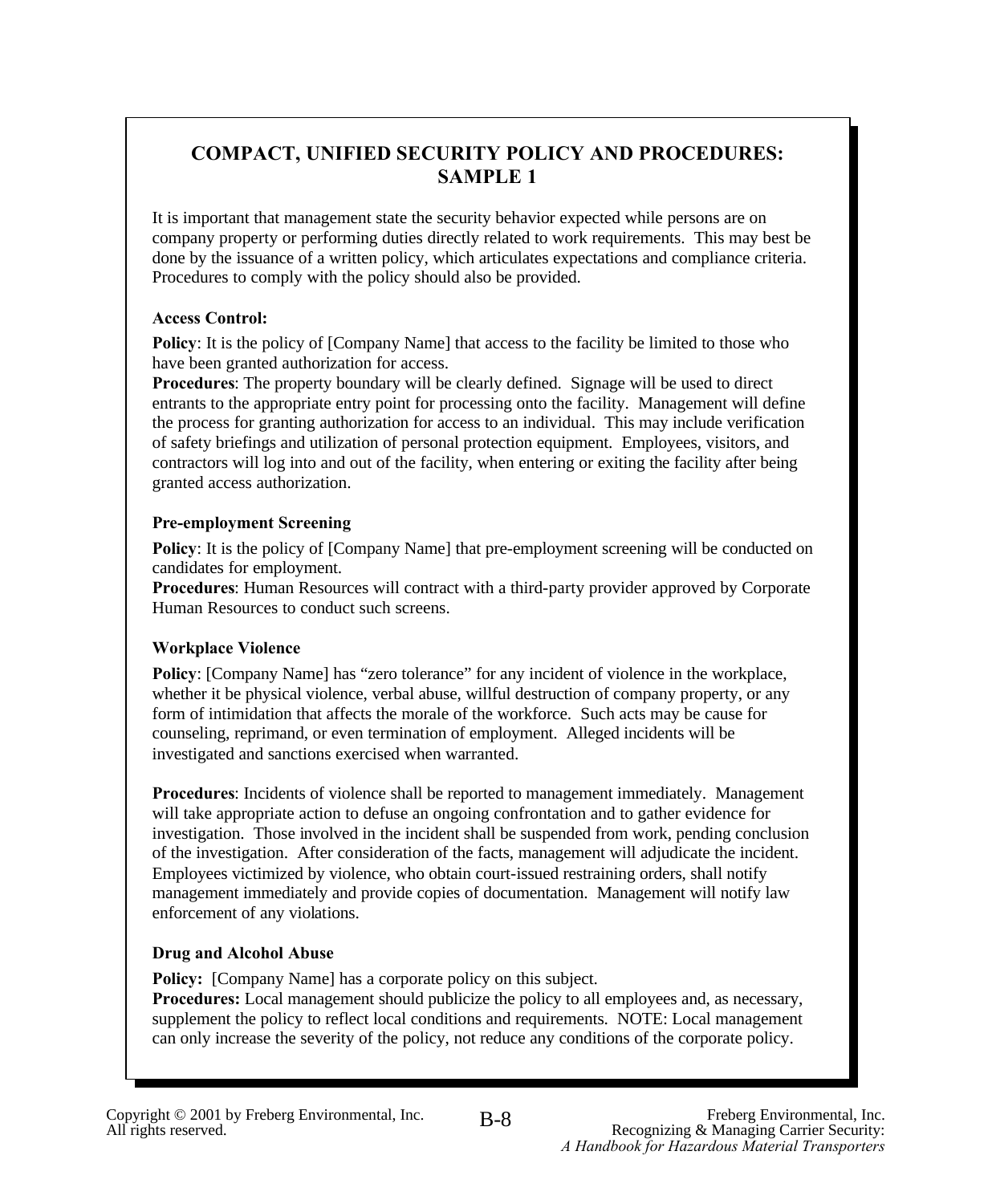#### **Protection of Information**

**Policy:** It is the policy of [Company Name] that all company information—classified confidential, internal, or external—be secured from unauthorized disclosure or misuse. **Procedures**: Management will define information to be safeguarded. Information will be disclosed on a limited basis and will be stored in a locked desk, file cabinet, or safe when not in use. Employees, visitors, vendors, and contractors will be required to sign statements of confidentiality before being granted access to the facility.

### **Weapons on Company Property**

**Policy:** [Company Name] has a corporate policy on this subject.

**Procedures:** Management should ensure that anyone entering a [Company Name] facility is made aware of the restriction of weapons on company property. Exceptions to the policy are available based on specific needs. The policy and procedures should be supplemented at the local level to ensure compliance and enforcement.

### **Incident Reporting**

**Policy:** It is the policy of [Company Name] that security incidents be reported immediately to Corporate Security.

*Procedures: Security incidents should be reported to Corporate Security by calling [phone number]. This will be followed by the submission of an incident reporting form. If security guards are employed, the security post orders should include a requirement that the officer call [phone number] about all emergency incidents.*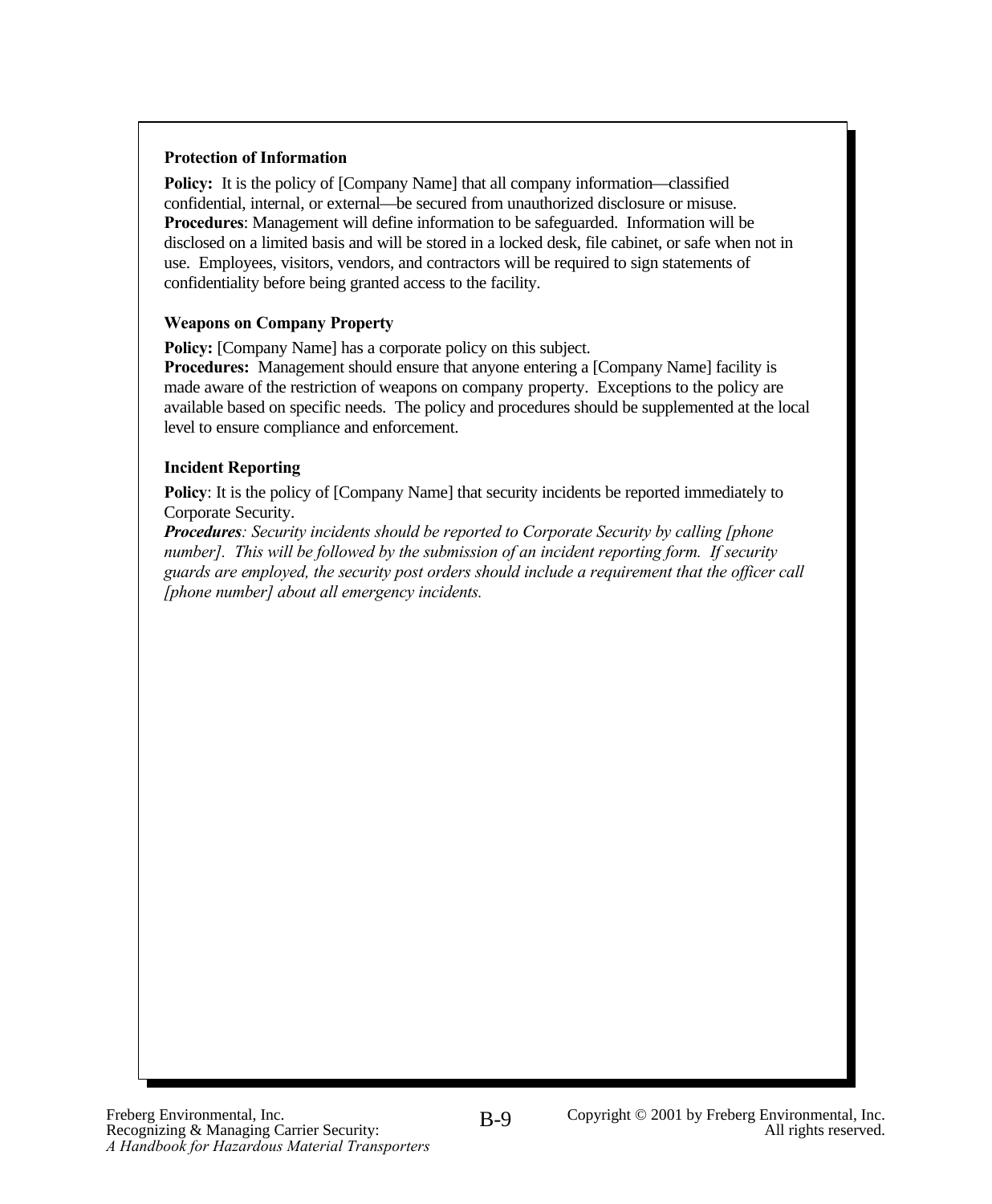### **COMPACT, UNIFIED SECURITY POLICY AND PROCEDURES: SAMPLE 2**

1.0 APPLICABILITY: This policy shall apply to all company facilities.

2.0 PURPOSE: To require that minimum site security provisions be implemented to prevent harm to individuals, to avoid business interruption, and to prevent loss of property and information, due to theft, vandalism, violence, illegal and disruptive activities by extremist groups, and other criminal acts against the company.

3.0 POLICY: Each company location shall implement a site security program. The program will be developed considering the following potential sources of loss or disruption:

3.1 Theft, vandalism, and break-ins, considering both internal and external threats

- 3.2 Theft of confidential business information
- 3.3 Sabotage of equipment, utilities, and records; product contamination and tampering

3.4 Bomb threats

3.5 Demonstrators disrupting plant access and operations

3.6 Workplace violence and assaults

4.0 POLICY: Each company location shall designate an employee as the site security coordinator. This person shall be responsible for performing the following security management functions:

- 4.1 Preparing and implementing a site security plan consistent with the requirements contained herein
- 4.2 Establishing relationships with law enforcement agencies
- 4.3 Developing and managing incident reporting systems and conducting investigations of breaches of company security policy
- 4.4 Developing methods to increase employees' security awareness
- 4.5 Working with the site emergency coordinator to address security issues in emergency and crisis management planning and execution
- 4.6 Periodically reassessing the site's security program
- 5.0 POLICY: The security measures at each site shall include the following provisions:
	- 5.1 Access control for people and vehicles into production areas, warehouses, utility facilities, and offices that contain business information that needs to be protected ("controlled areas")
	- 5.1.1 Signs to direct all visitors and vehicles to the appropriate entry points
	- 5.1.2 A system to verify visitors (any non-employee) and vehicles prior to entering company premises, along with safety and security briefing for all visitors
	- 5.1.3 For non-employees, mandatory sign-in for access to controlled areas for at least the first visit (policy on escorting visitors during subsequent visits to be developed by the location)
	- 5.1.4 Identifying badge for all visitors, along with requirement to wear the badge so it is visible
	- 5.1.5Controlled areas to be provided with physical barriers capable of keeping unauthorized people and vehicles out, except through designated entrance points (barriers shall not impede emergency egress from facilities)
	- 5.1.6 Access points to controlled areas placed so that receptionist has a clear and remote view of visitors and vehicles approaching the facility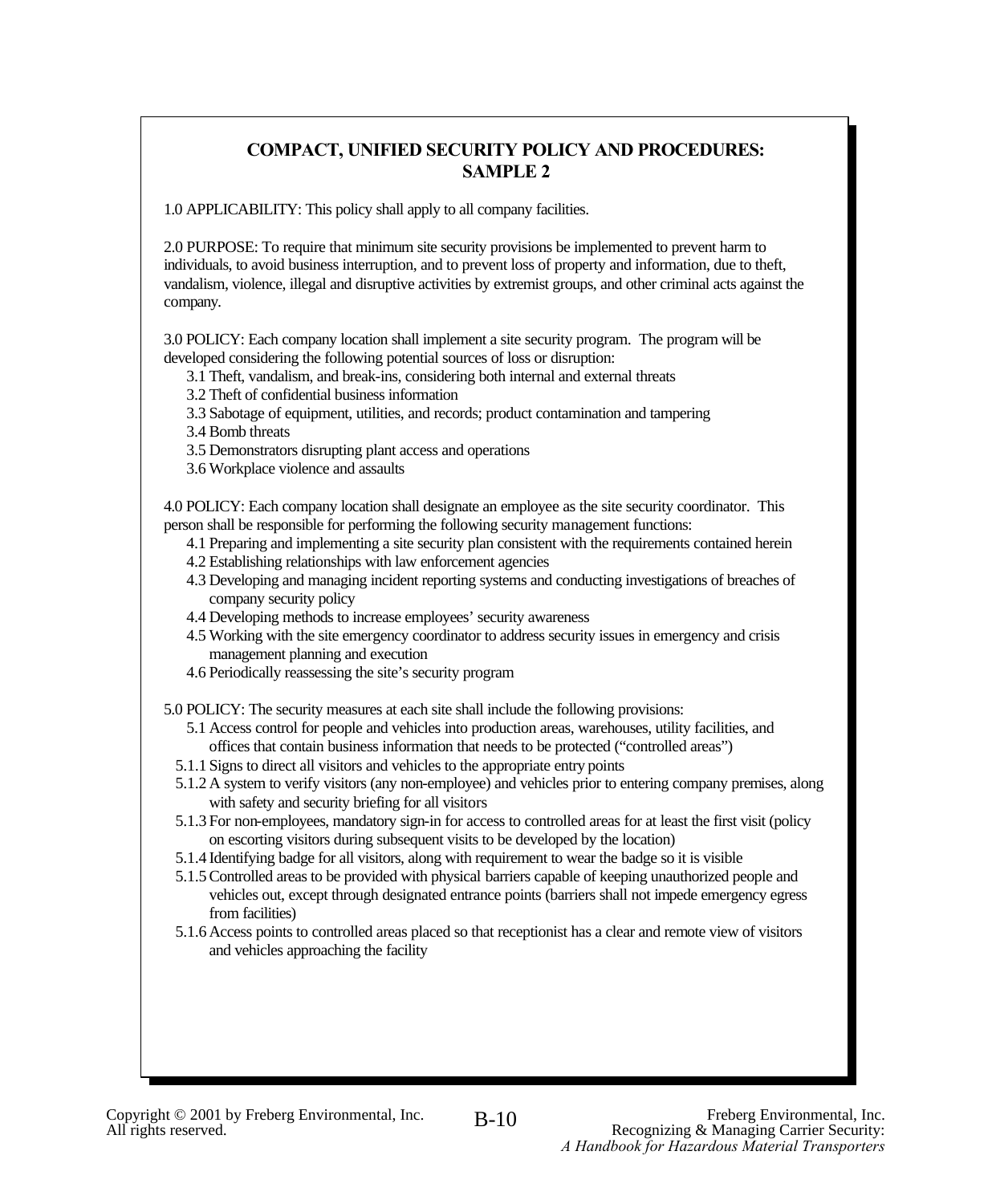- 5.2 Perimeter protection (such as fences, solid exterior walls, gates to block vehicle traffic, and perimeter lighting) around controlled areas
- 5.3 Off-hours protection for controlled areas, such as remotely supervised intrusion alarms or a contract security guard service touring the facility regularly
- 5.4 Back-up power systems for controlled areas where operations are critical and for intrusion alarm and safety systems

6.0 POLICY: For employee security issues, refer to existing HR policies on the following subjects:

- Pre-employment screening
- Employee termination
- HR services
- "Zero tolerance" for violence
- Prohibition of weapons on company facilities, including parking lots
- Confidential business information
- Internal incident reporting systems
- Referring illegal or criminal activities to law enforcement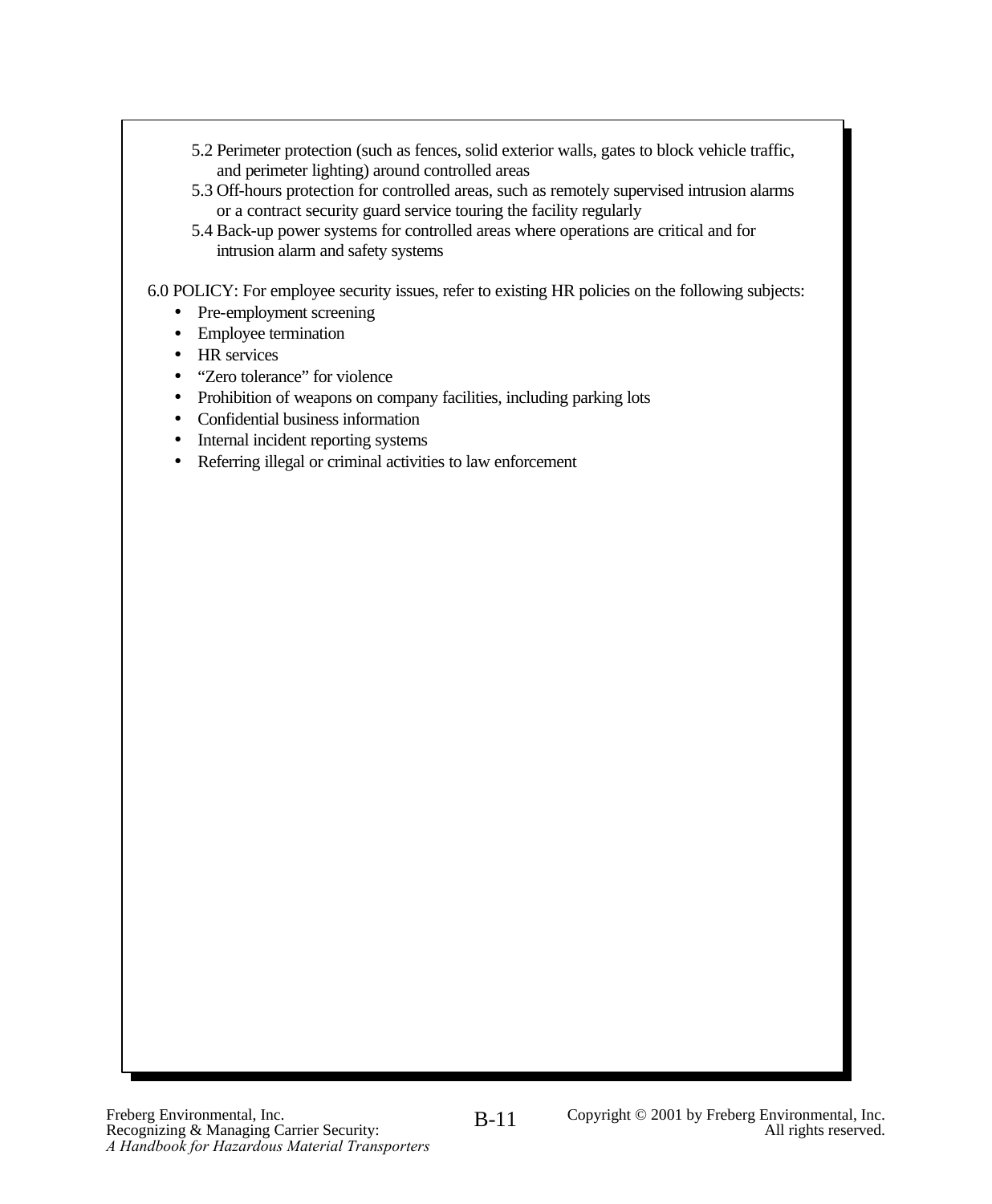RECOGNIZING AND MANAGING CARRIER SECURITY: A HANDBOOK FOR HAZARDOUS MATERIAL TRANSPORTERS

*APPENDIX C*

DEPARTMENT OF TRANSPORTATION HAZARD CLASSIFICATIONS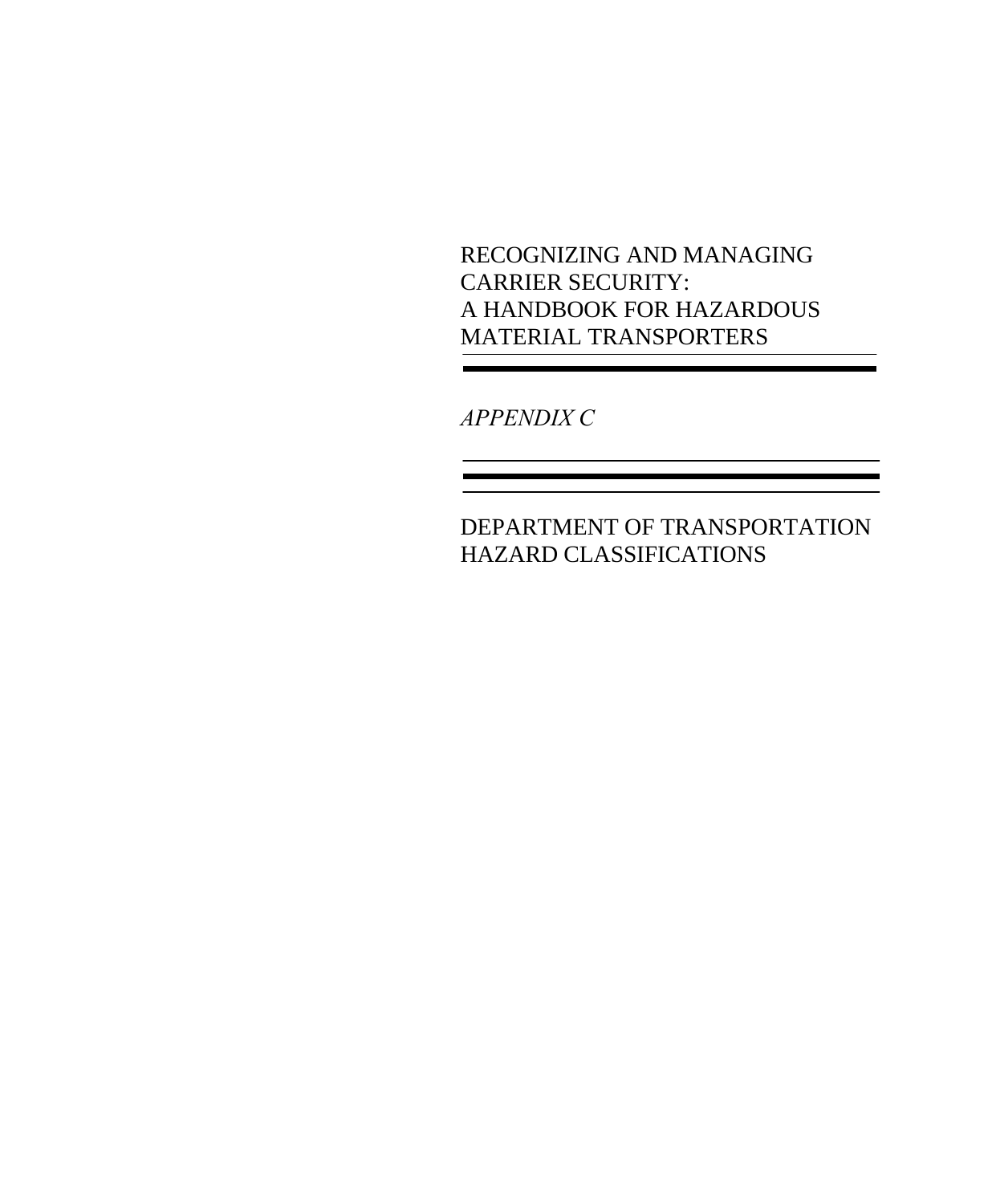## **APPENDIX C Department of Transportation Hazard Classifications**

This appendix presents DOT classifications for hazards and placards in Table C-1.

| Class<br>Definition     | Division | Reference for<br>Description<br>49 CFR | Placard Name  | Short<br>Description                                                         | <b>Additional</b><br>Description                                             |
|-------------------------|----------|----------------------------------------|---------------|------------------------------------------------------------------------------|------------------------------------------------------------------------------|
| None                    | --       | 49 CFR<br>173.21                       |               |                                                                              | <b>Forbidden Materials</b>                                                   |
| None                    |          | <b>49 CFR</b><br>173.53                |               |                                                                              | Forbidden Explosives                                                         |
| Class 1 -<br>Explosives | 1.1      | 49 CFR<br>173.50                       | Explosive 1.1 | Mass<br>Explosion<br>Hazard                                                  | May explode if fire<br>reaches cargo area. Fire<br>may produce irritating or |
|                         | 1.2      |                                        | Explosive 1.2 | Projection<br>Hazard                                                         | poisonous gases.                                                             |
|                         | 1.3      |                                        | Explosive 1.3 | Fire Hazard<br>and either<br>Minor Blast or<br>Minor<br>Projection<br>Hazard |                                                                              |
|                         | 1.4      |                                        | Explosive 1.4 | Minimal<br>Hazard                                                            |                                                                              |
|                         | 1.5      |                                        | Explosive 1.5 | Blasting<br>Agents                                                           |                                                                              |
|                         | 1.6      |                                        | Explosive 1.6 | Very<br>Insensitive<br>Detonating<br>Devices                                 |                                                                              |

**Table C-1. DOT Hazard Classes.**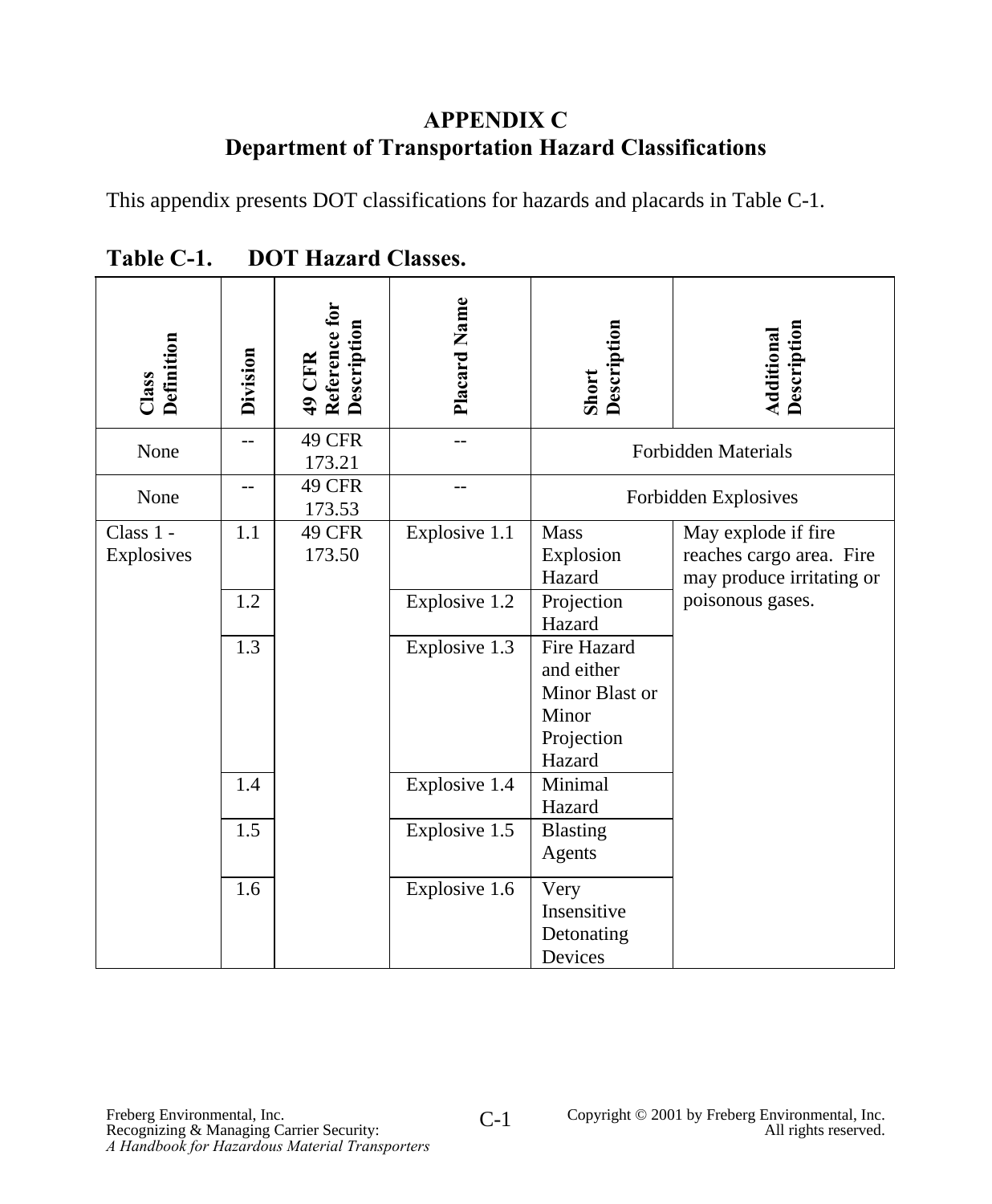| Definition<br>Class    | Division | Reference for<br>Description<br>49 CFR | Placard Name          | Description<br>Short                | <b>Additional</b><br>Description                                                                                                                                |
|------------------------|----------|----------------------------------------|-----------------------|-------------------------------------|-----------------------------------------------------------------------------------------------------------------------------------------------------------------|
| Class $2 -$<br>Gases   | 2.1      | 49 CFR<br>173.115                      | Flammable<br>Gas 2    | Flammable<br>Gas                    | Extremely flammable;<br>may be ignited by heat,<br>sparks or flames. Vapor<br>extremely irritating.<br>May cause tissue<br>damage.                              |
|                        | 2.2      |                                        | Nonflammable<br>Gas 2 | Nonflammable<br>Nonpoisonous<br>Gas | Container may explode<br>in a fire. Some materials<br>may burn. Contact may<br>cause tissue damage.                                                             |
|                        | 2.3      |                                        | Poison Gas 2          | Poisonous Gas                       | Container may explode<br>in a fire. Some materials<br>may burn. Contact may<br>cause tissue damage.<br>Poisonous if inhaled or<br>absorbed through the<br>skin. |
| Class 3 -<br>Flammable |          | 49 CFR<br>173.120                      | Flammable 3           | Flammable<br>Liquid                 | Flash point below 141<br>degrees F                                                                                                                              |
| Liquids                |          |                                        | Combustible 3         | Combustible<br>Liquid               | Flash point between 141<br>degrees F and 200<br>degrees F                                                                                                       |

**Table C-1. DOT Hazard Classes.**

C-2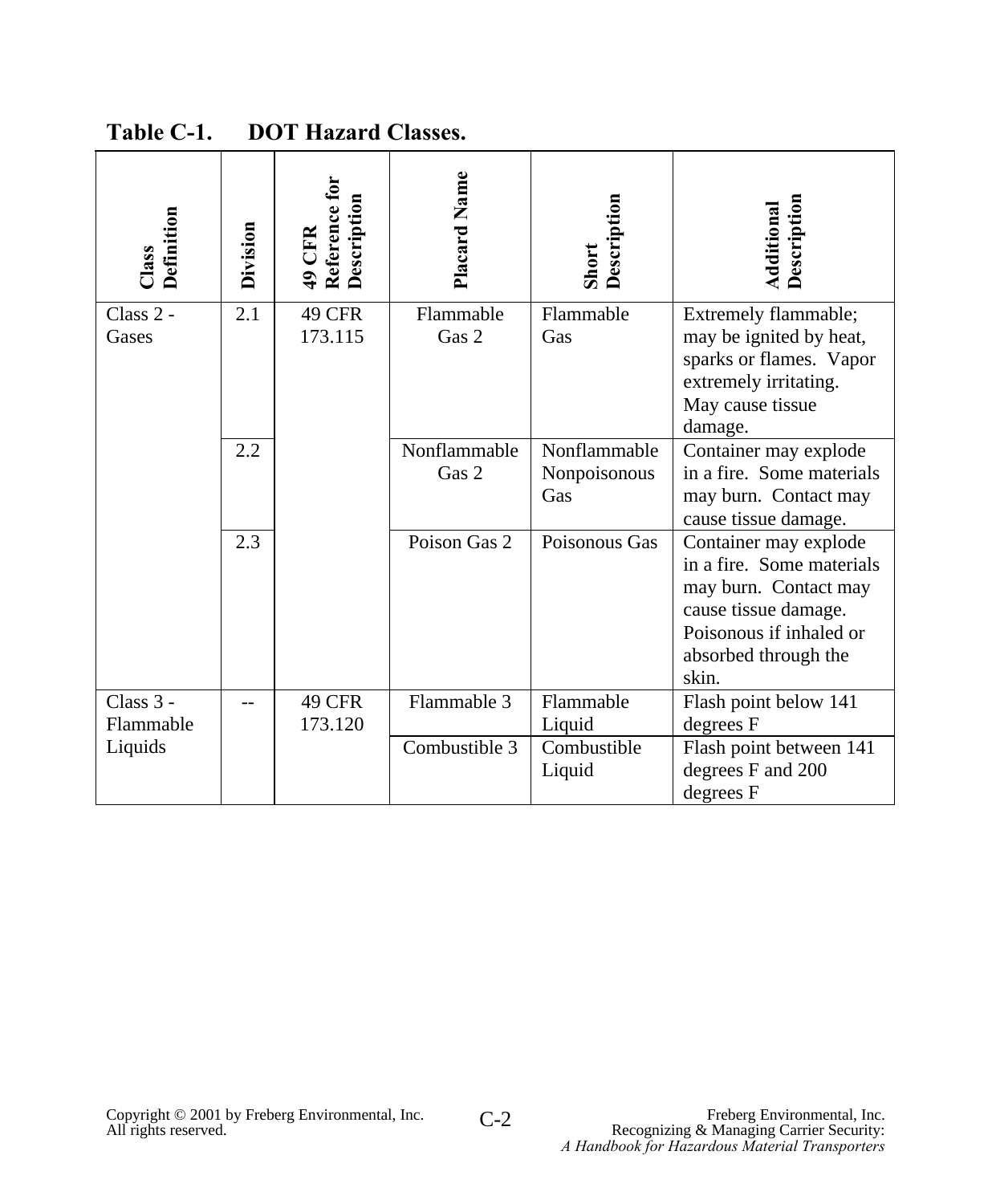| Definition<br>$\Box$ ass           | Division | Reference for<br>Description<br>49 CFR | Placard Name                                     | Description<br>Short         | <b>Additional</b><br>Description                                                                              |
|------------------------------------|----------|----------------------------------------|--------------------------------------------------|------------------------------|---------------------------------------------------------------------------------------------------------------|
| Class 4 -<br>Combustible<br>Solids | 4.1      | 49 CFR<br>173.124                      | Flammable<br>Solid <sub>4</sub>                  | Flammable<br>Solids          | Will ignite if exposed to<br>air. Fire may produce<br>irritating or poisonous<br>gases.                       |
|                                    | 4.2      |                                        | Spontaneously<br>Combustible 4                   | Spontaneously<br>Combustible | May be ignited by heat,<br>sparks, or flame. May<br>be poisonous if inhaled<br>or absorbed through<br>skin.   |
|                                    | 4.3      |                                        | Dangerous<br>When Wet 4                          | Dangerous<br>When Wet        | Flammable/combustible<br>material. May ignite by<br>heat, sparks, or flame.                                   |
| Class 5                            | 5.1      | 49 CFR<br>173.127                      | Oxidizing<br>Agent 5.1                           | Oxidizing<br>Agents          | May ignite with other<br>combustible materials<br>(i.e., wood, paper, etc.).<br>May be harmful if<br>inhaled. |
|                                    | 5.2      | 49 CFR<br>173.128                      | Organic<br>Peroxide 5.2                          | Organic<br>Peroxide          | May ignite if exposed to<br>air, heat, sparks or flame.<br>Contact may cause tissue<br>damage.                |
| Class $6 -$<br>Poisons             | 6.1      | 49 CFR<br>163.132                      | Poison<br>Inhalation<br>Hazard 6                 | Inhalation<br>Hazard         | Poisonous if inhaled                                                                                          |
|                                    | 6.2      | 49 CFR<br>173.134                      | <b>Harmful Stow</b><br>away from<br>Foodstuffs 6 |                              | Will contaminate food                                                                                         |

**Table C-1. DOT Hazard Classes.**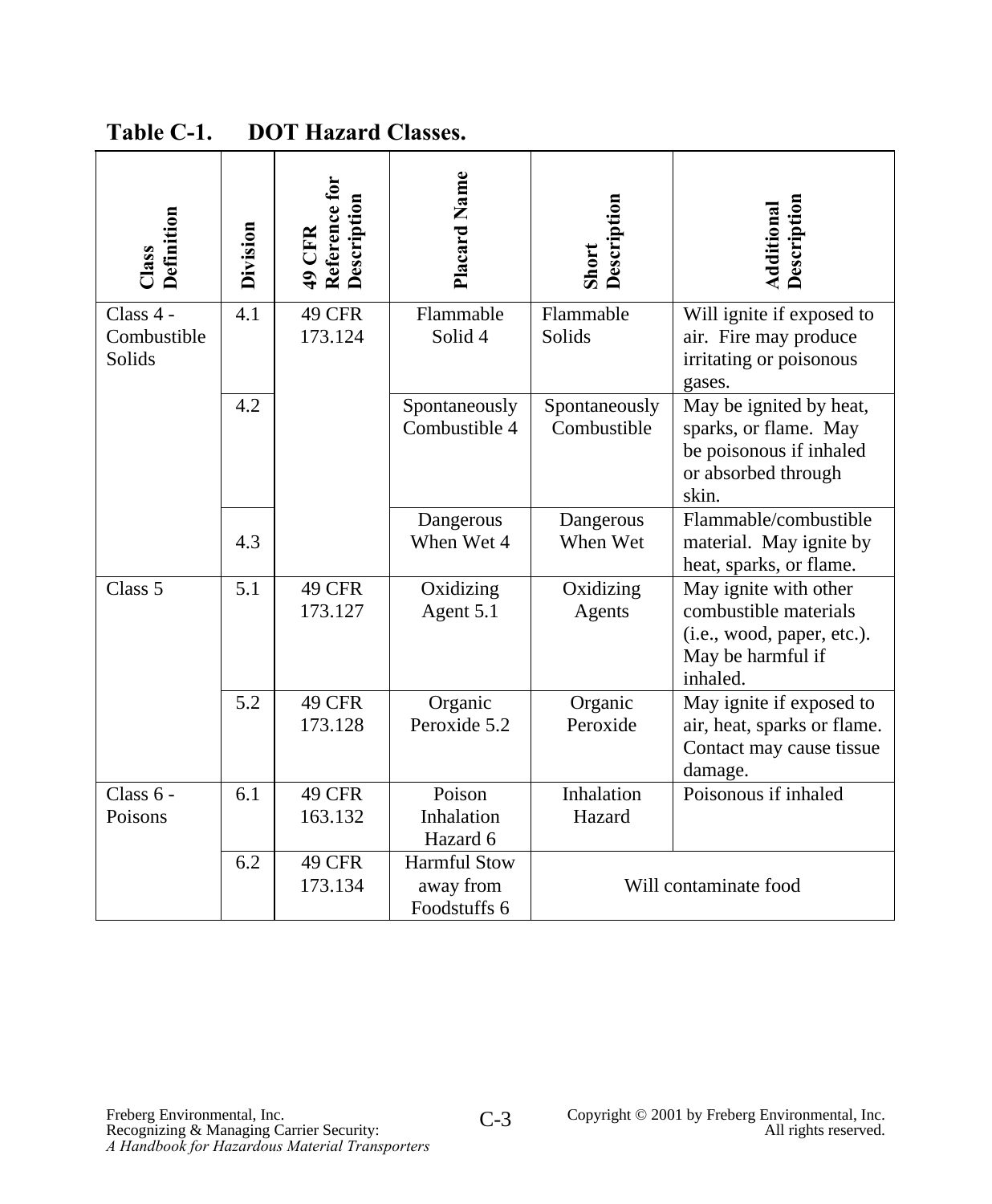| Definition<br>Class      | Division       | Reference for<br>Description<br>49 CFR | Placard Name   | Description<br>Short      | <b>Additional</b><br>Description                                                 |
|--------------------------|----------------|----------------------------------------|----------------|---------------------------|----------------------------------------------------------------------------------|
| Class 7 -                | $\overline{7}$ | 49 CFR                                 | Radioactive 7  |                           | Material has a specific radioactive activity                                     |
| Radioactive<br>Materials |                | 173.403                                |                |                           | greater than 70 kBg/kg. External radiation<br>hazard from unshielded radioactive |
|                          |                |                                        |                |                           | material. Internal radiation hazard from                                         |
|                          |                |                                        |                |                           | inhalation, ingestion, or skin absorption.                                       |
|                          |                |                                        |                |                           | Some materials may burn. Degree of                                               |
|                          |                |                                        |                | and quantity of material. | hazard varies greatly depending on type                                          |
| Class 8 -                | 8              | <b>49 CFR</b>                          | Corrosive 8    |                           | May burn, but not easily. Contact may                                            |
| Corrosives               |                | 173.136                                |                |                           | cause tissue damage. Poisonous if inhaled,                                       |
|                          |                |                                        |                |                           | swallowed or absorbed through skin.                                              |
| Class 9 -                | 9              | 49 CFR                                 | 9              | Miscellaneous             | Materials that present                                                           |
| Miscellaneo              |                | 173.140                                | (Miscellaneous | Dangerous                 | a hazard during                                                                  |
| <b>us</b>                |                |                                        | Dangerous)     | Substances &              | transport, but which                                                             |
| Dangerous                |                |                                        |                | Articles                  | are not included in                                                              |
| Substances               |                |                                        |                |                           | any other hazard<br>class.                                                       |
| and Articles<br>None     |                |                                        |                |                           |                                                                                  |
|                          |                | <b>49 CFR</b><br>173.144               |                |                           | Other Regulated Material-Dangerous<br>(ORM)                                      |
|                          |                |                                        |                |                           |                                                                                  |

**Table C-1. DOT Hazard Classes.**

C-4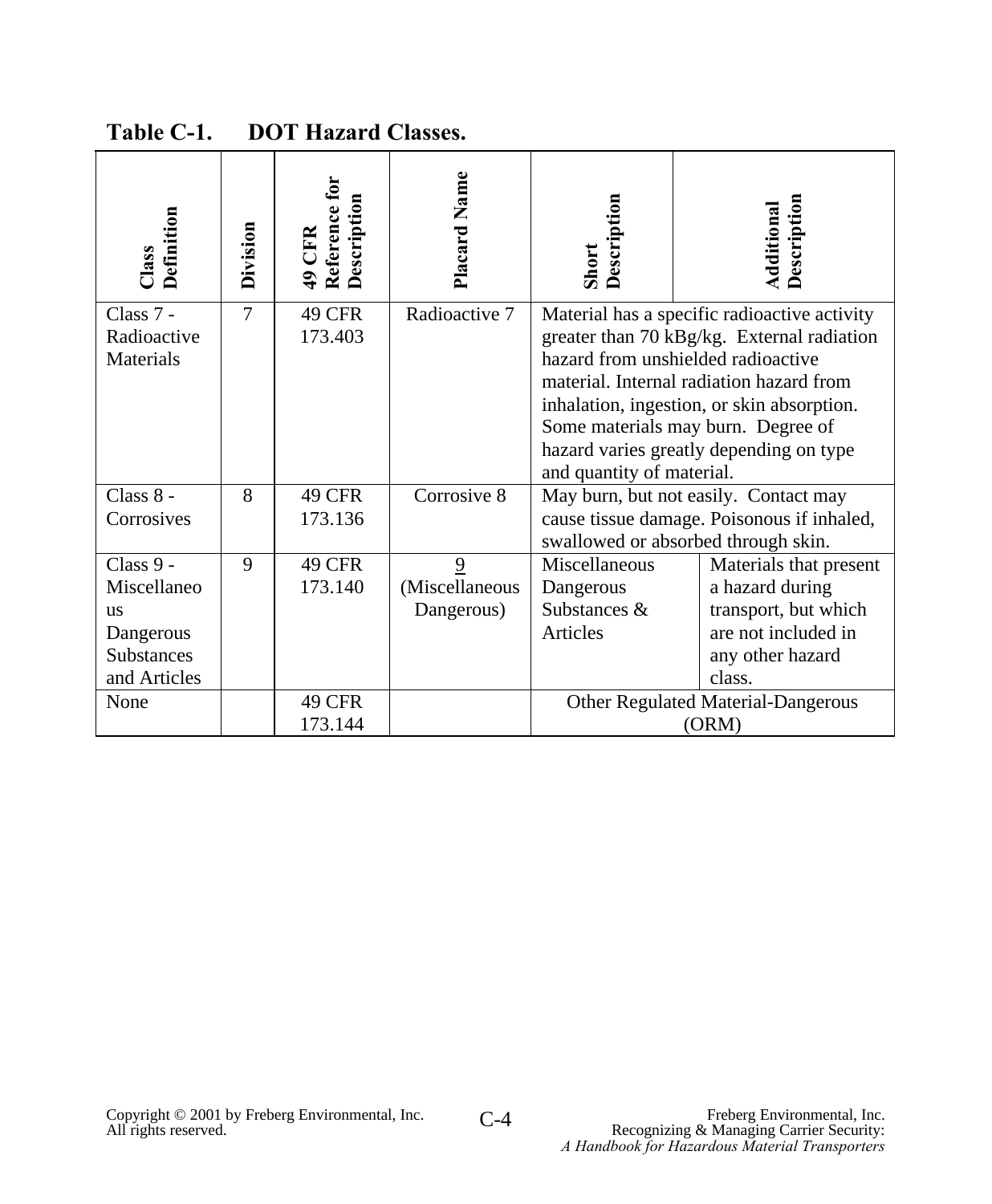# **Index**

## *A*

| Assessing Security Risk For            |  |
|----------------------------------------|--|
|                                        |  |
| Assuring En Route Security 4-1         |  |
| Assuring Site And Package Security 3-1 |  |
| B                                      |  |

| Benefits Of Carrier Security  1-2 |  |
|-----------------------------------|--|
| <b>Bomb Threat Procedures</b>     |  |
| See Sample Bomb Threat            |  |
|                                   |  |
|                                   |  |

# *C*

| Carrier Security Program  5-1          |
|----------------------------------------|
| Chemical Hazard Ranking  6-5           |
| Commodity Security Risks  6-7          |
|                                        |
| Communicating And Collaborating5-2     |
| Compact, Unified Security Policy       |
| And Procedures: Sample 1               |
| See Sample Compact, Unified            |
| <b>Security Policy And Procedures:</b> |
|                                        |
| Compact, Unified Security Policy And   |
| Procedures: Sample 2                   |
| See Sample Compact, Unified            |
| <b>Security Policy And Procedures:</b> |
|                                        |
| Complying With DOT Regulations  4-4    |
|                                        |
| Controlling Packages  3-5              |
|                                        |
|                                        |

# *D*

| Developing And Maintaining A        |  |
|-------------------------------------|--|
|                                     |  |
| Driver's Application For Employment |  |
| See Sample Driver's Application For |  |
|                                     |  |
| Driver's License Requirements2-4    |  |

# *E*

| <b>Employee Disclosure Form</b>   |  |
|-----------------------------------|--|
| See Sample Employee Disclosure    |  |
|                                   |  |
| <b>Employee Misconduct Policy</b> |  |
| See Sample Employee Misconduct    |  |
|                                   |  |
| Employee Security Training5-3     |  |
| Ensuring Personnel Security2-1    |  |
| Ensuring Vehicle Security4-2      |  |
|                                   |  |

## *F*

| <b>Federal Motor Carrier Safety</b>       |  |
|-------------------------------------------|--|
|                                           |  |
| <b>Federal Requirements Pertaining To</b> |  |
| Attendance, Surveillance, Parking,        |  |
| And Fueling Of Motor Vehicles4-4,         |  |
| $4 - 5$                                   |  |
| Freberg Environmental, Inc. 1-1           |  |

## *G*

| <b>General Weapons Policy</b>      |
|------------------------------------|
| See Sample General Weapons         |
|                                    |
| Guidance On Suspicious Letters And |
| Packages                           |
| See Sample Guidance On Suspicious  |
| Letters And Packages B-2           |
|                                    |

I-1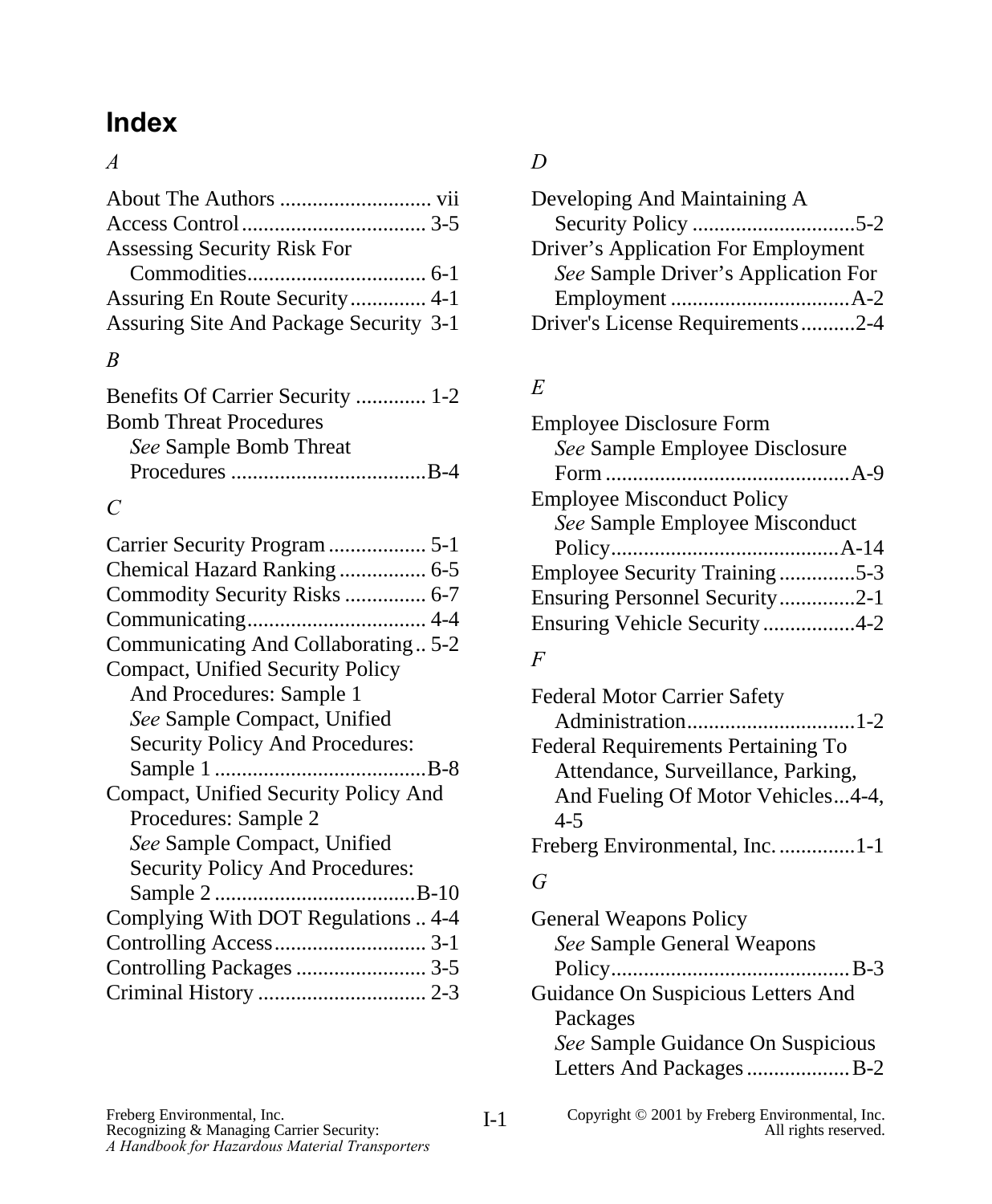*H*

How The Handbook Is Organized .... 1-4 *I*

| Identifying On-Site And En Route           |  |
|--------------------------------------------|--|
|                                            |  |
| <b>Immigration And Naturalization</b>      |  |
|                                            |  |
| <b>Implementing Personnel</b>              |  |
| Communications Policies  2-6               |  |
|                                            |  |
|                                            |  |
|                                            |  |
| <b>Investigating Security Breaches And</b> |  |
|                                            |  |
|                                            |  |

## *L*

Local Emergency Planning Committees................................... 5-3

## *M*

| Making A List Of Commodity |  |
|----------------------------|--|
|                            |  |
|                            |  |

## *P*

# *R*

| Radioactive Shipments 4-2                   |
|---------------------------------------------|
| Ranking Chemical Hazard6-2                  |
|                                             |
| <b>Reporting And Analyzing Incidents5-4</b> |
| <b>Request For Information From</b>         |
| Previous Employer                           |
| See Sample Request For                      |
| <b>Information From Previous</b>            |
|                                             |
| Resources For This Handbook1-2              |
| <b>Reviewing Transportation Security</b>    |
|                                             |
|                                             |

## *S*

| Security Officers3-4                  |  |
|---------------------------------------|--|
|                                       |  |
|                                       |  |
|                                       |  |
|                                       |  |
|                                       |  |
| Security Site Review3-5               |  |
| Security Talking Points1-2            |  |
|                                       |  |
| Site Security Guidelines For The U.S. |  |
| Chemical Industry 1-3                 |  |
| Summary Of Your Rights Under The      |  |
| Fair Credit Reporting ActA-10         |  |
|                                       |  |

## *T*

| Terminating Employment2-6             |
|---------------------------------------|
| Transportation Operations Planning4-1 |
|                                       |
| For The U.S. Chemical Industry1-3     |
|                                       |

Copyright © 2001 by Freberg Environmental, Inc. T<sub>2</sub> Freberg Environmental, Inc.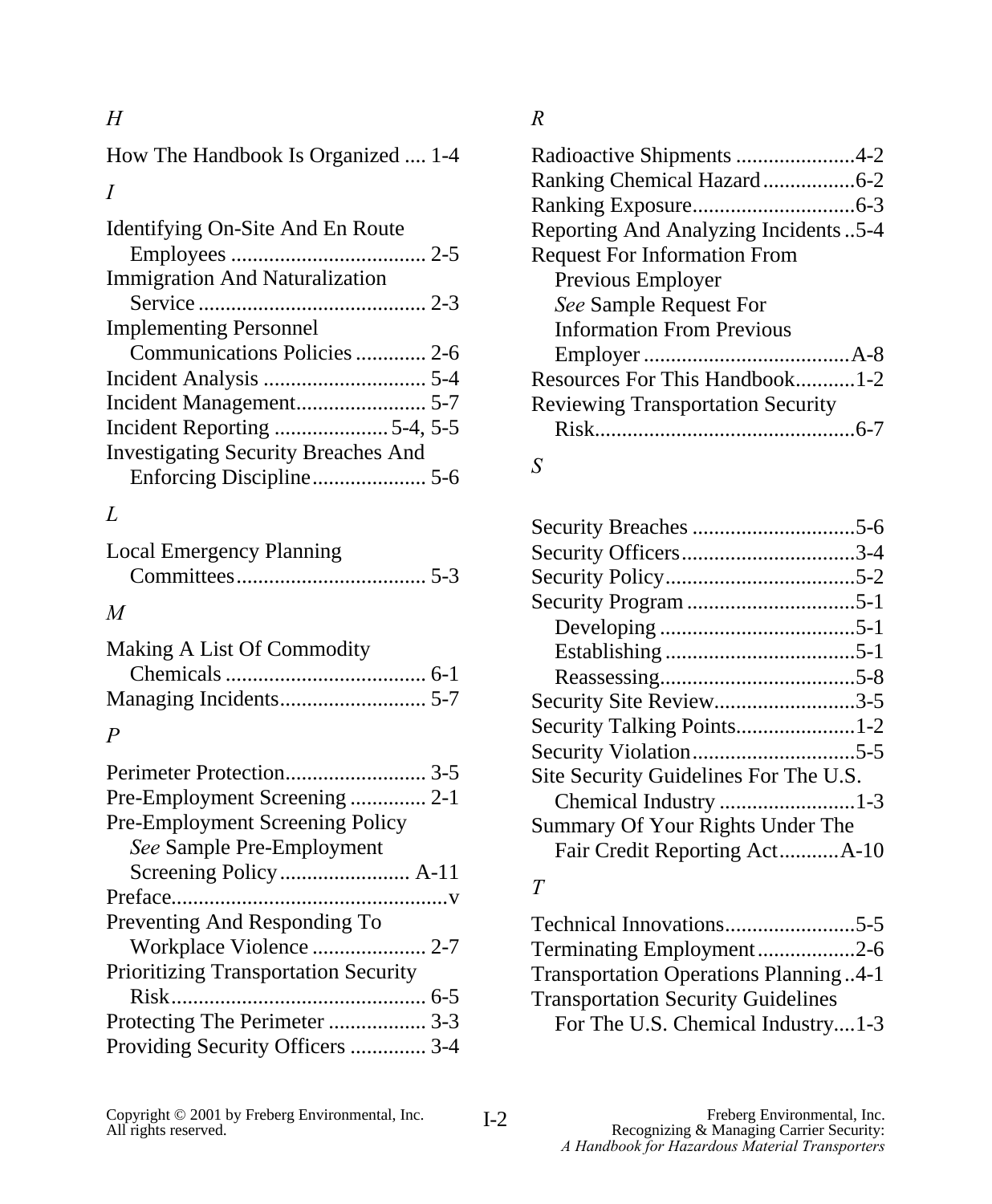*U*

| Uniting And Strengthening America By |
|--------------------------------------|
| <b>Providing Appropriate Tools</b>   |
| Required To Intercept And Obstruct   |
|                                      |
|                                      |
|                                      |

*W*